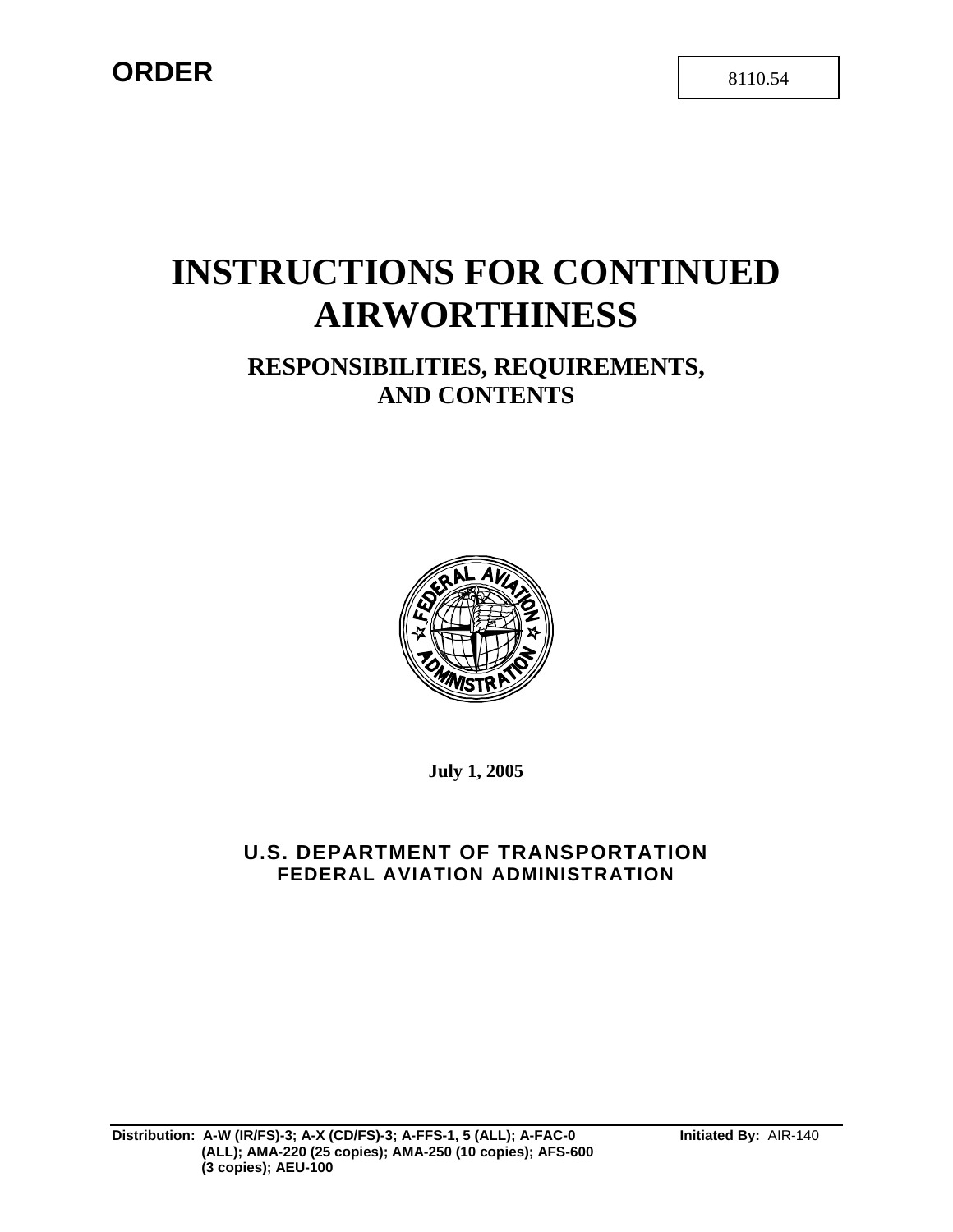| <b>RECORD OF CHANGES</b> |  |                    |  | <b>DIRECTIVE NO.</b> |                     |  | 8110.54            |  |  |                 |
|--------------------------|--|--------------------|--|----------------------|---------------------|--|--------------------|--|--|-----------------|
| <b>CHANGE</b><br>TO      |  | <b>SUPPLEMENTS</b> |  | <b>OPTIONAL</b>      | <b>CHANGE</b><br>TO |  | <b>SUPPLEMENTS</b> |  |  | <b>OPTIONAL</b> |
| <b>BASIC</b>             |  |                    |  |                      | <b>BASIC</b>        |  |                    |  |  |                 |
|                          |  |                    |  |                      |                     |  |                    |  |  |                 |
|                          |  |                    |  |                      |                     |  |                    |  |  |                 |
|                          |  |                    |  |                      |                     |  |                    |  |  |                 |
|                          |  |                    |  |                      |                     |  |                    |  |  |                 |
|                          |  |                    |  |                      |                     |  |                    |  |  |                 |
|                          |  |                    |  |                      |                     |  |                    |  |  |                 |
|                          |  |                    |  |                      |                     |  |                    |  |  |                 |
|                          |  |                    |  |                      |                     |  |                    |  |  |                 |
|                          |  |                    |  |                      |                     |  |                    |  |  |                 |
|                          |  |                    |  |                      |                     |  |                    |  |  |                 |
|                          |  |                    |  |                      |                     |  |                    |  |  |                 |
|                          |  |                    |  |                      |                     |  |                    |  |  |                 |
|                          |  |                    |  |                      |                     |  |                    |  |  |                 |
|                          |  |                    |  |                      |                     |  |                    |  |  |                 |
|                          |  |                    |  |                      |                     |  |                    |  |  |                 |
|                          |  |                    |  |                      |                     |  |                    |  |  |                 |
|                          |  |                    |  |                      |                     |  |                    |  |  |                 |
|                          |  |                    |  |                      |                     |  |                    |  |  |                 |
|                          |  |                    |  |                      |                     |  |                    |  |  |                 |
|                          |  |                    |  |                      |                     |  |                    |  |  |                 |
|                          |  |                    |  |                      |                     |  |                    |  |  |                 |
|                          |  |                    |  |                      |                     |  |                    |  |  |                 |
|                          |  |                    |  |                      |                     |  |                    |  |  |                 |
|                          |  |                    |  |                      |                     |  |                    |  |  |                 |
|                          |  |                    |  |                      |                     |  |                    |  |  |                 |
|                          |  |                    |  |                      |                     |  |                    |  |  |                 |
|                          |  |                    |  |                      |                     |  |                    |  |  |                 |
|                          |  |                    |  |                      |                     |  |                    |  |  |                 |
|                          |  |                    |  |                      |                     |  |                    |  |  |                 |
|                          |  |                    |  |                      |                     |  |                    |  |  |                 |
|                          |  |                    |  |                      |                     |  |                    |  |  |                 |
|                          |  |                    |  |                      |                     |  |                    |  |  |                 |
|                          |  |                    |  |                      |                     |  |                    |  |  |                 |
|                          |  |                    |  |                      |                     |  |                    |  |  |                 |

FAA Form 1320-5 (6-80) USE PREVIOUS EDITION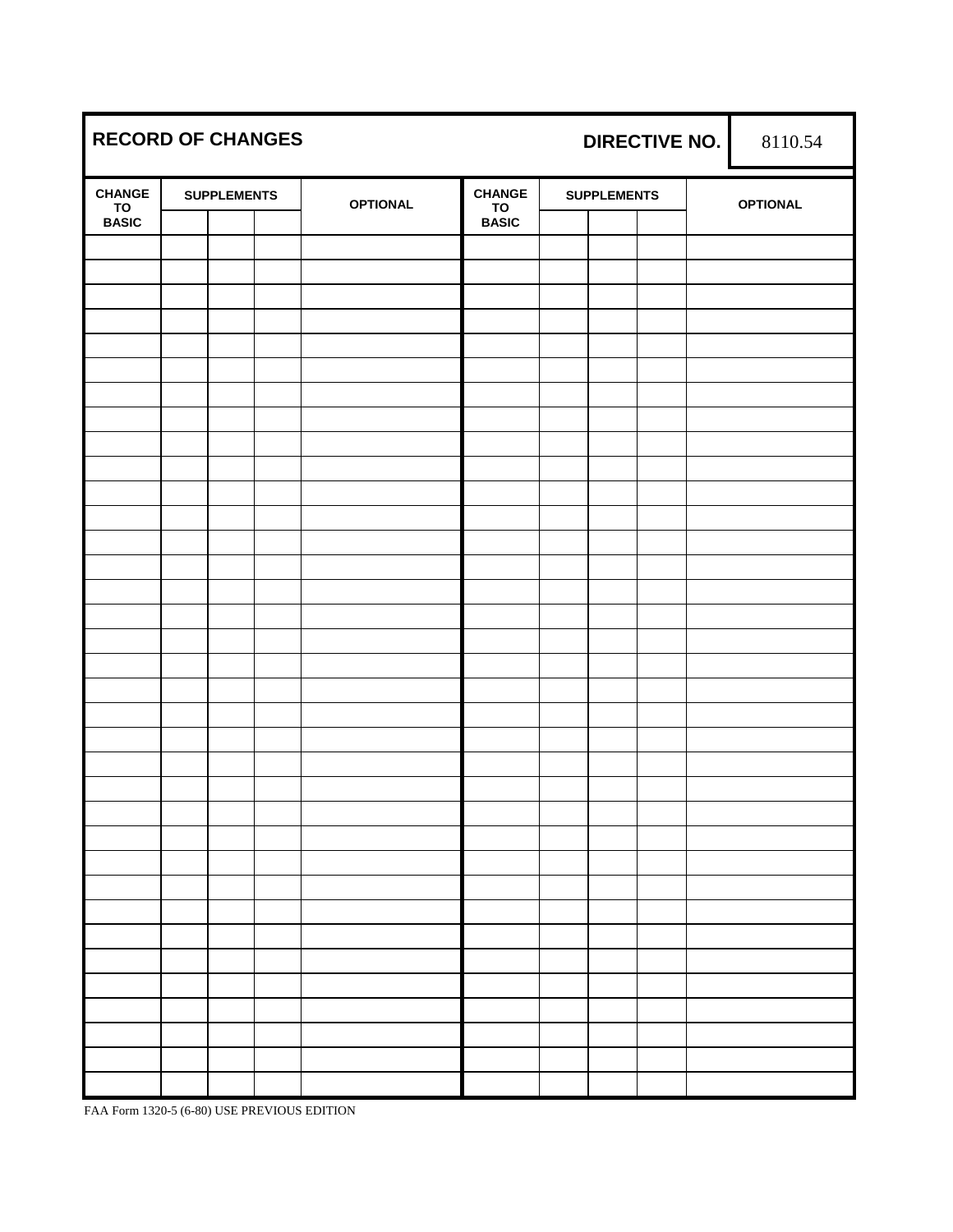## **FOREWORD**

In this order we offer guidance on responsibilities, requirements, and content for instructions for continued airworthiness (ICA) as required by Title 14 of the Code of Federal Regulations (14 CFR) § 21.50. We wrote this order for personnel in the Aircraft Certification Service, aircraft evaluation groups, and flight standards district offices who review and accept ICA as required by the regulations.

If you find any deficiencies, need clarification, or want to suggest improvements on this order, send a copy of Federal Aviation Administration (FAA) Form 1320-19, Directive Feedback Information (written or electronically), to the Aircraft Certification Service, Planning and Financial Resources Management Branch, AIR-530, Attention: Directives Management Officer. Form 1320-19 is on the last page of this order. You may also send a copy to the Aircraft Engineering Division, AIR-100, Attention: Comments to Order 8110.54. If you urgently need an interpretation, contact AIR-140 at 405-954-7066. Always use Form 1320-19 to follow up each verbal conversation.

Nicholas A. Sabatini Associate Administrator for Aviation Safety, AVS-1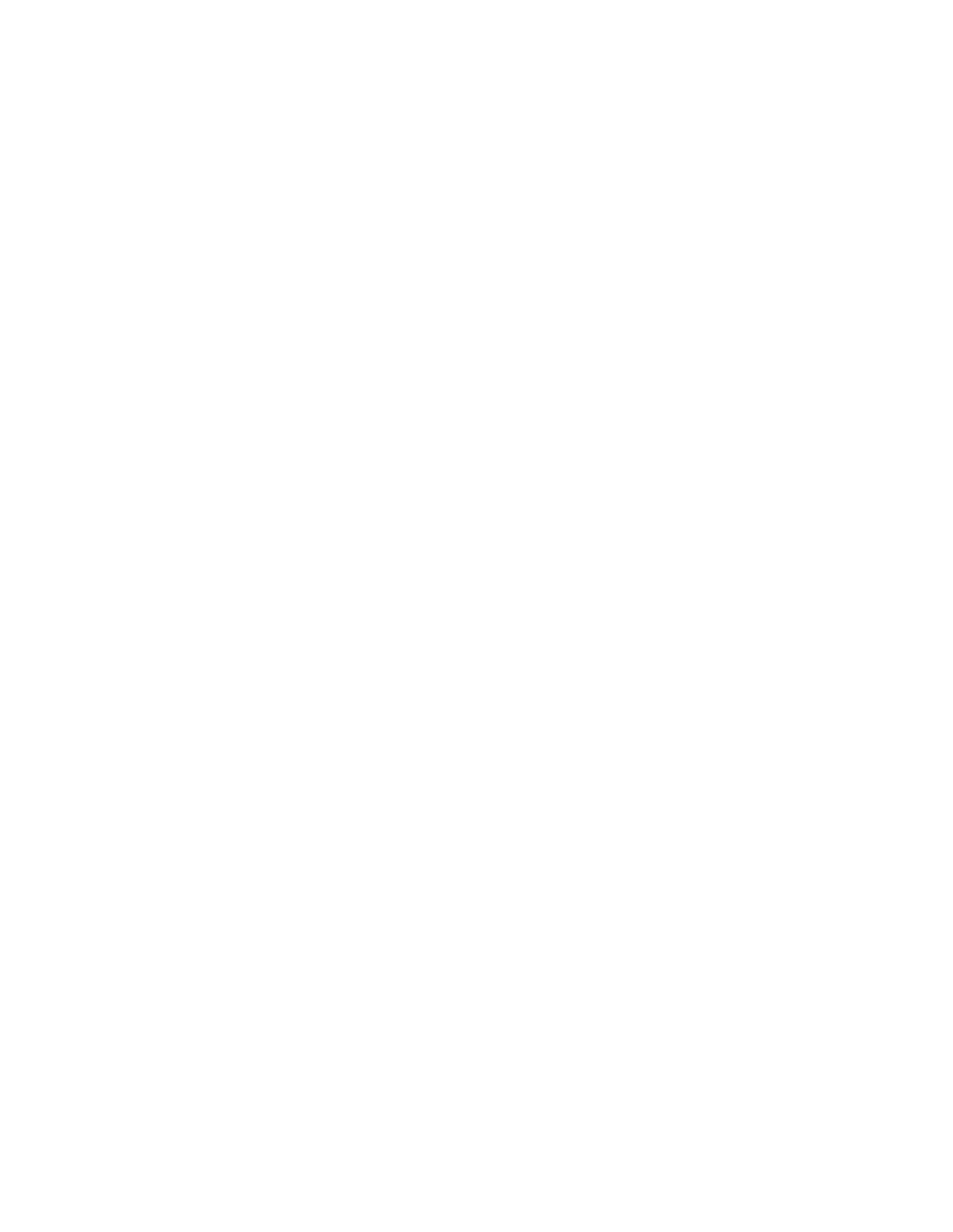### **TABLE OF CONTENTS**

#### **CHAPTER 1. PURPOSE AND ORDER ADMINISTRATION**

#### $P_{\theta}$

| Paragraph | Page |
|-----------|------|
|           |      |
|           |      |
|           |      |
|           |      |
|           |      |
|           |      |
|           |      |
|           |      |

#### **CHAPTER 2. REGULATORY REQUIREMENTS FOR ICA**

| 2-5. ICA for TSO Authorization and Import TSOs (Letter of TSO Design Approval) 4 |  |
|----------------------------------------------------------------------------------|--|
|                                                                                  |  |
|                                                                                  |  |
|                                                                                  |  |
|                                                                                  |  |
|                                                                                  |  |
|                                                                                  |  |

#### **CHAPTER 3. ICA FORMAT AND TYPES OF DATA**

| 3-1. What the ICA Should Include, Overall – Applies to all Design Approval Holders |
|------------------------------------------------------------------------------------|
|                                                                                    |
|                                                                                    |

#### **CHAPTER 4. REQUIRED MANUALS OR SECTIONS**

| $4-1.$    |  |
|-----------|--|
| $4 - 2$ . |  |
| $4-3.$    |  |
| $4 - 4$ . |  |
| $4-5.$    |  |
| $4-6.$    |  |
| $4 - 7.$  |  |
| $4 - 8$ . |  |
| 4-9.      |  |
|           |  |
|           |  |
|           |  |
|           |  |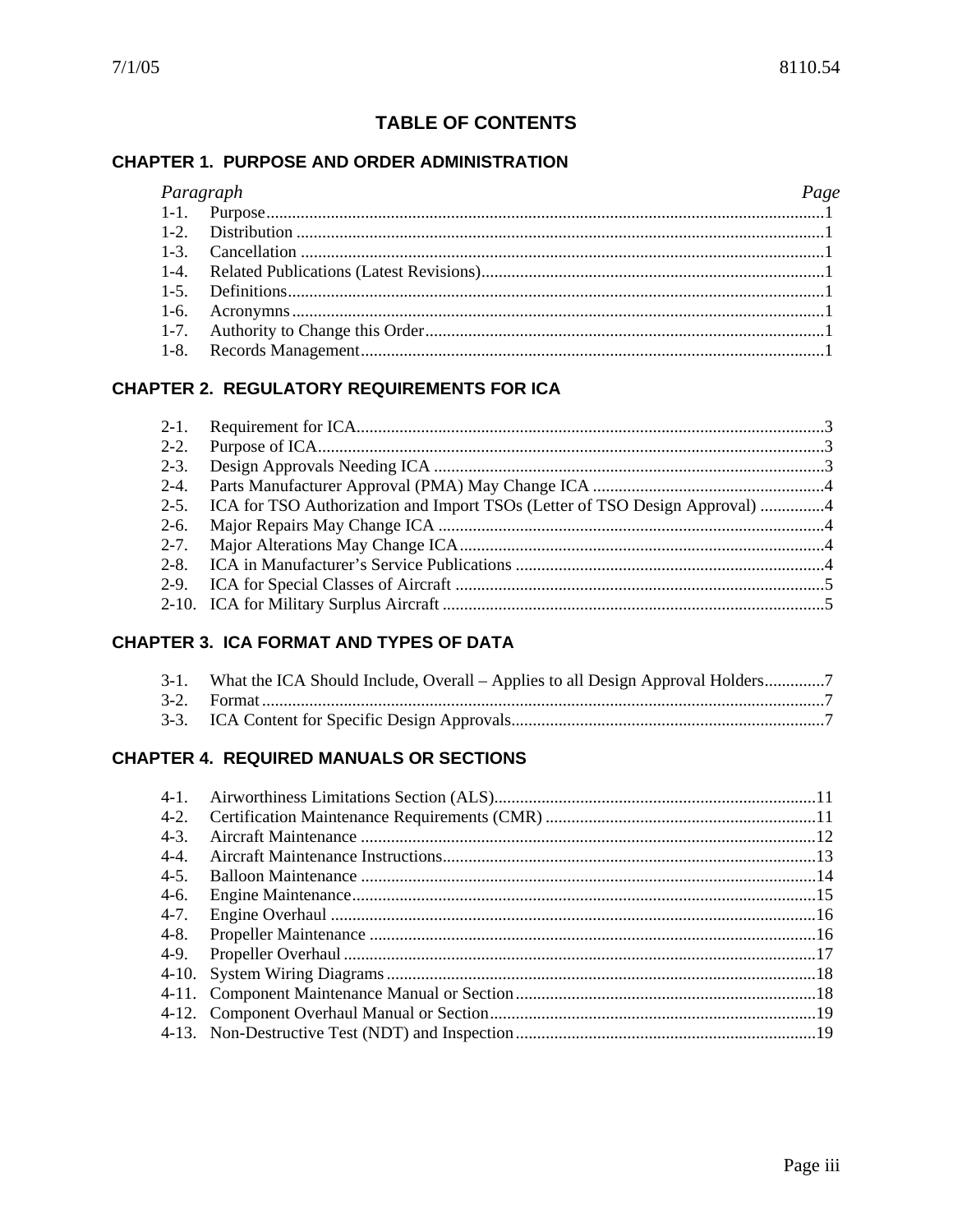#### **CHAPTER 5. ACO AND AEG RESPONSIBILITIES**

| Paragraph |                                                                                        | Page |
|-----------|----------------------------------------------------------------------------------------|------|
|           | 5-1. What ACOs, ECOs, and Directorate Offices Responsible for Validation of Certain    |      |
|           |                                                                                        |      |
|           |                                                                                        |      |
| $5-3.$    | The Flight Standards District Office (FSDO)/Certificate Management Office/ Certificate |      |
|           |                                                                                        |      |
|           |                                                                                        |      |

#### **CHAPTER 6. DISTRIBUTING ICA AND CHANGES**

#### **APPENDIX 1. SMALL AIRCRAFT ICA CHECKLIST (4 pages)**

#### **[APPENDIX 2. TRANSPORT CATEGORY AIRCRAFT ICA CHECKLIST \(4 pages\)](#page-38-0)**

**[APPENDIX 3. SMALL ROTORCRAFT ICA CHECKLIST \(4 pages\)](#page-42-0)**

#### **[APPENDIX 4. TRANSPORT CATEGORY ROTORCRAFT ICA CHECKLIST \(4 pages\)](#page-46-0)**

- **[APPENDIX 5. MANNED FREE BALLOON ICA CHECKLIST \(3 pages\)](#page-50-0)`**
- **[APPENDIX 6. ENGINE ICA CHECKLIST \(3 pages\)](#page-54-0)**
- **[APPENDIX 7. PROPELLER ICA CHECKLIST \(2 pages\)](#page-58-0)**
- **[APPENDIX 8. RELATED PUBLICATIONS \(2 pages\)](#page-60-0)**
- **[APPENDIX 9. DEFINITIONS \(2 pages\)](#page-62-0)**
- **[APPENDIX 10. ACRONYMS \(1 page\)](#page-64-0)**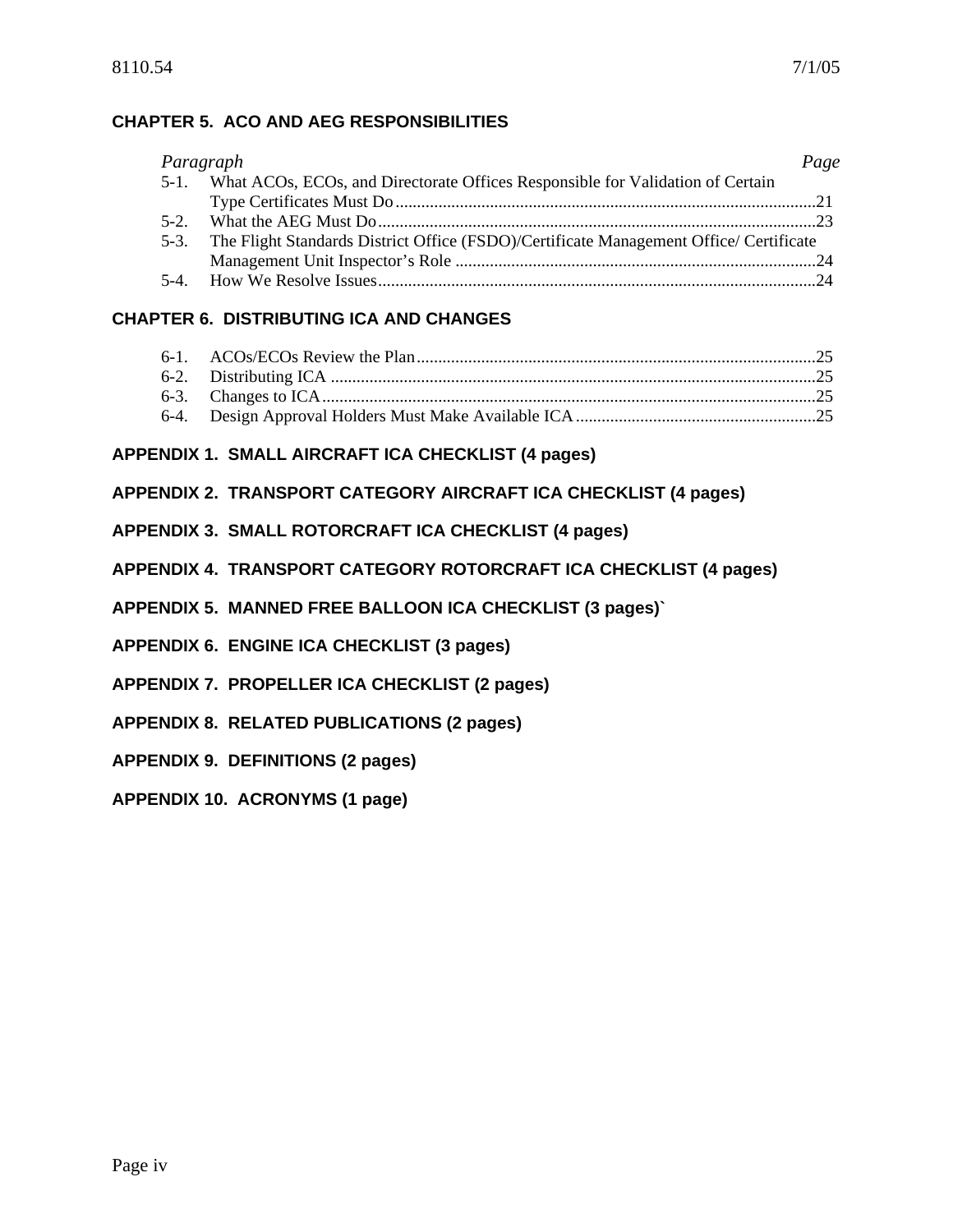#### **CHAPTER 1. PURPOSE AND ORDER ADMINISTRATION**

<span id="page-6-0"></span>**1-1. Purpose.** This order rescinds previous policy memorandums on interpretation of FAR 21.50B dated August 3, 1982 and August 8, 1983, and shows aircraft/engine certification office (ACO/ECO) and aircraft evaluation group (AEG) staffs how to review and find Instructions for Continued Airworthiness (ICA) acceptable. We also include their responsibilities for these tasks. This order supplements Title 14 of the Code of Federal Regulations (CFR) § 21.50(b) and the appendixes of §§ 23.1529, 25.1529, 27.1529, 29.1529, 31.82, 33.4, and 35.4. From now on, we refer to these 14 CFR sections and appendixes as the "applicable airworthiness regulations."

**1-2. Distribution.** Distribute this order to branch levels of the Aircraft Certification Service, Flight Standards Service, and the Office of Aviation Systems Standards in Washington Headquarters; to branch levels in the aircraft certification directorates and regional flight standards divisions; to aircraft evaluation groups; to international field offices and flight standards district offices; to all aircraft certification offices; to the Flight Standards Branch and Aircraft Certification Branch at the FAA Academy; to the Suspected Unapproved Parts Program Office; and to the Brussels Aircraft Certification Staff and Flight Standards Staff.

**1-3. Cancellation.** This order cancels Order 8110.50, *Submitting Instructions for Continued Airworthiness for Type Certificates, Amended Type Certificates and Supplemental Type Certificates*, dated October 20, 2003.

**1-4. Related Publications (Latest Revisions).** See appendix 8.

**1-5. Definitions.** See appendix 9.

**1-6. Acronyms.** See appendix 10.

**1-7. Authority to Change this Order.** The Aircraft Certification Service, Aircraft Engineering Division (AIR-100), and the Flight Standards Service, Aircraft Maintenance Division (AFS-300), can revise or cancel this order after coordinating with each other.

**1-8. Records Management.** For guidance on keeping or disposing of records, refer to FAA Orders 0000.1, *FAA Standard Subject Classification System*; 1350.14, *Records Management*; and 1350.15, *Records, Organization, Transfer, and Destruction Standards*. Or, see your office Records Management Officer or Directives Management Officer.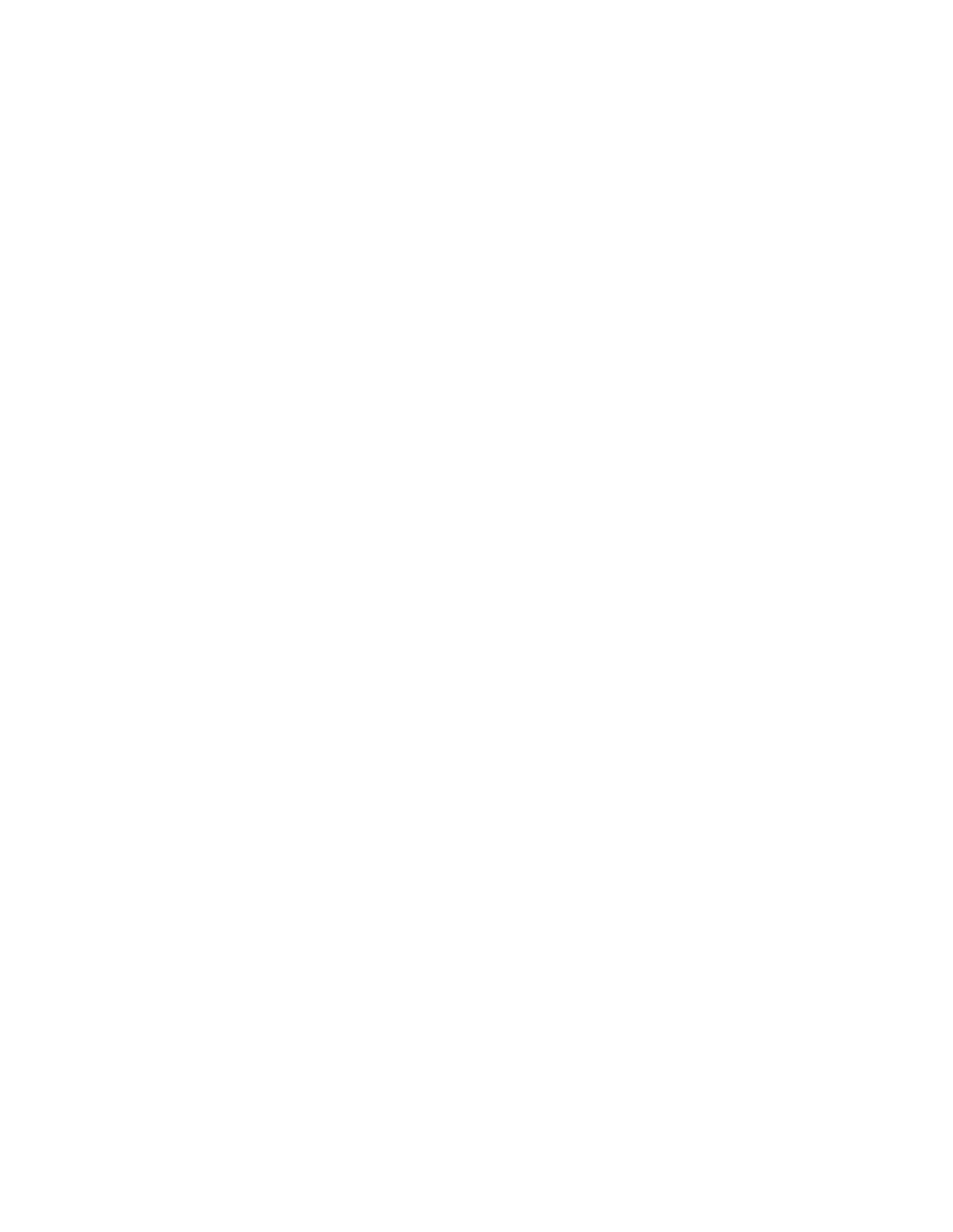#### **CHAPTER 2. REGULATORY REQUIREMENTS FOR ICA**

#### <span id="page-8-0"></span>**2-1. Requirement for ICA.**

**a.** Title 14 CFR § 21.50(b) requires design approval holders to furnish ICA per the applicable airworthiness regulations to the product owners. Design approval holders must furnish ICA on delivery of the affected aircraft or issuance of the aircraft's first standard airworthiness certificate, whichever occurs later. They must also make those instructions available to any other person required to comply with any of the terms of those instructions. The applicable airworthiness regulations also require that ICA be acceptable to the Administrator. That is the basis for our review and finding of acceptability. The design approval holder is responsible for ensuring there is enough information in the ICA to maintain the continued airworthiness of the product.

**b.** Title 14 CFR § 21.50(b) requires ICA for design approvals applied for after January 28, 1981. We do not use the original certification basis to determine if ICA are required. We use the date of the application for design approval. For example, in 1965 we required applicants for a type certificate (TC) with a certification basis of Civil Air Regulation 4b to develop maintenance instructions. However, we did not require them to furnish the instructions to product owners. Today, design approval holders of a supplemental type certificate (STC) or amended TC for this same product must furnish ICA for the areas changed on the product that meet the applicable airworthiness regulations per 14 CFR § 21.50(b). They must do this, even though the original certification basis did not require this.

**c.** We will not retroactively require design approval holders to develop, or change, ICA on any previous design approvals. However, we will require ICA for these approvals if we (which includes the ACO, ECO, and AEG) determine there isn't enough information to maintain the product's airworthiness, or issue new regulations requiring ICA (that is, SFAR 88). We find these ICA deficiencies during investigations of airworthiness concerns, assessments of potential unsafe conditions, or special certification reviews.

**2-2. Purpose of ICA.** ICA keep the product airworthy. They provide documentation of necessary methods, inspections, processes, and procedures.

**2-3. Design Approvals Needing ICA.** As stated in paragraph 2-1, we require design approval holders to furnish acceptable ICA to product owners per 14 CFR § 21.50(b). We also require that they make the ICA available to any other persons required to comply with the ICA. We classify *all* the following as design approvals:

- **a.** TCs
- **b.** Amended TCs
- **c.** Changes to type design approved under 14 CFR §§ 21.97 and 21.99
- **d.** STCs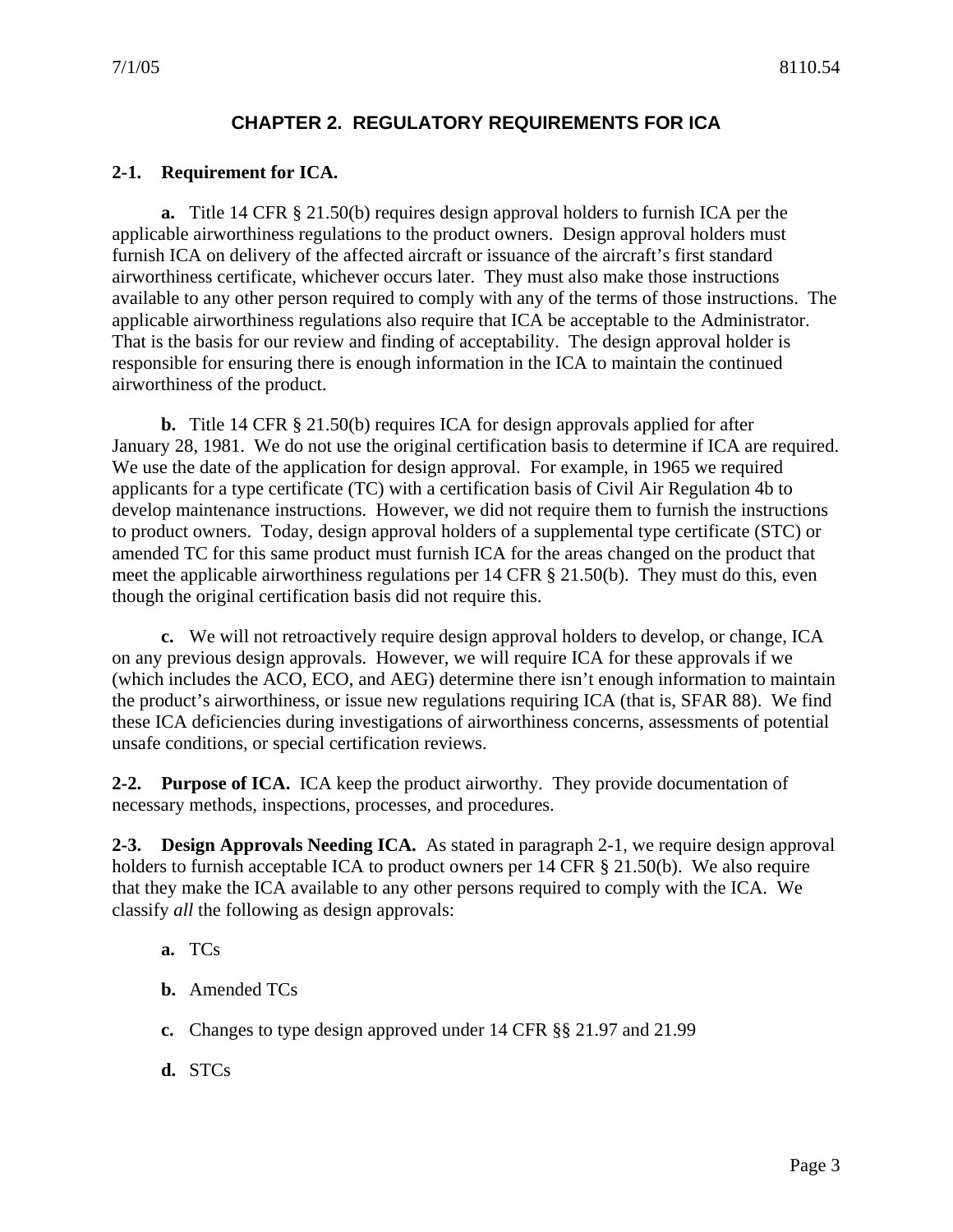**e.** Amended STCs

<span id="page-9-0"></span>**2-4. Parts Manufacturer Approval (PMA) May Change ICA.** Although a PMA is a design and production approval, effect on the eligible product ICA must still be considered and furnished per Order 8110.42, *Parts Manufacturer Approval Procedures*.

**2-5. ICA for TSO Authorization and Import TSOs (Letter of TSO Design Approval)** only apply to applicants of technical standard order (TSO) authorizations if the TSO requires ICA or maintenance instructions. If so, as with all other design approvals, we must review the ICA and determine if it is acceptable. For example, see Appendix 4 of TSO-C77b, *Gas Turbine Auxiliary Power Units*. In it, applicants must provide ICA similar to that required in 14 CFR § 33.4, Appendix A.

**2-6. Major Repairs May Change ICA.** Because major repairs can change existing maintenance practices or inspection intervals, we require the developer of the repair to assess them for changes to the ICA or existing maintenance practices. For example, major structural repairs may need more inspection. Repairs on static engine components could even influence the life limits on critical rotating parts. The person holding the inspection authorization or authority to approve the return to service is responsible for determining if any changes are necessary to the existing product ICA resulting from the major repair. Then, the person must ensure the revised ICA are available to the owner or operator.

**2-7. Major Alterations May Change ICA.** Because major alterations are subject to the same airworthiness requirements as the product, we require the developer of the alteration to assess all major alterations for changes to the product-level ICA. Then, they must make the revised ICA available to the owner of the product. See Order 8300.10, *Airworthiness Inspectors Handbook*, for more information on the requirement for ICA on major alterations.

**2-8. ICA in Manufacturer's Service Documents.** We find that FAA-approved parts of publications by a TC holder (or appliance or component manufacturer) about safety, product improvement, economics, and operational and/or maintenance practices can result in changes to the type design. When they change the type design, the publications constitute a design approval, and are subject to the applicable airworthiness requirements and 14 CFR § 21.50(b). Consequently, we expect the TC holder/manufacturer to assess the change to type design and provide all necessary information to correctly maintain the product throughout its operational life.

**a.** Manufacturers/TC holders can use their service documents as the method of making changes to ICA available if:

**(1)** The documents contain all required information for the change to type design; and

**(2)** They furnish the documents to the FAA and all owners of the product per the program identified in section 5-1, paragraphs k and l of this document.

**b.** Typical publications include: service bulletins; all-operator's letters; service newsletters; and service digests or magazines. They do not include publications required for FAA type certification or approval, such as flight manuals and certain maintenance manuals.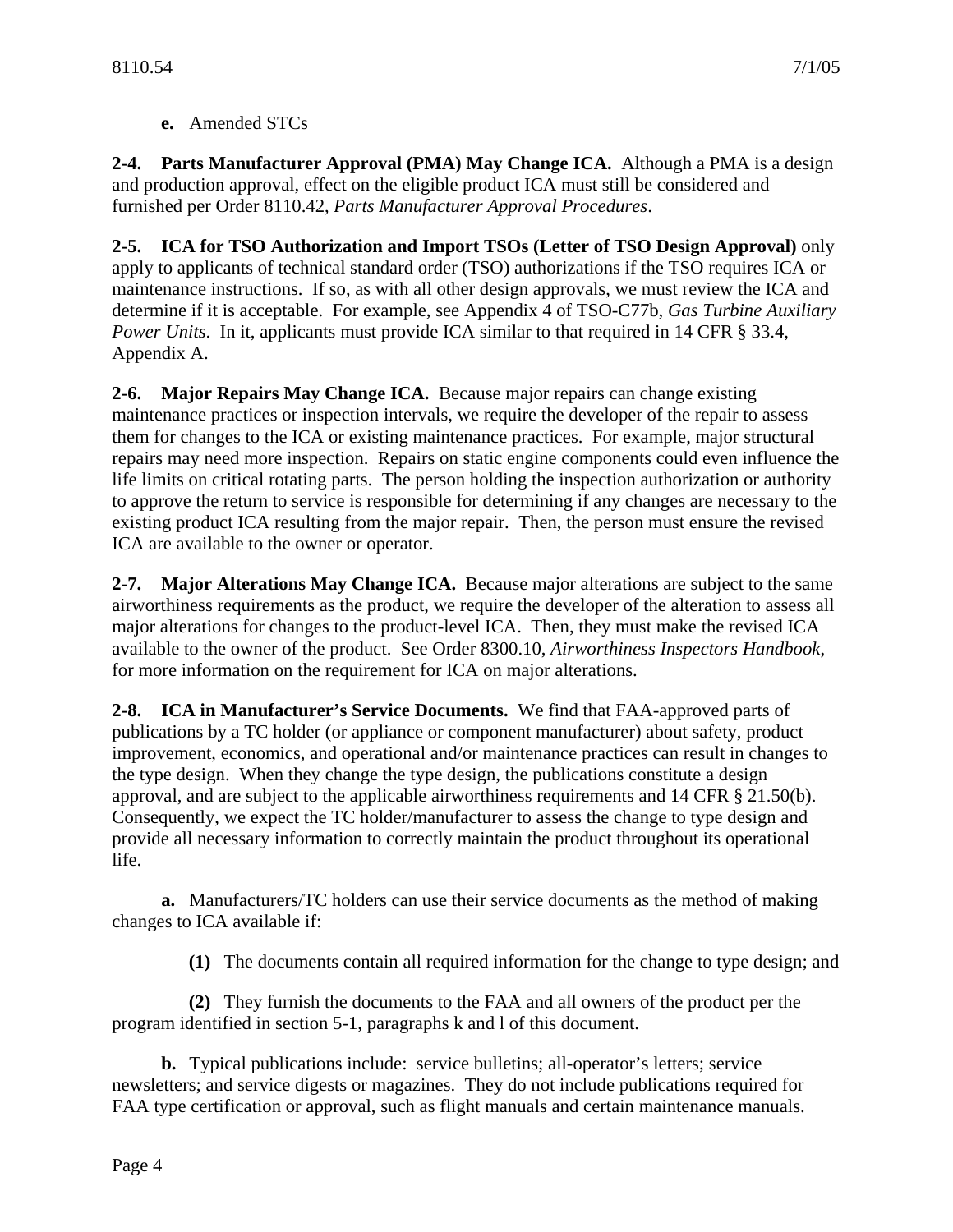<span id="page-10-0"></span>See FAA Advisory Circular (AC) 20-114, *Manufacturer's Service Documents,* for more information.

**2-9. ICA for Special Classes of Aircraft.** Title 14 CFR § 21.17(b) covers special classes of aircraft, including the engines and propellers installed on them. This class of aircraft includes gliders, airships, and other non-conventional aircraft for which airworthiness standards do not exist. In these instances, the content of a "complete set" of ICA depends on which airworthiness standards the FAA determines appropriate. To determine content, the applicant must use appendixes from the applicable airworthiness regulations determined by the FAA.

#### **2-10. ICA for Military Surplus Aircraft.**

**a.** Title 14 CFR § 21.25a(2) covers aircraft manufactured to meet the requirements of, and accepted for use by, one of the U.S. armed services. These aircraft were later modified for a special purpose. Before we will issue a TC under this category, we require ICA for the aircraft, engines, and alterations for the special purposes. The baseline ICA or maintenance instructions for a surplus aircraft and its engines are those instructions approved and used by the U.S. military in the maintenance of the aircraft and components or a civil counterpart that is type certified. They should submit enough data to the FAA to show these ICA are technically valid for the aircraft's intended civil use. These data include:

**(1)** Identification of parts of the military technical publications that are NOT used for the restricted category special purpose, such as instructions on uniquely military equipment, weapons, armor, and military avionics. These parts are removed for civil certification.

**(2)** ICA for equipment that replaces the existing products and appliances, and installation of new products and appliances for the special purpose.

**b.** When seeking a TC under 14 CFR § 21.27(b) for military surplus aircraft with a previously type certificated civil counterpart, applicants must provide ICA if:

**(1)** The regulations required ICA when the aircraft was accepted for operational use by the armed forces, or

**(2)** The civil counterpart TC was applied for after January 28, 1981. The ICA should contain the information required by the applicable airworthiness standards for the aircraft type (14 CFR parts 23, 25, 27, or 29).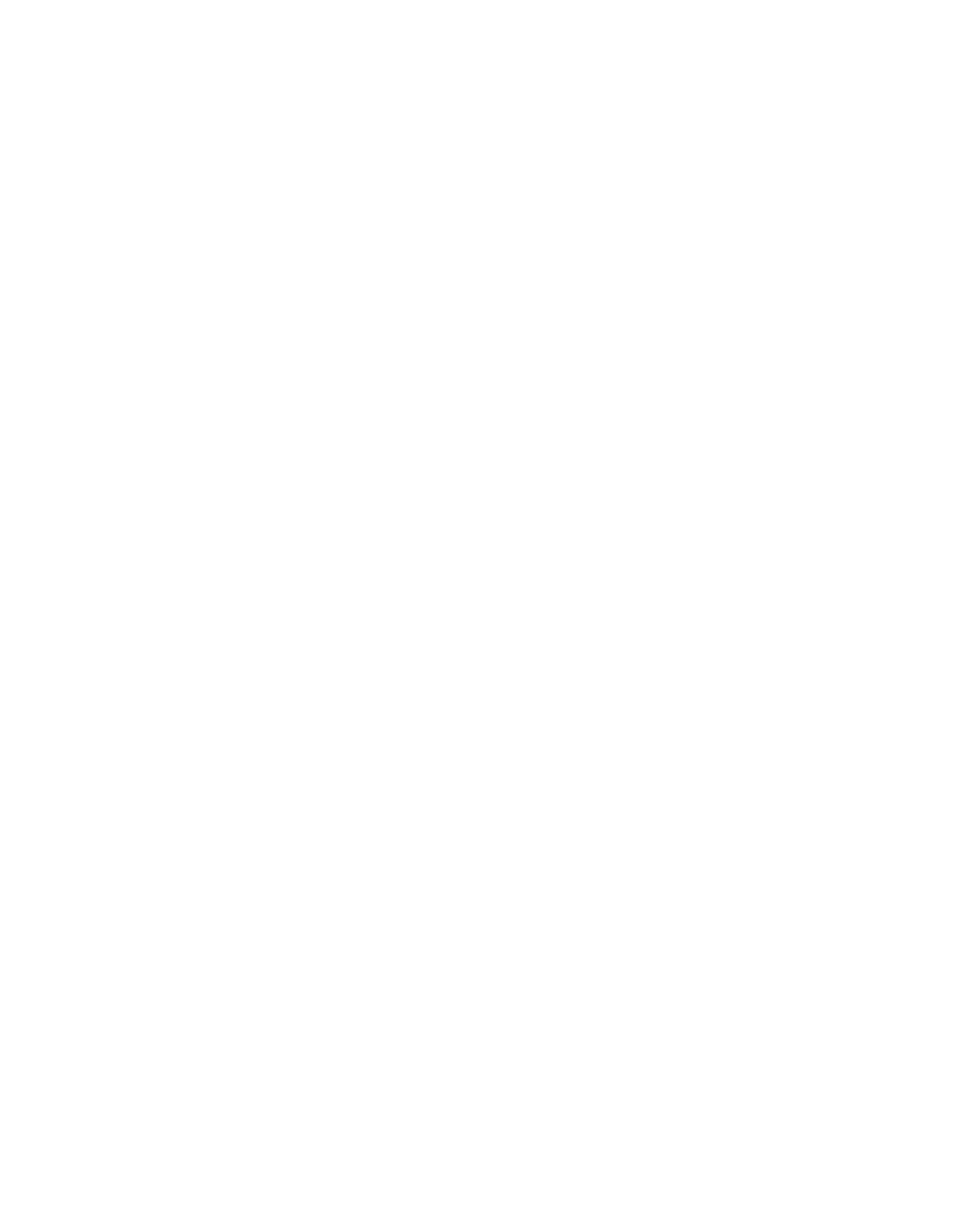#### **CHAPTER 3. ICA FORMAT AND TYPES OF DATA**

#### <span id="page-12-0"></span>**3-1. What the ICA Should Include, Overall – Applies to all Design Approval Holders.**

**a.** ICA for each aircraft must include:

**(1)** ICA for each engine, propeller, and appliance required by the applicable airworthiness regulations, and

**(2)** Any required information about the interface of those engines, propellers, and appliances with the aircraft.

**b.** If the ICA are not supplied by the manufacturer of an appliance, engine, or propeller installed in the aircraft, then the ICA for the aircraft must include the information essential to the aircraft's continued airworthiness.

#### **3-2. How to Format the ICA.**

**a.** If you are in an ACO, you should tell applicants to prepare ICA in English, as a manual or manuals, depending on how much data they provide. The manuals need to be easy to read and follow. Each chapter or section should give detailed instructions for completing a task. All manuals should have a method of recording updates to their content, such as a list of effective pages. You can refer applicants to sample formats in the Air Transport Association's iSpec 2200, *Information Standards for Aviation Maintenance*, latest edition, and General Aviation Manufacturers Association's Specification No. 2, *Maintenance Manual*, dated September 1, 1982.

**b.** If there are multiple manuals, there should be a principal manual that describes the other manuals and how to apply them. It should also have a table of contents of all other manuals. The principal manual is the one used for day-to-day maintenance of the aircraft, engine, or propeller. Overhaul manuals, component maintenance manuals (CMM), maintenance review board (MRB) reports, and service bulletins do not offer this information.

**c.** If previous ICA or maintenance documents do not exist, or were developed before January 28, 1981, the ICA submitted for a subsequent design change (after January 28, 1981) should follow the format requirements in the applicable airworthiness regulations. Regardless of the format, you should review any submittal of ICA containing the essential information for acceptability.

#### **3-3. ICA Content for Specific Design Approvals.**

**a.** The appendixes in the applicable airworthiness regulations specifically say what must be in the ICA. Chapter 4 of this order provides more detail on the information required per the applicable airworthiness regulations. Besides the information in paragraphs 3-3b through 3-3e, all ICA submitted to you:

**(1)** Must be specific to the product, not general. It's been our experience that applicants rely too much on "standard practices" or other general guidance as the only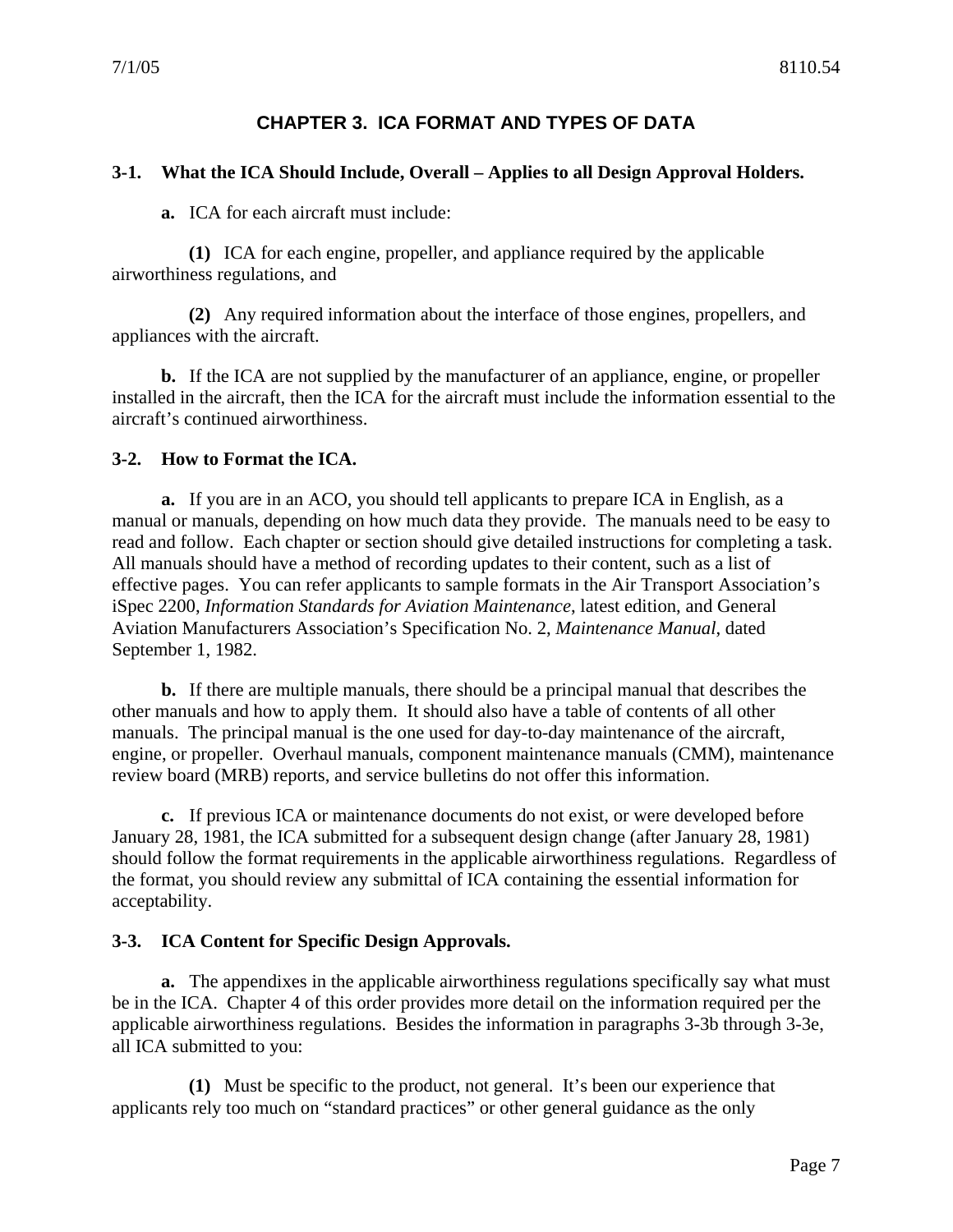installation and maintenance details. Often, type design data packages refer to AC 43-13-1B, *Acceptable Methods, Techniques, and Practices – Aircraft Inspection and Repair*, for installation and maintenance instructions. That guidance is general, in that it is acceptable only when there are no manufacturer repair or maintenance instructions. It allows an owner, operator, or installer to choose many options for installation or maintenance. Although some standard practice manuals are acceptable for use on a specific task, they are not acceptable as the "complete set" of ICA. We must have product-specific ICA to find that the configuration complies with criteria set by the certification basis. Applicants should substantiate any use of standard practices documents applicable to the configuration being certified.

**(2)** Must contain the Airworthiness Limitations Section (ALS) statement shown in the applicable airworthiness regulations even when the design approval does not affect the ALS. We require this to document that the ALS has been reviewed and the applicant addressed any changes or impacts.

**(3)** Must include applicants' program showing how they plan to distribute changes to the ICA made by them or by the manufacturers of products and appliances installed.

**b.** *ICA for a TC* must have all information required by the appendix of the applicable airworthiness regulations, as shown in chapter 4 of this document. For example, for a new aircraft being type certificated to 14 CFR part 25, applicants' ICA should include all items marked in this order as "(Aircraft)." An engine TC project should include all information marked "(Engine)." The maintenance manual is marked for both "(Aircraft) and (Engine)," because the regulations require maintenance manuals for both the aircraft and engine.

**c.** *ICA for an Amended TC* that designates a new model product must include all required information in the appendix of the applicable regulations, as shown in chapter 4 of this order. Applicants can use ICA from the baseline product where the processes and procedures are identical with the new model. Applicants must develop new ICA to cover differences between the earlier version and a new product.

**d.** *ICA for an STC or Amended STC* should cover only the items changed or affected by the design change for which application is made. This includes other systems, parts, or areas of the aircraft. For example, if an STC describes how to install a global positioning satellite (GPS) system, it will not affect – and doesn't need to address – ICA for the engine.

**(1)** However, the submitted ICA must include all applicable items from the regulations for the installation. Also, the ICA must include any appropriate information about the GPS antenna and its installation. If the GPS is critical to operations, requirements for periodic performance checks must also be in the ICA. We consider ICA that cover only the affected design change as complete under 14 CFR § 21.50(b).

**(2)** If the design change does not affect or change the existing ICA or maintenance documentation, the applicant can submit an *impact assessment* of the need for ICA. This satisfies the "complete set" requirement. The assessment must show that the STC project does not change any information, procedures, process, requirements, or limitations in the current ICA or maintenance documentation. Therefore, the original design approval holder's ICA still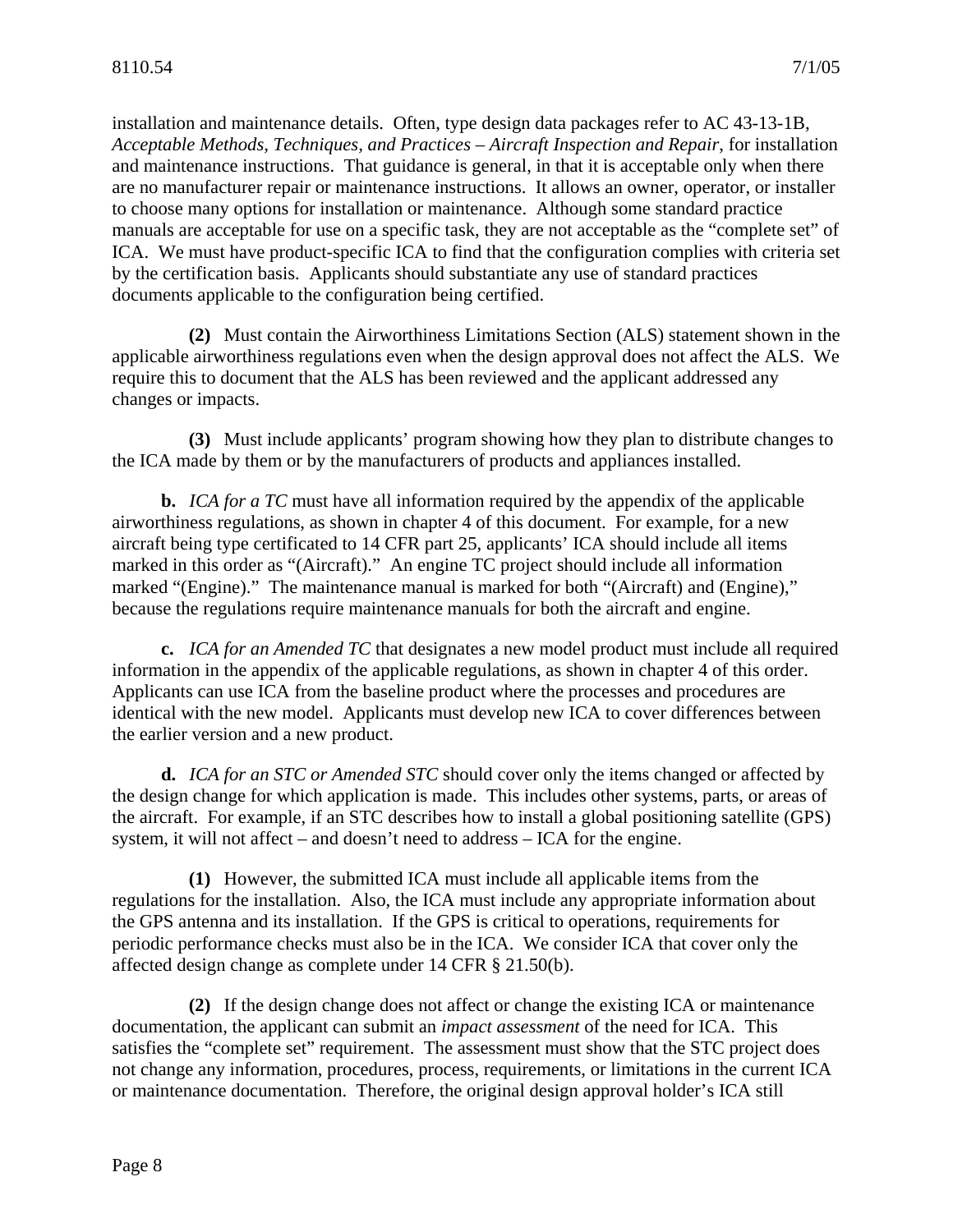applies. After completing the assessment, the applicant must submit either recommended changes or a statement that the existing ICA apply.

**e.** *ICA for All Other Changes to Products* must cover the systems, parts, or areas of the aircraft affected or changed by the design change for which application is made. Other product changes include changes to type design approved under 14 CFR §§ 21.97 and 21.99, PMAs, and major repairs or alterations. Managing ACOs/ECOs, AEGs, and FSDOs will help an applicant determine the final content requirements.

**(1)** If the design change does not affect or change the existing ICA or maintenance documentation, the applicant can submit an *impact assessment* of the need for ICA. This satisfies the "complete set" requirement. The assessment must show that the certification project did not change any information, procedures, process, requirements, or limitations in the current ICA or maintenance documentation.

**(2)** Therefore, the original design approval holder's ICA still apply. After completing the assessment, the applicant must submit either recommended changes or a statement that the existing ICA apply.

**f.** To ensure completeness, appendixes 1-7 of this order are checklists for each specific product, and must be a basis for review. There may be design features or product mission considerations that need specific ICA that are not on the checklists. Therefore, do not view the checklists as all-inclusive. The engineer and AEG inspector should always use their best judgment when determining if the ICA are complete.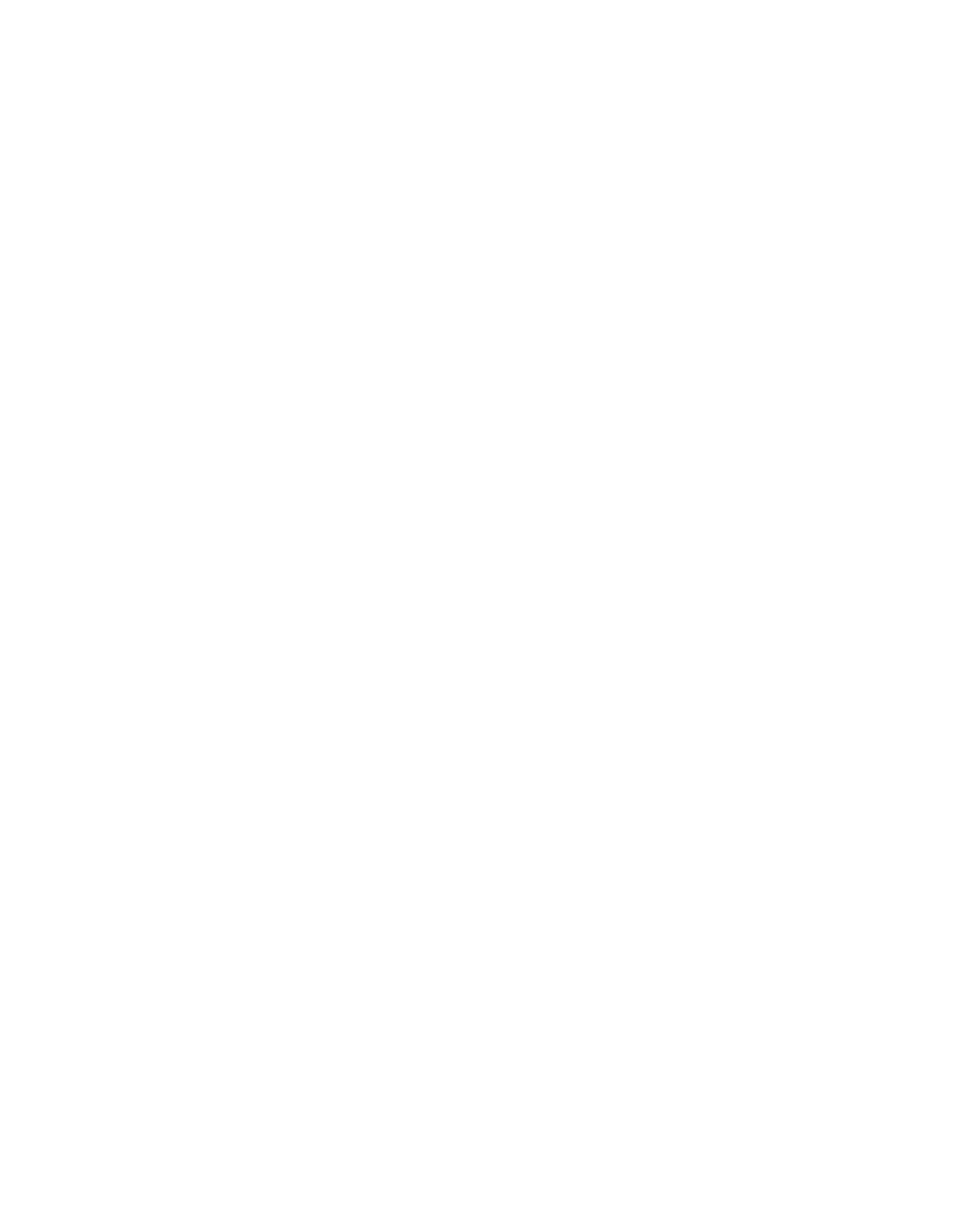#### **CHAPTER 4. REQUIRED MANUALS OR SECTIONS**

#### <span id="page-16-0"></span>**4-1. Airworthiness Limitations Section (ALS).**

**a.** For an aircraft, balloon, engine, or propeller, there must be a separate and distinguishable ICA section, called "Airworthiness Limitations." The ALS must prominently display the statement as shown in the appendix of the applicable airworthiness regulations. The applicable airworthiness regulations require the applicant to include the following in the ALS:

- **(1)** Approved mandatory replacement times for type certification;
- **(2)** Approved mandatory inspection times for type certification; and
- **(3)** Inspection procedures for those approved mandatory times.

**b.** If the ICA consists of multiple manuals, require applicants to include the ALS in the "principal manual" and do not allow reference to any other documents. Work with the applicant to identify the principle manual. In general, the principle manual will be the document used for maintenance. However, it may also be the document used for scheduled maintenance to ensure all required inspections and associated limitations are contained within a single document. ICA complexity and the type of product will determine assignment of the principle manual.

**c.** We consider paragraphs  $4-1(a)(1)$  through  $4-1(a)(3)$  critical. The product's airworthiness could be compromised if an aircraft, balloon, engine, or propeller does not comply with the inspection and replacement times and procedures in those paragraphs. Applicants typically identify these items when they perform safety assessments on the product's structure and systems.

**d.** Examples of items required for type certification are structural inspections per 14 CFR § 25.571, § 27.571, and § 29.571, and fuel system requirements per § 25.981 (Transport Category Aircraft).

**e.** For regulatory requirements, see:

∞ Title 14 CFR § 23.1529, Appendix G, G23.4;

- ∞ § 25.1529, Appendix H, H25.4;
- ∞ § 27.1529, Appendix A, A27.4;
- ∞ § 29.1529, Appendix A, A29.4;
- ∞ § 31.82, Appendix A, A31.4;
- ∞ § 33.4, Appendix A, A33.4; and
- ∞ § 35.4, Appendix A, A35.4.

**4-2. Certification Maintenance Requirements (CMR)** (for Transport Category Airplane) are required inspections or maintenance tasks. They apply to equipment, systems, and power plant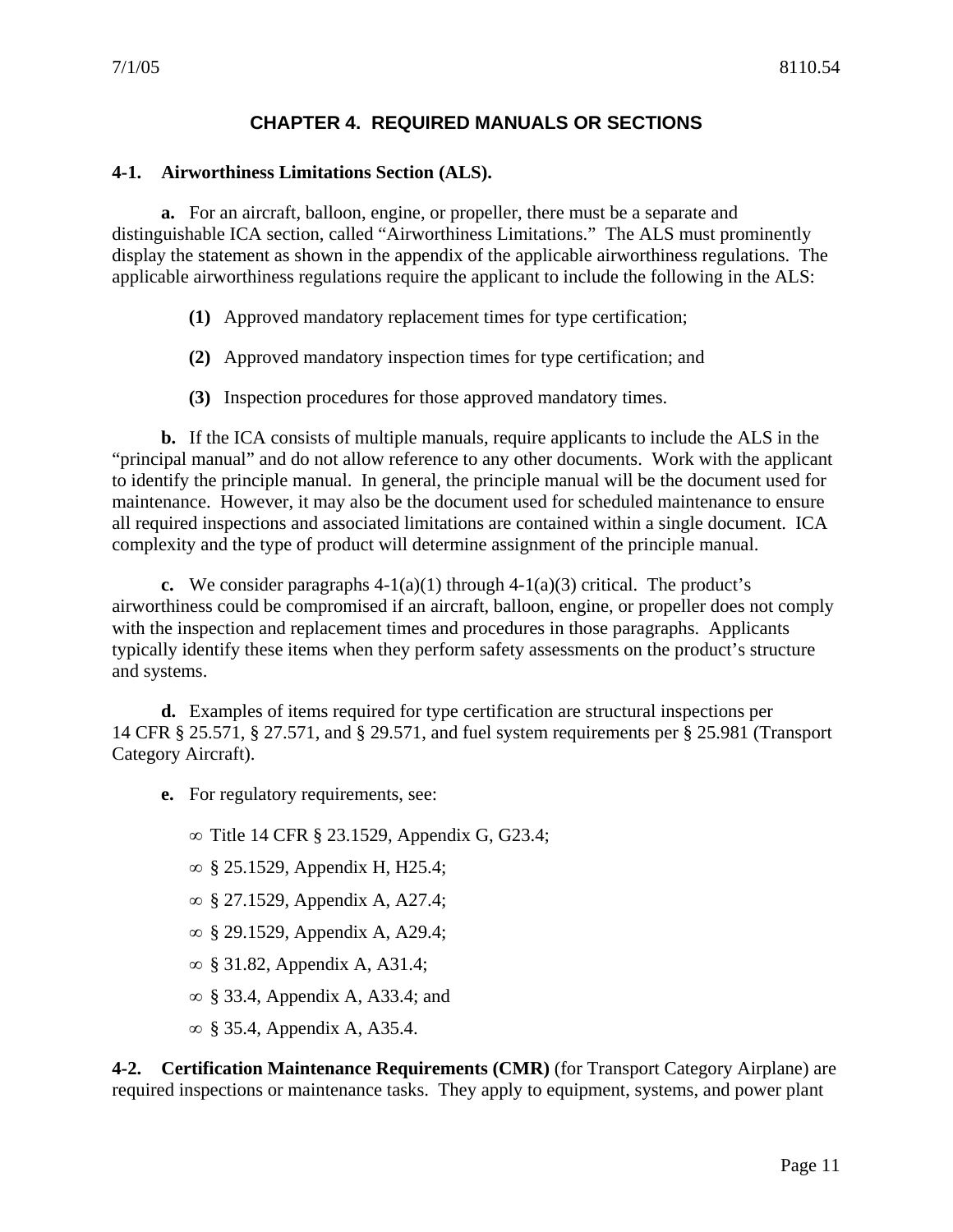<span id="page-17-0"></span>installations. They are performed at certain times to detect or correct safety-significant latent failures (failures not known to the flight crew). CMRs are required by the type design and to maintain a product's airworthiness. CMRs are equal to a limitation and required as part of the ICA. See AC 25-19, *Certification Maintenance Requirements*, for more information.

#### **4-3. Aircraft Maintenance.**

**a.** These manuals or sections must explain aircraft/rotorcraft features, and give information to the extent necessary to conduct aircraft/rotorcraft maintenance or preventive maintenance, including:

**(1)** Description of all systems and installations, including engines, propellers, and appliances (for aircraft/rotorcraft) and accessories (for engines).

**(2)** Removal and installation instructions for parts, including any required equipment and precautions.

**(3)** Description of how the aircraft components, installed appliances, and systems operate and are controlled, including special procedures and limitations.

**(4)** Servicing information, including servicing points (location and access), capacities of tanks and reservoirs, types of fluid used, pressures applicable to the various systems, and any required equipment and precautions.

**(5)** Location of access panels for inspection and servicing.

**(6)** Location of lubrication points and lubricants to use, including any required equipment, and precautions.

**(7)** Aircraft towing instructions, including any required equipment, precautions, and limitations.

**(8)** Aircraft jacking, mooring, and leveling instructions, including any required equipment, precautions, and limitations.

**(9)** Lifting and shoring instructions, including required equipment and precautions.

**(10)** Weight and balance instructions to determine the center of gravity.

**b.** For regulatory requirements, see:

∞ Title 14 CFR § 23.1529, Appendix G, G23.3(a);

∞ § 25.1529, Appendix H, H25.3(a);

∞ § 27.1529, Appendix A, A27.3(a); and

∞ § 29.1529, Appendix A, A29.3(a).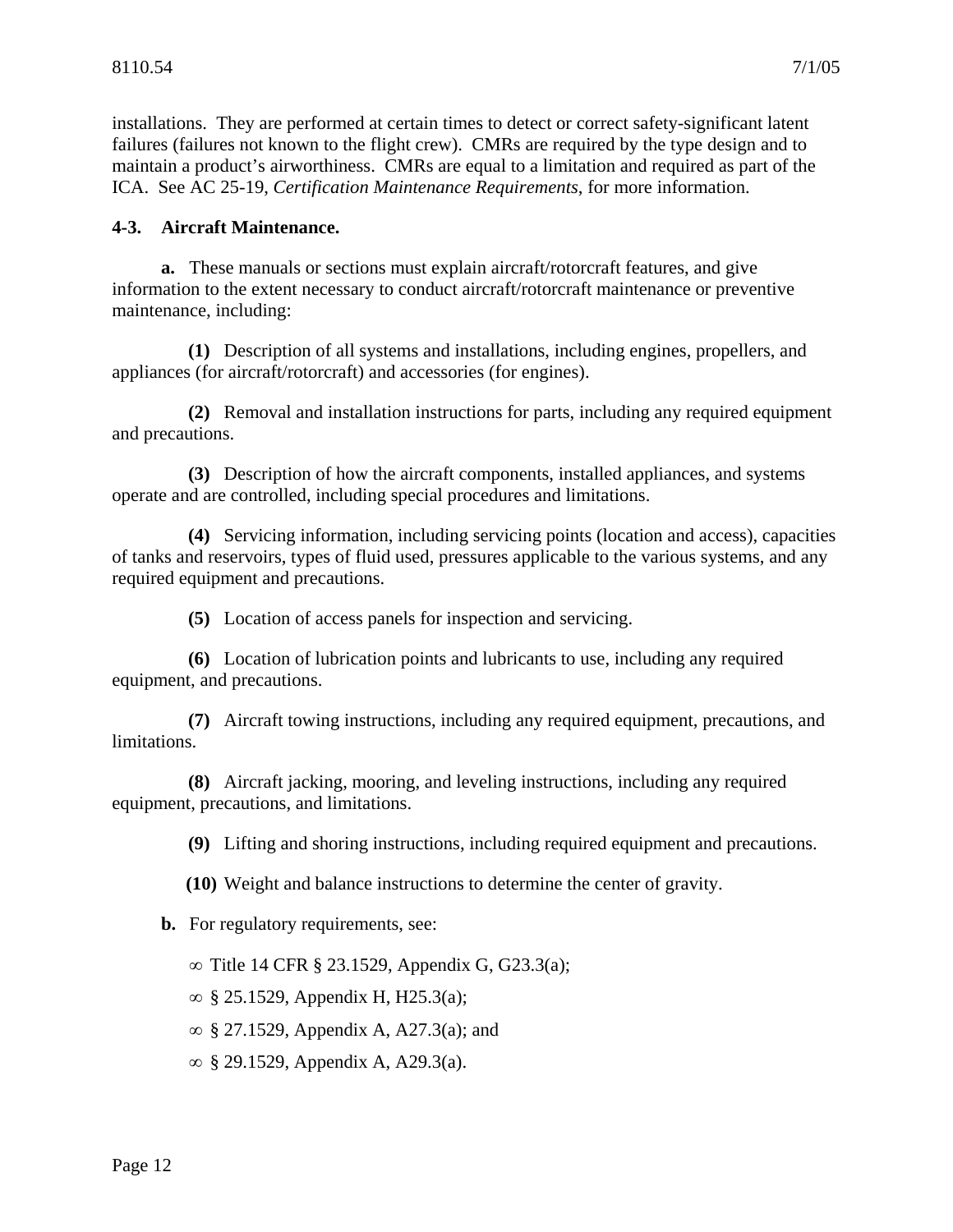#### <span id="page-18-0"></span>**4-4. Aircraft Maintenance Instructions.**

**a.** These manuals and sections must include:

**(1)** Scheduling information for each part of the aircraft, its engines, auxiliary power units, propellers, accessories, instruments, and equipment. This information should give recommended times for cleaning, inspecting, testing, lubricating, and adjusting each part. It includes the degree of inspection required, the wear tolerances, and work recommended. Applicants can refer to an accessory, instrument, or equipment manufacturer as the source of this information. They can do this only if they show that the item has an exceptionally high degree of complexity requiring specialized maintenance techniques, test equipment, or expertise. Applicants must provide information on these techniques, test equipment, or expertise to the FAA for review.

**(2)** The recommended overhaul periods that show when to overhaul the product, accessories, instruments, or equipment. Information on overhaul periods should include the necessary cross-reference to the ALS if the overhaul time is a limitation identified in paragraph 4-1 of this order. If the ICA gives an overhaul time, then the ICA must include overhaul information or refer to an overhaul manual. The applicant must provide the information or manual to the FAA for review.

**(3)** An inspection program consisting of the thresholds for inspection, inspection intervals, type of inspection required, and the extent of inspections necessary to ensure the continued airworthiness.

**(4)** Troubleshooting information describing probable malfunctions, and how to recognize and correct them.

**(5)** Information describing the order and method of removing and replacing products and parts with any necessary precautions to be taken.

**(6)** Description of how to adjust and test the system, including flight control systems functional checkout procedures after maintenance, and any required equipment and precautions.

**(7)** Diagram of structural access plates, and how to gain access when access plates are not provided.

**(8)** Details for applying special inspection techniques, including procedures where these techniques are specified.

**(9)** Identification of primary structure and recommended inspection times, locations, and types such as ultrasonic, eddy current, and so on.

**(10)** All data on structural fasteners, such as identification, discard recommendations, and torque values.

**(11)** List of special tools needed to accomplish recommended maintenance.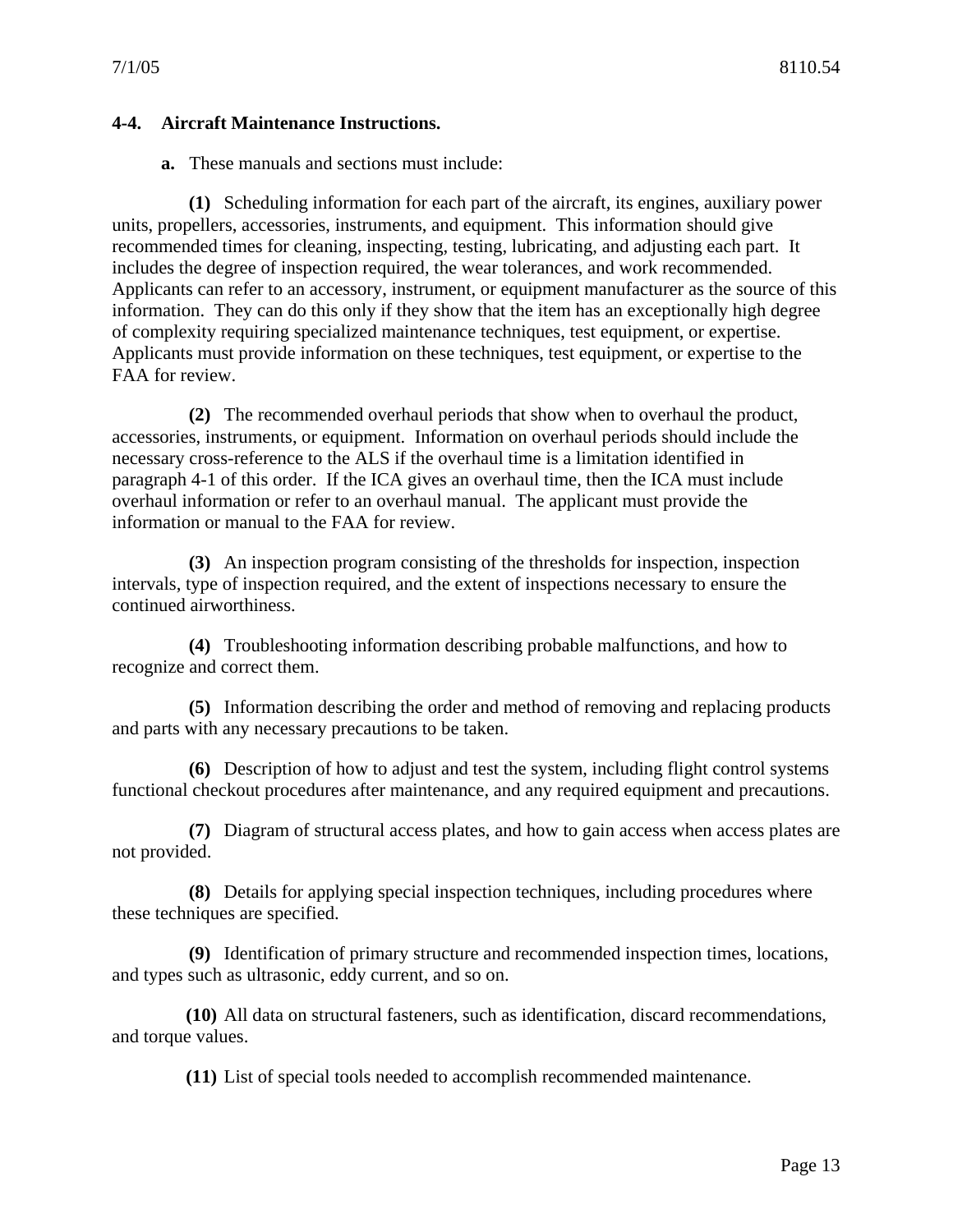<span id="page-19-0"></span>**b.** The applicant can choose to conduct a maintenance review board (MRB). The MRB report (MRBR) can be picked up by the design approval holder and included as part of the ICA. Inclusion of the MRB report in the ICA is only required when one was developed and subsequently requested by the owner or operator. The MRB report is intended for air carriers. This report contains the initial minimum scheduled maintenance and inspection requirements for a particular transport category aircraft and on-wing engine program. Air carriers can use the MRB report, and its associated requirements, to develop maintenance programs. See AC 121-22A, *Maintenance Review Board Procedures*, for additional information.

**c.** For regulatory requirements, see:

∞ Title 14 CFR § 23.1529, Appendix G, G23.3(b);

∞ § 25.1529, Appendix H, H25.3(b);

∞ § 27.1529, Appendix A, A27.3(b);

∞ § 29.1529, Appendix A, A29.3(b); and

∞ § 31.82, Appendix A, A31.3.

#### **4-5. Balloon Maintenance.**

**a.** These manuals or sections must explain the balloon's features and provide information to the extent necessary to conduct maintenance or preventive maintenance. They include:

**(1)** Description of the balloon, its systems, and installations. This description should include, but is not limited to, the controls, basket structure, fuel systems, and heating assembly.

**(2)** Description of how the system operates and is controlled, including special procedures and limitations.

**(3)** Servicing information that covers balloon components, including burner nozzles, fuel tanks, valves during operation, and any required equipment and precautions.

**(4)** Maintenance information for each part of the balloon and its envelope, controls, basket structure, fuel systems, instruments, and heater assembly that provides recommended times for cleaning, inspecting, testing, lubricating, and adjusting the balloon and its components. It includes the degree of inspection required, the wear tolerances, and work recommended. Applicants may refer to an accessory, instrument, or equipment manufacturer as the source of this information if they show that the item has an exceptionally high degree of complexity requiring specialized maintenance techniques, test equipment, or expertise.

**(5)** The recommended overhaul periods that show when to overhaul the product, accessories, instruments, or equipment. Information on overhaul periods should include the necessary cross-reference to the ALS if the overhaul time is a limitation identified in paragraph 4-1 of this order. If the ICA gives an overhaul time, then the ICA must include the overhaul information or refer to an overhaul manual. The applicant must provide the information or manual to the FAA for review.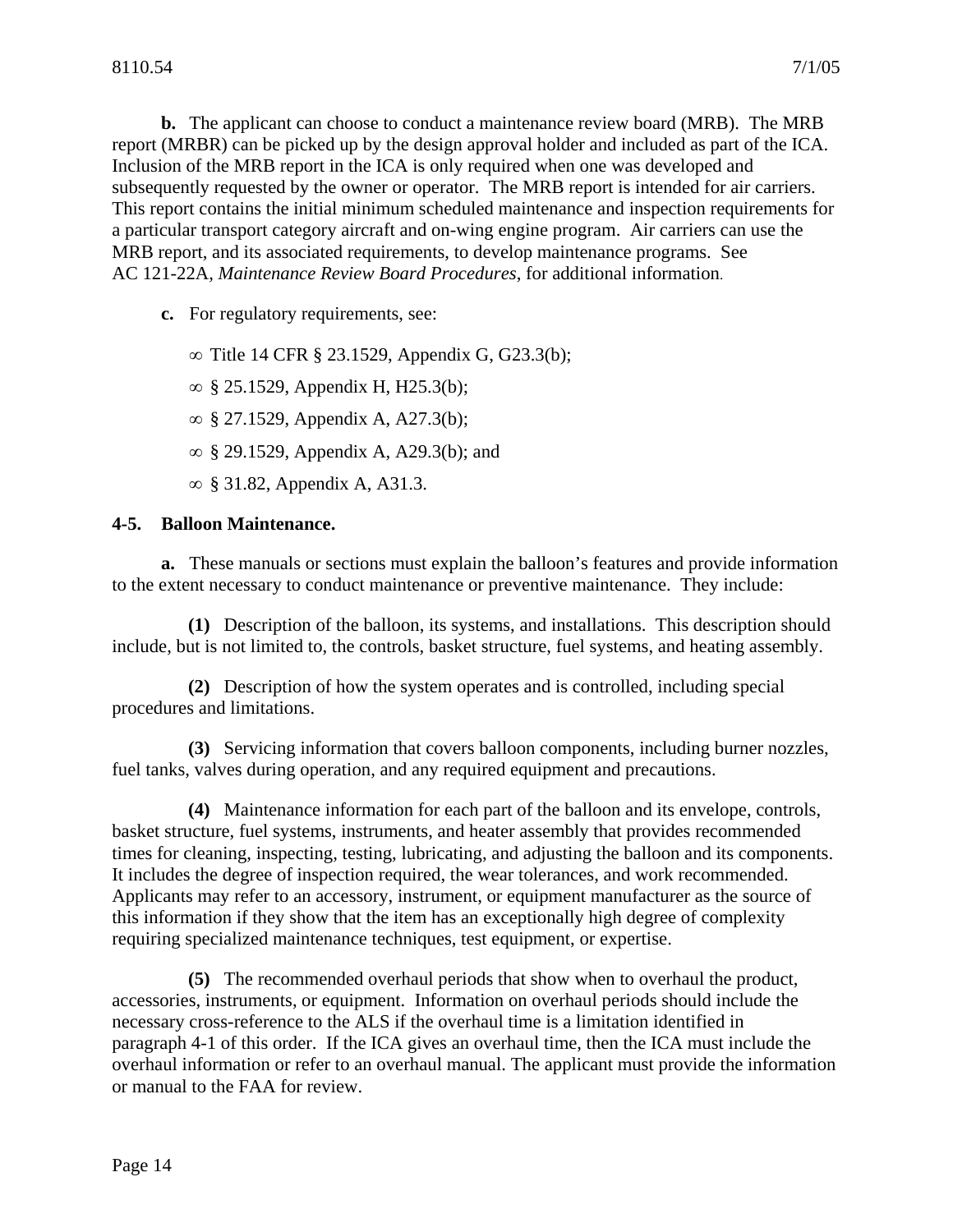<span id="page-20-0"></span>**(6)** An inspection program consisting of the thresholds for inspection, inspection intervals, type of inspection required, and the extent of inspections necessary to ensure the continued airworthiness.

**(7)** Troubleshooting information describing probable malfunctions, and how to recognize and correct them.

**(8)** Hard landing inspection items and procedures.

**(9)** Balloon storage preparation and limits.

**(10)** Description of how to repair the balloon envelope, its basket, or trapeze.

**(11)** Description of how to inflate and deflate the balloon envelope.

**b.** See 14 CFR § 31.82, Appendix A, A31.3 for the regulatory requirement.

#### **4-6. Engine Maintenance.**

**a.** These manuals or sections must explain engine features, and provide information to the extent necessary to conduct engine maintenance or preventive maintenance. They include:

**(1)** Detailed description of the engine and its components, systems, and installations.

**(2)** Installation instructions, including proper procedures for uncrating, deinhibiting, acceptance checking, lifting, and attaching accessories. These instructions should include any necessary checks, warnings, cautions, and notes that are part of the engine type design.

**(3)** Description of how the engine components, systems, and installations operate. Applicants should also describe how to start, run, test, and stop the engine and its parts. These descriptions must include any special procedures and limitations.

**(4)** Servicing information, including servicing points (location and access), capacities of tanks and reservoirs, types of fluid used, and pressures applicable to the various systems. It includes any required equipment and precautions.

**(5)** Scheduling information for each part of the engine that provides recommended times for cleaning, inspecting, testing, lubricating, and adjusting the engine. It includes the degree of inspection required, the wear tolerances, and work recommended. Applicants can refer to an accessory, instrument, or equipment manufacturer as the source of this information. They can do this only if they show that the item has an exceptionally high degree of complexity requiring specialized maintenance techniques, test equipment, or expertise.

**(6)** The recommended overhaul periods that show when to overhaul the product, accessories, instruments, or equipment. Information on overhaul periods should include the necessary cross-reference to the ALS if the overhaul time is a limitation identified in paragraph 4-1 of this order.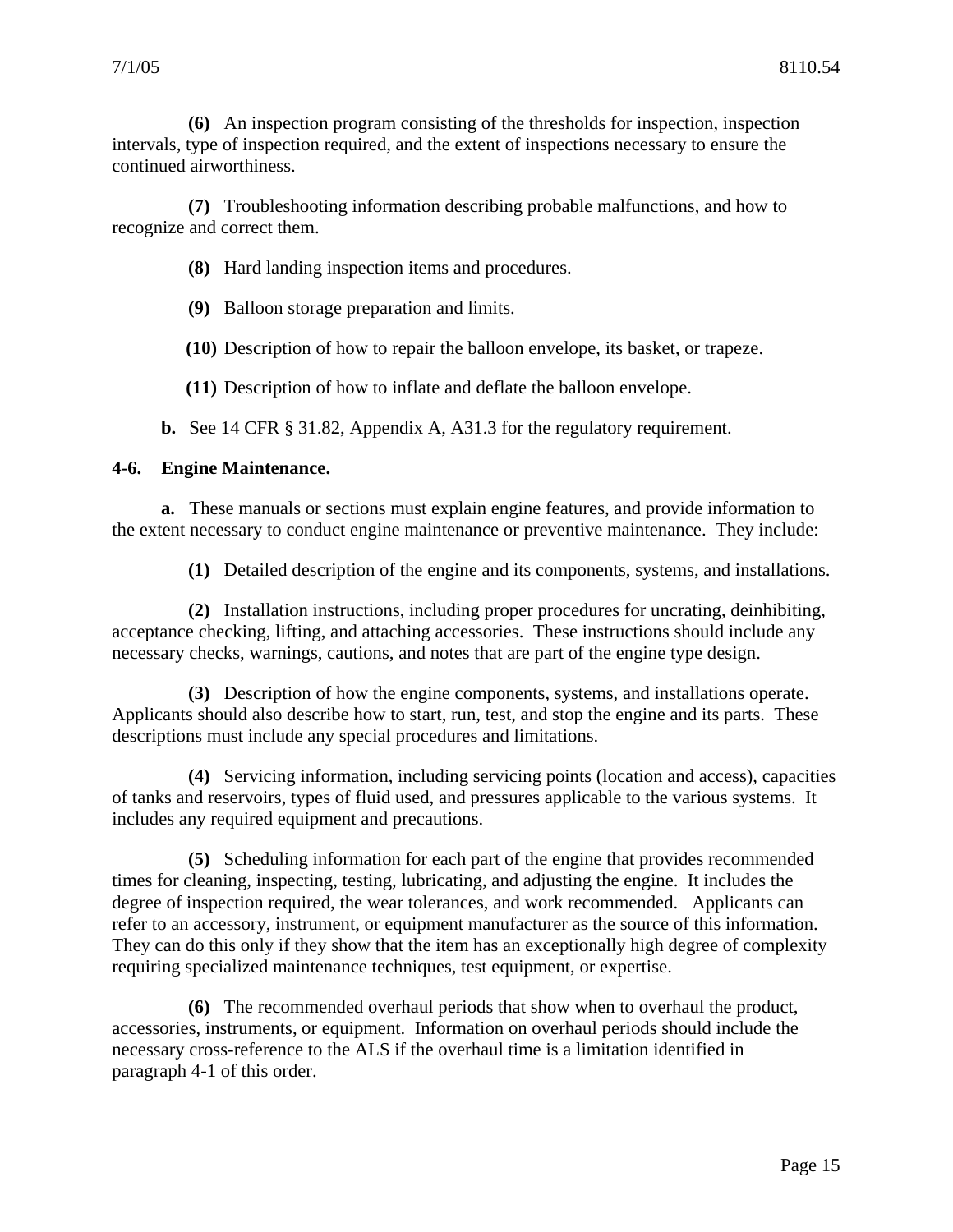<span id="page-21-0"></span>**(7)** An inspection program consisting of the thresholds for inspection, inspection intervals, type of inspection required, and the extent of inspections necessary to ensure the continued airworthiness.

**(8)** Troubleshooting information describing probable malfunctions, how to recognize and correct them, and precautions.

**(9)** Information describing the order and method of removing and installing the engine and its parts and accessories. These instructions must include any warnings, cautions, and notes that are part of the engine type design.

**(10)** List of tools and equipment necessary for maintenance and directions as to their method of use.

**b.** See 14 CFR § 33.4, Appendix A, A33.3(a) for the regulatory requirement.

#### **4-7. Engine Overhaul.**

**a.** This manual or section offers the owner information on inspecting, repairing, or replacement information necessary to restore the airworthiness of the product. It covers engine disassembly, overhaul, reassembly, and necessary cautions or warnings. The manual or section also gives:

**(1)** Cleaning and inspection instructions that cover the materials and apparatus to use and methods and precautions to take during overhaul. It must include methods of overhaul inspection.

**(2)** Details on all fits and clearances of the engine and components, and structural integrity and functionality for new and worn parts.

**(3)** Details of repair methods for worn or otherwise substandard parts and components along with information necessary to determine when replacement is necessary.

**(4)** Instructions for testing an engine after overhaul, including test acceptance criteria.

**(5)** Instructions for storing engines. These instructions identify special containers and required equipment or tools. The ICA should also include environmental restrictions for storage and storage limits.

**(6)** List of tools and equipment necessary for overhaul and directions as to their method of use.

**b.** See 14 CFR § 33.4, Appendix A, A33.3(b) for the regulatory requirement.

#### **4-8. Propeller Maintenance.**

**a.** These manuals or sections must explain propeller features, and provide information to the extent necessary to conduct propeller maintenance or preventive maintenance. They include: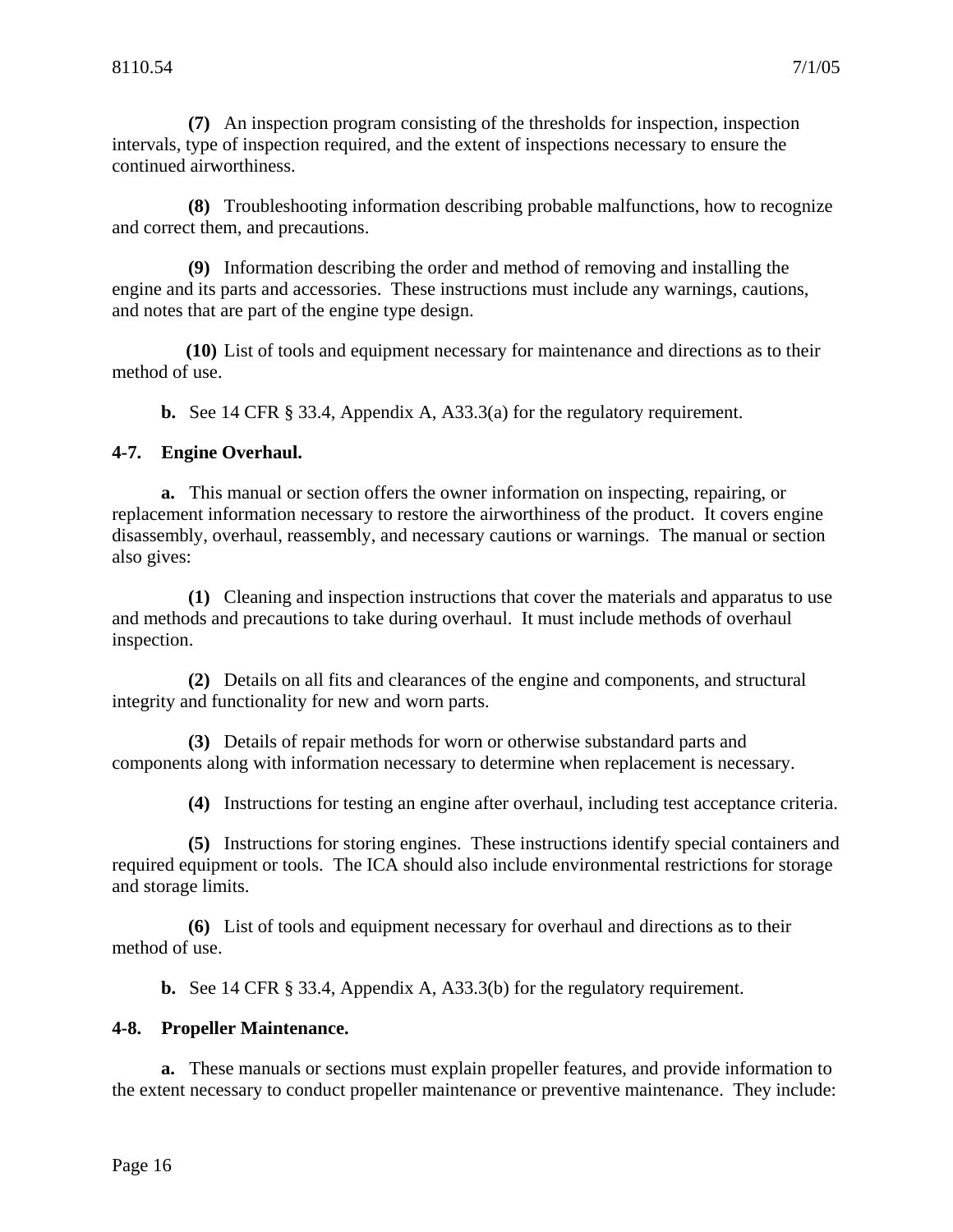**(1)** Detailed description of the propeller and its systems and installations.

<span id="page-22-0"></span>**(2)** Description of how the propeller components, systems, and installations are controlled and operated, including any special procedures and limitations.

**(3)** Installation instructions, including proper procedures for uncrating, acceptance checking, and lifting. They should also include any necessary checks, warnings, cautions, and notes that are part of the propeller type design.

**(4)** Scheduling information for each part of the propellers that provides recommended times for cleaning, inspecting, testing, lubricating, and adjusting the propellers. It includes the degree of inspection required, the wear tolerances, and work recommended. Applicants can refer to an accessory, instrument, or equipment manufacturer as the source of this information. They can do this only if they show that the item has an exceptionally high degree of complexity requiring specialized maintenance techniques, test equipment, or expertise.

**(5)** The recommended overhaul periods that show when to overhaul the product, accessories, instruments, or equipment. Information on overhaul periods should include the necessary cross-reference to the ALS if the overhaul time is a limitation identified in paragraph 4-1 of this order.

**(6)** An inspection program consisting of the thresholds for inspection, inspection intervals, type of inspection required, and the extent of inspections necessary to ensure the continued airworthiness.

**(7)** Troubleshooting information describing probable malfunctions, how to recognize and correct them, and precautions.

**(8)** Information describing the order and method of removing and installing the propeller and its parts and accessories. It includes warnings, cautions, and notes that are part of the propeller type design.

**(9)** List of tools and equipment necessary for maintenance, and directions as to their method of use.

**b.** See 14 CFR § 35.4, Appendix A, A35.3(a) for the regulatory requirement.

#### **4-9. Propeller Overhaul.**

**a.** The manual or section covers propeller disassembly, overhaul, and reassembly. It must include any necessary cautions or warnings. The manual or section also must include:

**(1)** Cleaning and inspection instructions that cover the materials and apparatus to use, and methods and precautions to take, during overhaul. These instructions must also include methods of overhaul inspection.

**(2)** Details on all fits and clearances for the propeller and components relative to overhaul.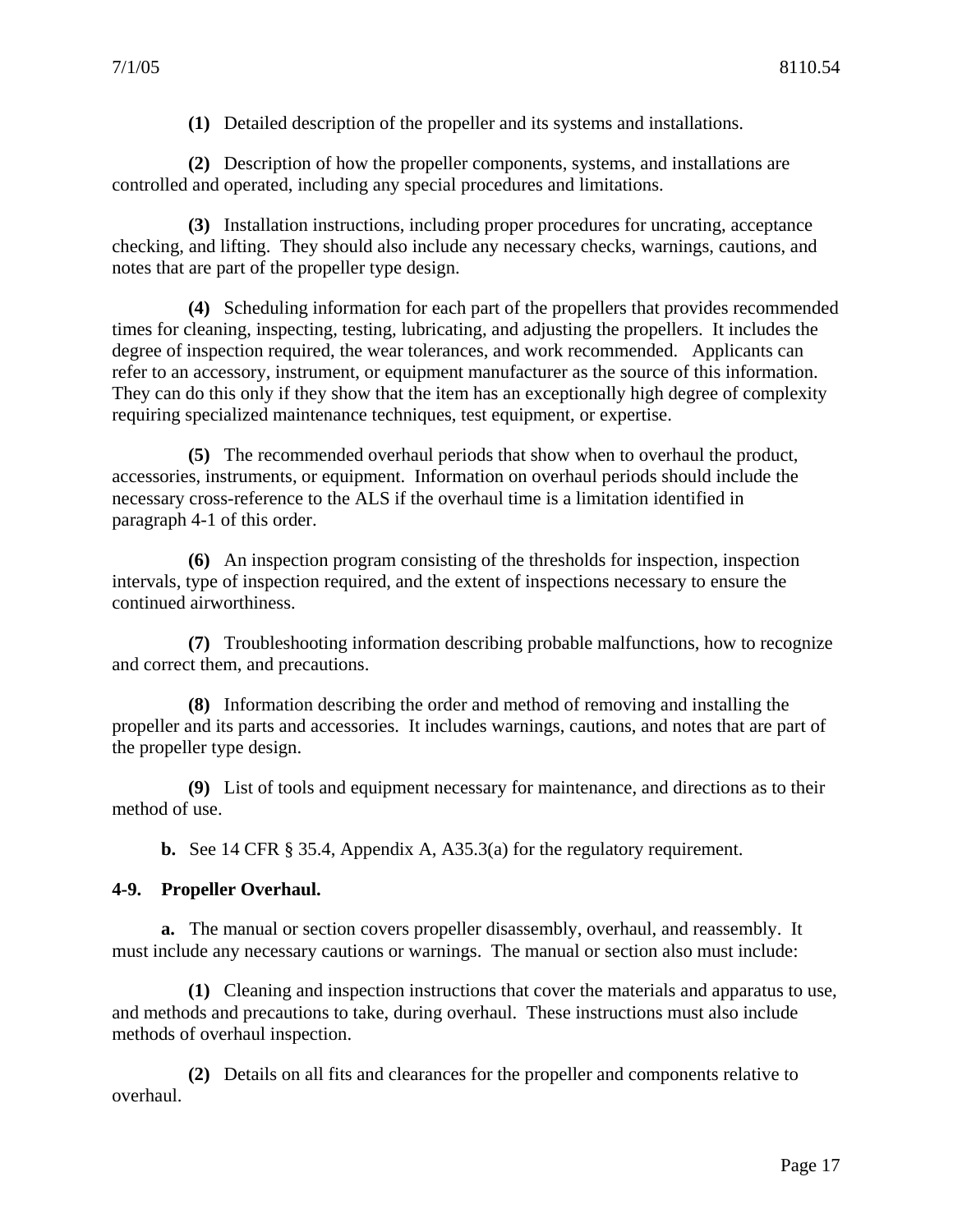<span id="page-23-0"></span>**(3)** Details of repair methods for worn or otherwise substandard parts and components along with information necessary to determine when replacement is necessary.

**(4)** Description of how to test the propeller after overhaul, including test acceptance criteria.

**(5)** Instructions for storing propellers. These instructions identify special containers and required equipment or tools. The ICA should also include the environmental restrictions for storage and storage limits.

**(6)** List of tools and equipment necessary for overhaul and directions as to their method of use.

**b.** See 14 CFR § 35.4, Appendix A, A35.3(b) for the regulatory requirement.

**4-10. System Wiring Diagrams.** For aircraft, engines, and propellers, these diagrams cover the aircraft's electrical or electronic circuits. They must include wire routing information detailed enough to enable maintenance personnel to troubleshoot, repair, and service the electrical system. These diagrams must also include a method of determining connector type, wire type, and wire size. We consider the system wiring diagrams as descriptive data of the systems used on the product, and part of the ICA.

**4-11. Component Maintenance Manual or Section.** If the aircraft, engine, or propeller maintenance information references the use of a component maintenance manual as the appropriate location for the ICA, those applicable instructions are incorporated by reference and become part of the complete set of ICA. As part of the ICA, they must be made available to the owner and any other person required to comply with those instructions per 14 CFR § 21.50. They also must contain the following information:

**a.** Manuals or sections explaining the article's features, and provide information to the extent necessary on how to conduct maintenance or preventive maintenance.

**b.** A description of the control and operation of the article's components and systems. The description should provide enough detail to perform the maintenance at the levels specified.

**c.** Complete installation instructions for those parts and accessories that are part of the approved design. The instructions should include minimum interface instructions and any appropriate specifications, warnings, or cautions for those areas on which articles that are not part of the approved design could later be installed on the type-certificated product.

**d.** Recommended times for cleaning, inspecting, testing, lubricating, and adjusting the article and its components and systems. This scheduling information must include the depth of inspection required, the wear tolerances, and tasks performed. It should ensure the continued airworthiness of the article. Although the applicant does not have to provide specific scheduling information for each part, the lack of such information on any part should not adversely affect continued airworthiness of the article.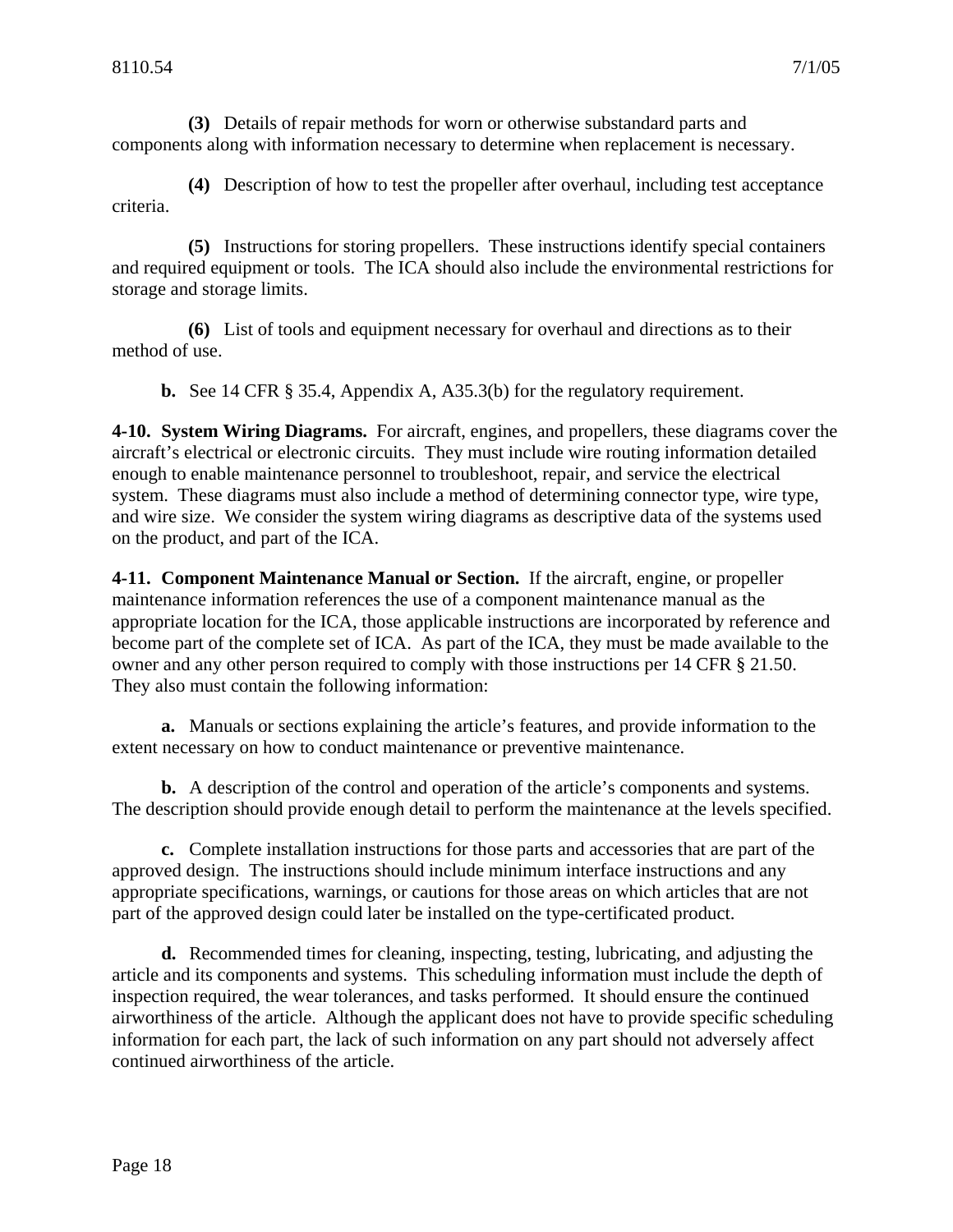<span id="page-24-0"></span>**e.** An inspection program to ensure the continued airworthiness of the article. Certification tests, analyses, and service experience, if available, are useful when developing the inspection program for parts, assemblies, sub-assemblies, or modules.

**f.** Troubleshooting information to address potential malfunctions and provide procedures to correct them or replace the affected part or component before continued operation.

**g.** A means to ensure configuration control during maintenance. This ensures that the proper parts, components, and combinations of parts and components are identified and conform to the approved design.

**h.** Location of access panels for inspection and servicing. Diagram of structural access plates, and how to gain access when access plates are not provided.

**i.** Instructions for storing parts and components and identifying special containers and any equipment or tools. The ICA should also include environmental restrictions for storage and storage limits.

**j.** List of tools and equipment necessary for maintenance and directions as to their method of use.

**4-12. Component Overhaul Manual or Section.** If the aircraft, engine, or propeller maintenance information references the use of a component overhaul manual as the appropriate location for the ICA, those applicable instructions are incorporated by reference and become part of the complete set of ICA. As part of the ICA, it must be made available to the owner and any other person required to comply with those instructions per 14 CFR § 21.50. This manual or section must contain the following information:

**a.** Cleaning and inspection instructions that cover the materials and apparatus to use and methods and precautions to take during overhaul. These instructions must include methods of overhaul inspection.

**b.** Details on all fits and clearances for the component relative to overhaul.

**c.** Details of repair methods for worn or otherwise substandard parts with information necessary to determine when to replace parts.

**d.** Instructions for testing the article after overhaul. This should include test acceptance criteria.

**e.** Instructions for storage that identify special containers and required equipment or tools. The ICA should also include the environmental restrictions for storage and storage limits.

**f.** List of tools and equipment necessary for maintenance and directions as to their method of use.

**4-13. Non-Destructive Test (NDT) and Inspection.** For aircraft, balloons, engines, and propellers, this manual or section covers testing techniques, instructions, and required equipment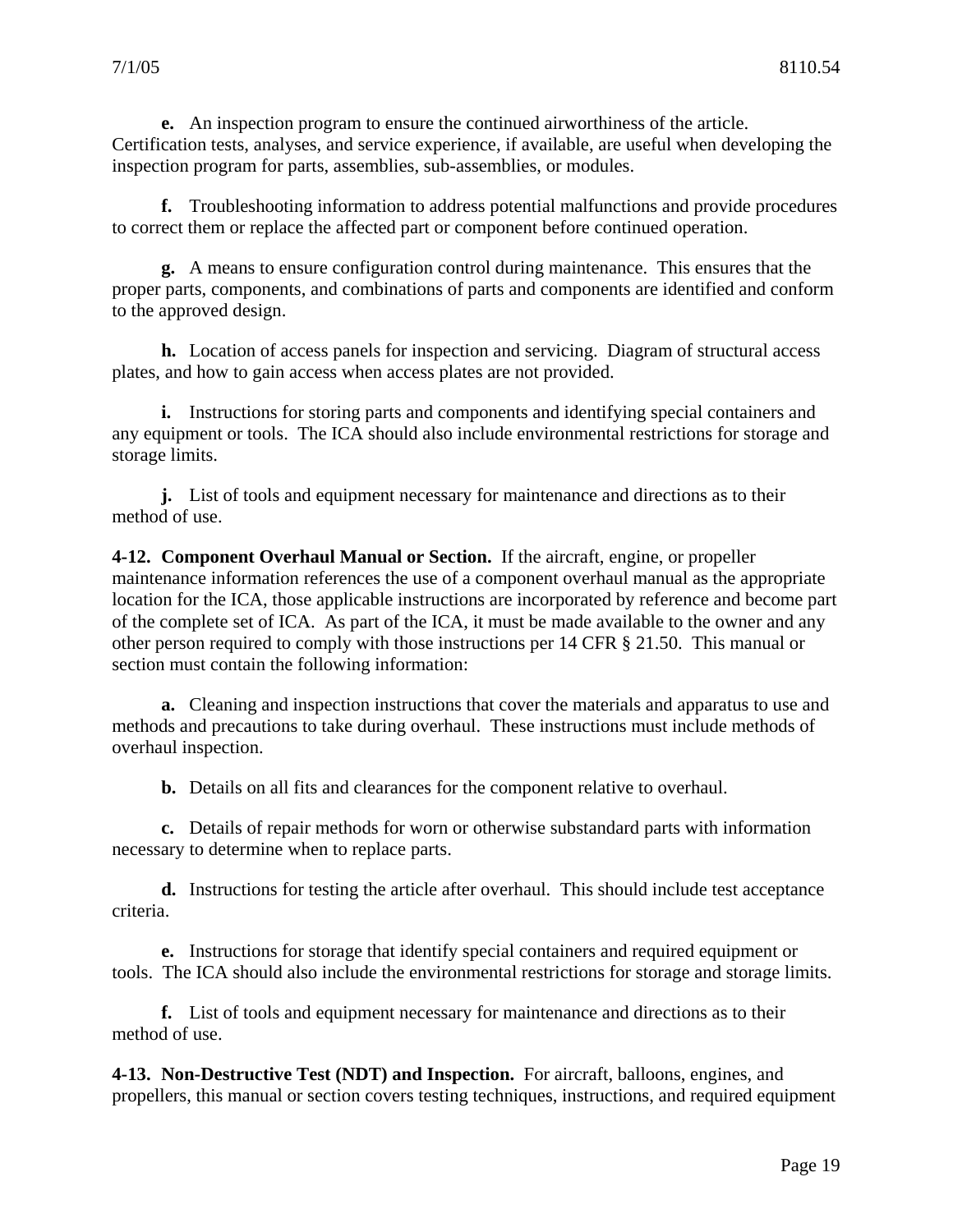<span id="page-25-0"></span>for all required NDTs and inspections identified in the maintenance and inspection programs. Applicants can write the manual or section specifically for the product, or they can refer to a standard practices/procedures document.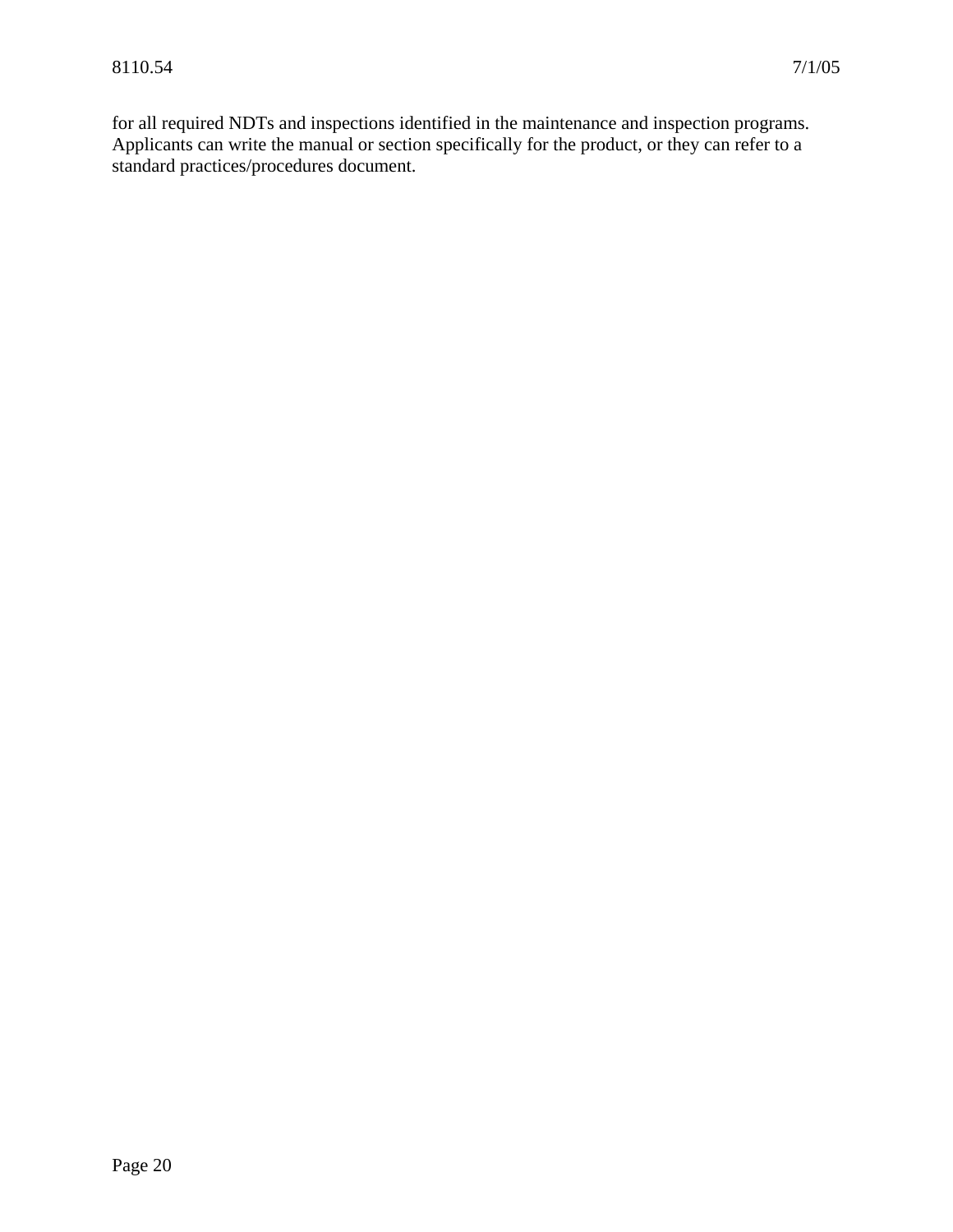#### **CHAPTER 5. ACO AND AEG RESPONSIBILITIES**

<span id="page-26-0"></span>**5-1. What ACOs, ECOs, and Directorate Offices Responsible for Validation of Certain TCs Must Do.** If you are in an ACO/ECO, or directorate office responsible for type validation (from now on referred to as the "ACO"), you are the primary connection with the applicant for design approvals. You are also responsible for approving the ALS of the ICA (and the CMRs if applicable). You must determine if the remainder of the ICA is acceptable with concurrence from the AEG on maintenance requirements. Also, you must advise all applicants that they have to develop ICA for every design approval application. After you receive an application, you:

**a.** Cannot delegate the finding of acceptance to a DER, unless a designated alteration station (DAS) or delegated option authorization (DOA) is administering the project and the DAS or DOA interfaces with the AEG. Although ICA are not specifically required for SFAR 36 authorizations, it is beneficial for them to identify any changes to existing ICA and coordinate with the AEG. See Order 8100.9, *DAS/DOA/SFAR 36 Authorization Procedures,* for more information.

**b.** Coordinate with the responsible AEG individual at the start of each program to give them information, and notify them that you need their concurrence of the ICA. We recommend using a certification project notification to notify them.

**c.** Notify applicants early in the program that you require ICA per 14 CFR §§ 23.1529, 25.1529, 27.1529, 29.1529, 31.82, 33.4, or 35.4 (whichever applies) and their associated appendixes. In this notification, state that the review can take up to 30 calendar days after they submit the ICA for completion. See chapter 3 for more information on content requirements. For a TSO, ensure that the applicant addressed all ICA requirements that apply.

**d.** Give the applicant the names and offices of the AEG airworthiness inspectors who will review the ICA.

**e.** Invite the AEG airworthiness inspector to the TC board, or other formal meetings with the applicant. This ensures that everyone understands the requirement for ICA and what should be in it.

**f.** Communicate regularly with the applicant and AEG airworthiness inspector to ensure that the ICA meets the project schedule. Reviewing the ICA can be time-consuming. You, the AEG, and the applicant need to communicate regularly to keep the project on schedule.

**g.** Review and approve the ALS, CMRs if applicable, and the instructions for installing and operating the engine, propeller, or both. Before issuing the design approval, you must approve the ALS (and CMRs if applicable). Contact the AEG and ask for their help with reviewing and finding acceptability of the following before you approve them:

- **(1)** Instructions for engine and propeller installations (14 CFR §§ 33.5 & 35.3), and
- **(2)** Format and content of the ALS (and CMRs if applicable).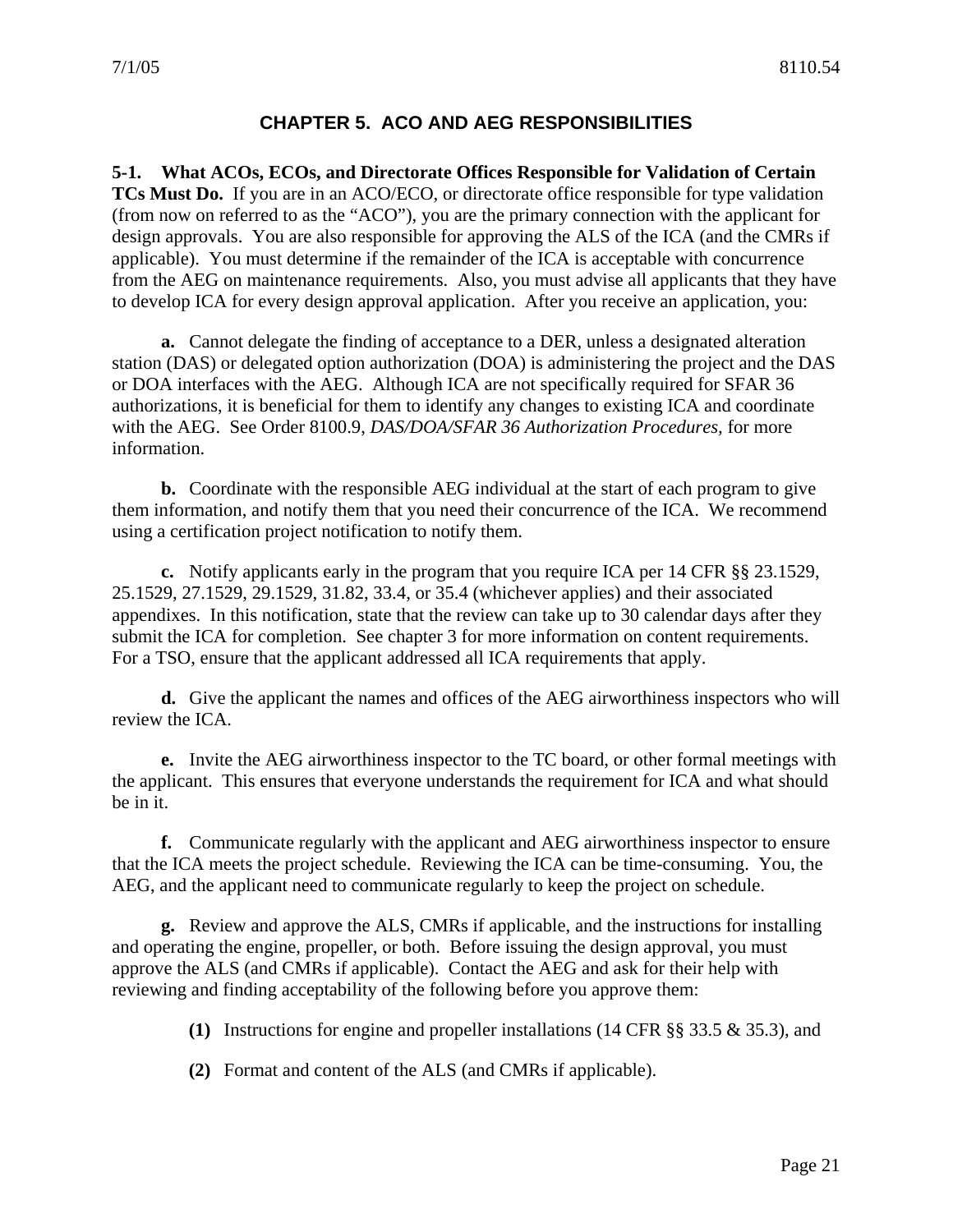**h.** For TC and amended TC projects requiring a new standard certificate of airworthiness, approve a program to ensure the applicant provides a complete set of accepted ICA to the owner before delivery of the first aircraft or issuance of the standard airworthiness certificate, whichever occurs later.

**i.** Should not normally issue design approvals before you and the AEG have concurred, where applicable, with the proposed ICAs or the assessment showing there is no ICA. If there is a need to issue a design approval without complete ICA coverage, you must approve a plan that ensures all ICA requirements will be complete and accepted before the first affected aircraft is operated with a standard airworthiness certificate. The plan must at least have:

- **(1)** A list of all parts of the ICA affected by the design change.
- **(2)** A detailed schedule for completing and submitting the ICA to the ACO.

**(3)** A statement saying, "Instructions for Continued Airworthiness are incomplete. The aircraft will be eligible for return to service when the ICA are complete and accepted." You must put this statement in the type certificate data sheet (TCDS) or the "Limitations" section of the STC, as applicable. This means an aircraft can be modified, but cannot return to service until we accept the complete ICA. When we accept the ICA, you can remove the statement.

**(4)** A memo to notify the appropriate individual or office (FAA or designee) that a standard airworthiness certificate cannot be issued. When we accept the ICA, rescind the memo. In the case of a TC issue, once a plan for completing the ICA is approved, the cognizant ACO should inform the affected MIDO of the delay in ICA. As a courtesy, the ACO should also inform the applicant of the delay. After accepting the ICA, inform the MIDO and applicant that a standard airworthiness certificate can be issued. If it's an STC, then the cognizant FSDO should be informed of the delay and approval of return to service delayed until completion of the ICA.

**j.** Place a statement on the design approval (that is, design approval letter, FAAapproved top drawing, or type certificate data sheet) when the applicant submits an impact assessment showing there are no changes to the existing ICA or maintenance instructions. It shows that supplemental ICA are not required. For an STC, we recommend placing this statement as a "Note" below the "Limitations and Conditions" section. This will show that the FAA reviewed the impact assessment and found that no additional changes to the existing ICA are required.

**k.** Review and determine (with AEG concurrence) the acceptability of the applicant's program showing how the applicant, or the design approval holder, is going to distribute the initial ICA and subsequent changes. This program should include the kind of media the applicant will use to distribute the ICA and how soon after a change the applicant will send it.

**l.** Review and determine (with AEG concurrence) the acceptability of the applicant's program for submitting changes, not associated with a new design approval, to the ICA for review. These changes include manual revisions driven by service bulletins or errors found during operation of the product. The program should allow the applicant to send changes to the owners while sending changes to the FAA for review. This ensures accurate ICA are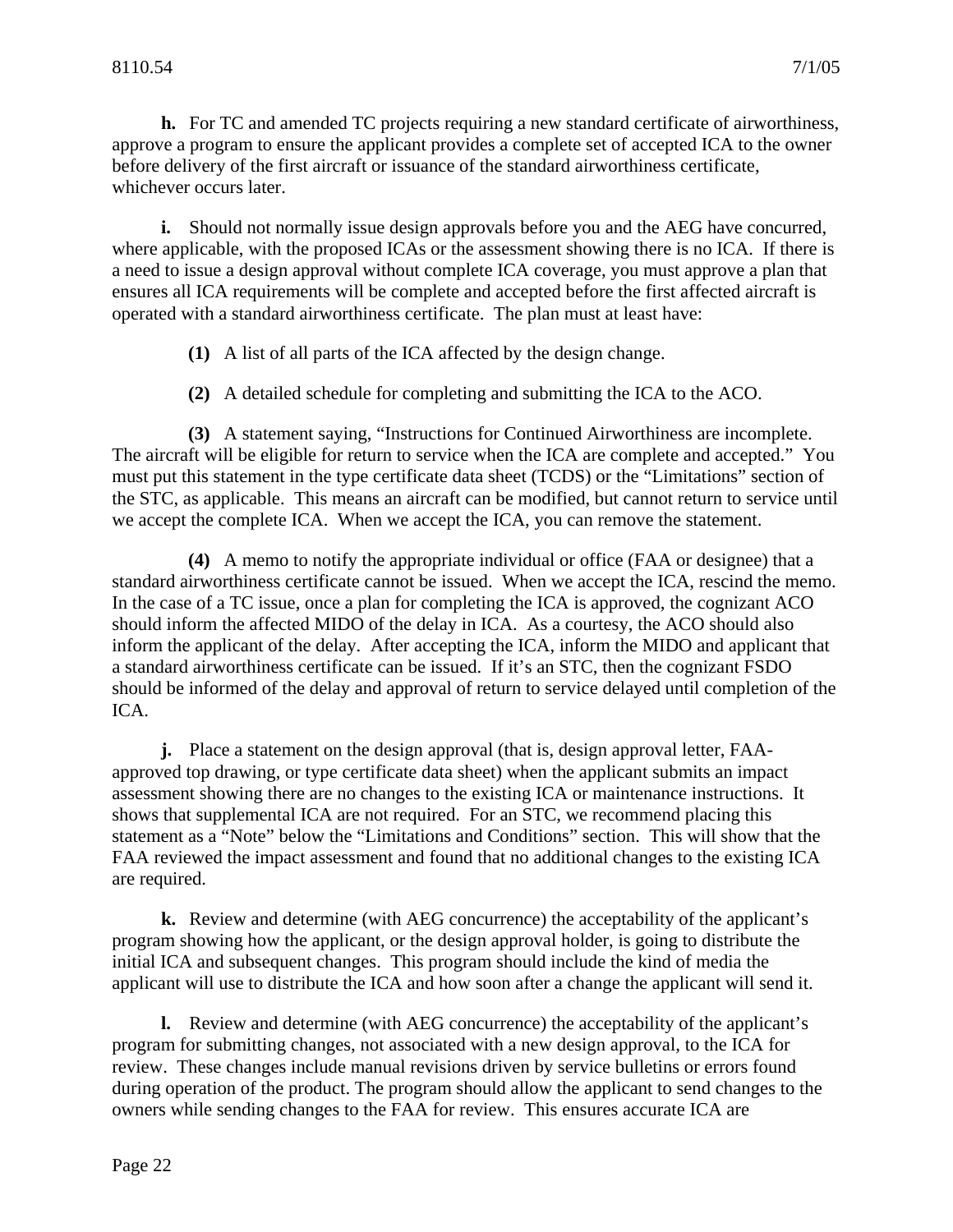<span id="page-28-0"></span>immediately available to those operating the product. If you and the AEG find errors in the submitted changes, contact the applicant and suspend use of the published changes until the applicant can make the proper corrections.

For engines and propellers, changes to ICA made by service documents (service bulletins and service letters) must be incorporated into the ICA by reference as described in AC's 33.4-1, *Instructions for Continued Airworthiness,* and 33.5-1, *Propeller Instructions for Continued Airworthiness*, respectively."

**5-2. What the AEG Must Do.** If you are in an AEG, you are Flight Standards operations, maintenance, and avionics inspectors lending your specialized technical services to assigned aircraft, engines, propellers, or TSO products at the respective ACO. This includes reviewing, resolving deficiencies and concurring on the acceptance of the maintenance requirements of the ICA. It also includes helping to review the remainder of the ICA and subsequent changes.

If you are an AEG Inspector and have been assigned an ICA review project, you need to do the following:

**a.** Give the requesting ACO project manager the names of the AEG airworthiness inspectors assigned to the project.

**b.** Ensure that the project AEG airworthiness inspectors meet or communicate with the ACO project engineers to coordinate the maintenance requirements for each discipline, particularly those for maintaining the product's continued airworthiness.

**c.** Report the ICA status to the ACO project manager during any internal FAA meetings and whenever you think necessary.

**d.** If you are the AEG airworthiness inspector, meet or communicate with the applicant as often as necessary to monitor the progress of ICA publications. You must advise the applicant, when needed, on proper compliance to the operations and maintenance requirements in the airworthiness regulations and their associated appendixes. Ensure that the ACO project manager is aware of these communications and any disputed issues and associated corrective action.

**e.** Send the ACO project manager written concurrence of acceptance, within 30 calendar days of receiving the ICA. Written concurrence means a memo, electronic mail, or an ICA acceptance coordination process developed between the ACO and AEG. If you cannot meet this timeline, you should coordinate a schedule with the ACO. The schedule shows the earliest possible time you can complete your review.

**f.** Review and determine (with the ACO project manager) the acceptability of the applicant's program showing how the applicant, or the design approval holder, is going to distribute ICA changes. It should include the kind of media the applicant will use to distribute changes, and how soon after the change the applicant will send it.

**g.** Review and determine (with the ACO project manager) the acceptability of the applicant's program for submitting changes to the ICA for review. The program should allow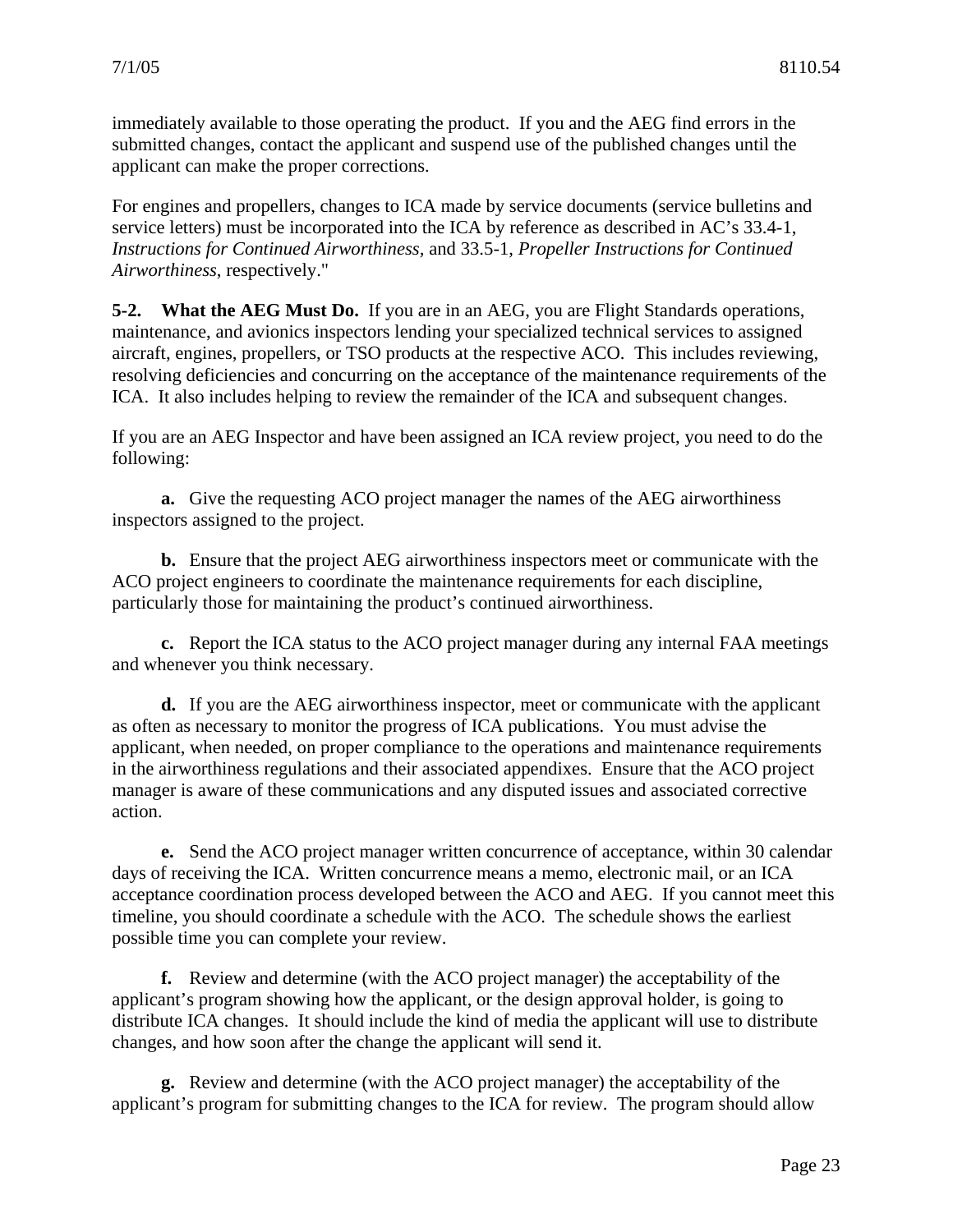<span id="page-29-0"></span>the applicant to provide changes to the owners when sending changes to the FAA for review. This ensures accurate ICA are immediately available to those operating the product.

If you are the AEG airworthiness inspector, meet or communicate with the applicant as often as necessary to monitor the progress of ICA publications. You must advise the applicant, when needed, on proper compliance to the operations and maintenance requirements in the airworthiness regulations and their associated appendixes. Ensure that the ACO project manager is aware of these communications and any disputes.

#### **5-3. The Flight Standards District Office (FSDO)/Certificate Management Office/ Certificate Management Unit Inspector's Role.**

**a.** If you are the inspector, you are the focal point for reviewing and accepting ICA on field approval projects. You must tell applicants that they have to submit ICA when asking for project approval. The ICA must meet the requirements of the applicable airworthiness regulations (see Order 8300.10, *Airworthiness Inspectors Handbook*). Anticipate that individuals with varying degrees of skill will use the ICA, so ICA need to be easy to understand.

**b.** Note that ICA are not only used by air carriers operating under part 121, but by operators under part 91. ICA are also the only source of information for maintaining certified products at repair stations when the stations are not performing maintenance for air carriers under 14 CFR § 145.2. You can accept the proposed ICA if the ICA do not add or change existing requirements in the ALS or CMR. However, if the change affects the ALS or CMR documents, you must contact the certifying ACO for approval.

**5-4. How We Resolve Issues.** Because engineering personnel and AEG airworthiness inspectors may disagree, we developed an issue-resolution process. These are the steps:

**a.** AEG and ACO/ECO project members review ICA and discuss their concerns and problems with the ICA. If the AEG and ACO/ECO project engineers agree, they give the problems and concerns with the ICA to the applicant for correction.

**b.** If AEG and ACO/ECO project members disagree on any item, individuals will give their concerns to their office managers. Remember that we consider AEGs the maintenance and operations experts, while ACOs and ECOs are design experts.

**(1)** If AEG and ACO/ECO managers can't resolve the disagreement, the concerned office sends a memo to the other office, explaining its concern, position, and proposed solution.

**(2)** The office getting the memo responds in writing. The office also sends a copy of its response to the responsible directorate's standards staff and – based on the subject – to Flight Standards' Aircraft Maintenance Division (AFS-300), Air Transportation Division (AFS-200), or General Aviation and Commercial Division (AFS-800). If appropriate, the office sends a copy to the regional counsel for review, comments, and resolution.

**(3)** The directorate's standards staff and the appropriate flight standards office will coordinate a position based on the recommendations. They will tell the ACO/ECO and AEG of their decision.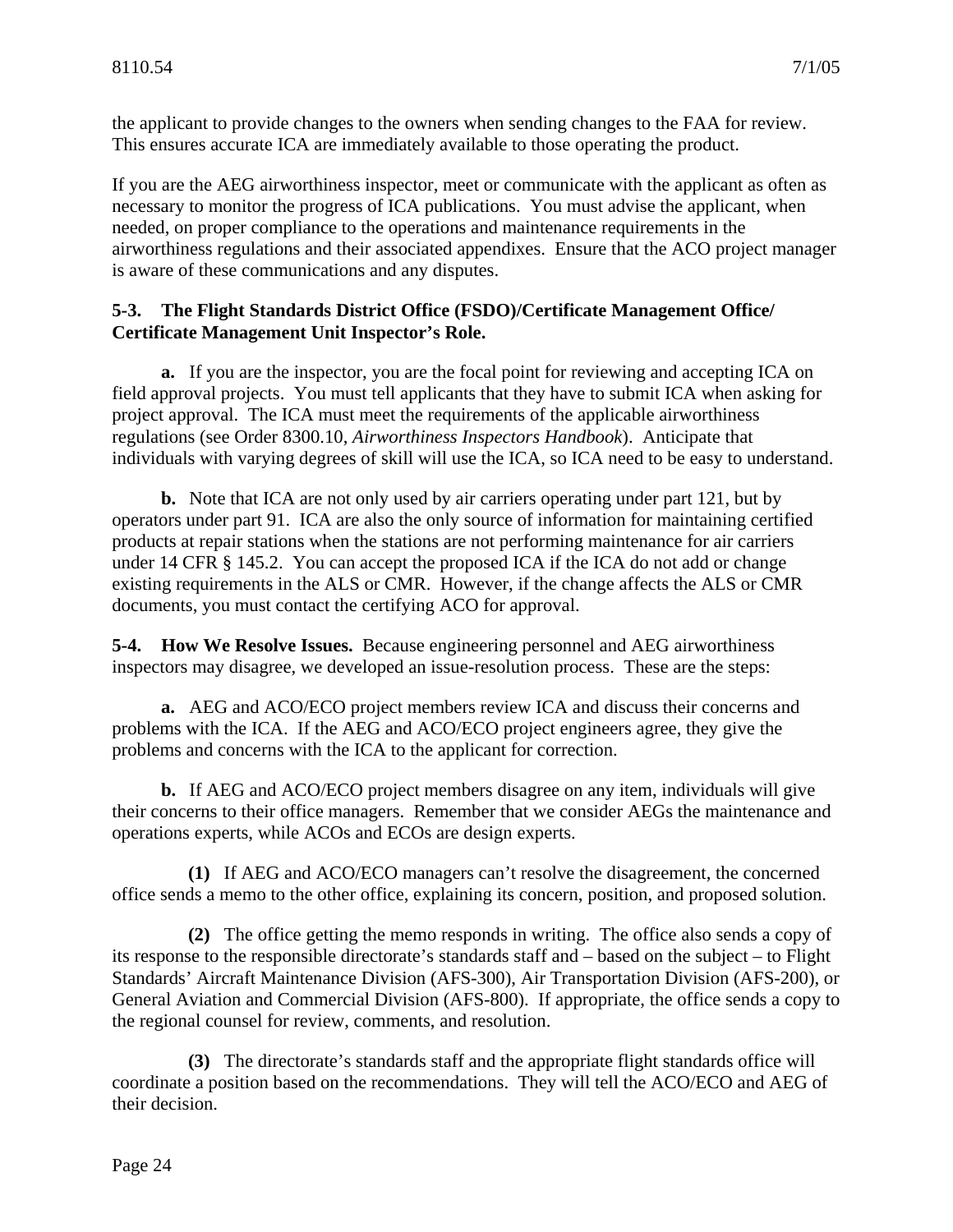#### **CHAPTER 6. DISTRIBUTING ICA AND CHANGES**

**6-1. ACOs/ECOs Review the Plan.** In this chapter, we show you how to work with applicants on an acceptable way to distribute new and subsequent changes to ICA. We'll also cover when non-owners or operators (like 14 CFR part 145 repair stations) must have ICA "made available" to them. As we covered in paragraph 5-1 of this order, if you're in an ACO/ECO, you must review and accept the method of distributing ICA.

#### **6-2. Distributing ICA.**

**a.** The reason for furnishing ICA to the owner upon delivery of the aircraft or issuance of the airworthiness certificate is to ensure that the owner has ICA when operations begin. Most of the time, design approval holders will provide the ICA when they deliver the aircraft to the owner. However, there are cases when the owner has possession of the aircraft, but does not have an airworthiness certificate because of changes in the type design. In these cases, we would not require the ICA for the changes in type design until we issue the airworthiness certificate.

**b.** We require the design approval holder to furnish a complete set of ICA to the owner of each type aircraft, aircraft engine, or propeller. They can furnish it in hard copy (paper), by electronic means, or through web-based access. Regardless of the method, the owner can request a paper copy, which the design approval holder must furnish. We require this to ensure that owners have a copy of ICA they can use regardless of technology.

**6-3. Changes to ICA.** Title 14 CFR § 21.50(b) requires that the design approval holder make changes to the ICA available to any person who must comply with them. The approval holder provides changes following a program they wrote and the ACO/ECO and responsible AEG accepted. Or, they can follow previously established procedures acceptable to the FAA. Design approval holders should format the changes to supplement the original ICA. To prevent confusion, they should clearly say what's being changed. Instruct approval holders they can distribute changes to ICA using:

**a.** Paper copies of the changes, sent to all owners on record.

**b.** Electronic format copies, sent to all owners on record.

**c.** Web-based access to ICA changes. This option also requires a way of notifying owners on record that a change is available.

#### **6-4. Design Approval Holders Must Make ICA Available.**

**a.** Per 14 CFR § 21.50(b), design approval holders must furnish the owner of a typecertificated product at least one set of complete ICA. The rule also says the design approval holder must make those instructions available to any person required to comply with the terms of the instructions. We find that the owner or operator is required to maintain the airworthiness of the product. Therefore, if the person requesting the ICA is not the product owner or operator, they must meet these four conditions before we will require the design approval holder to make the ICA available to them: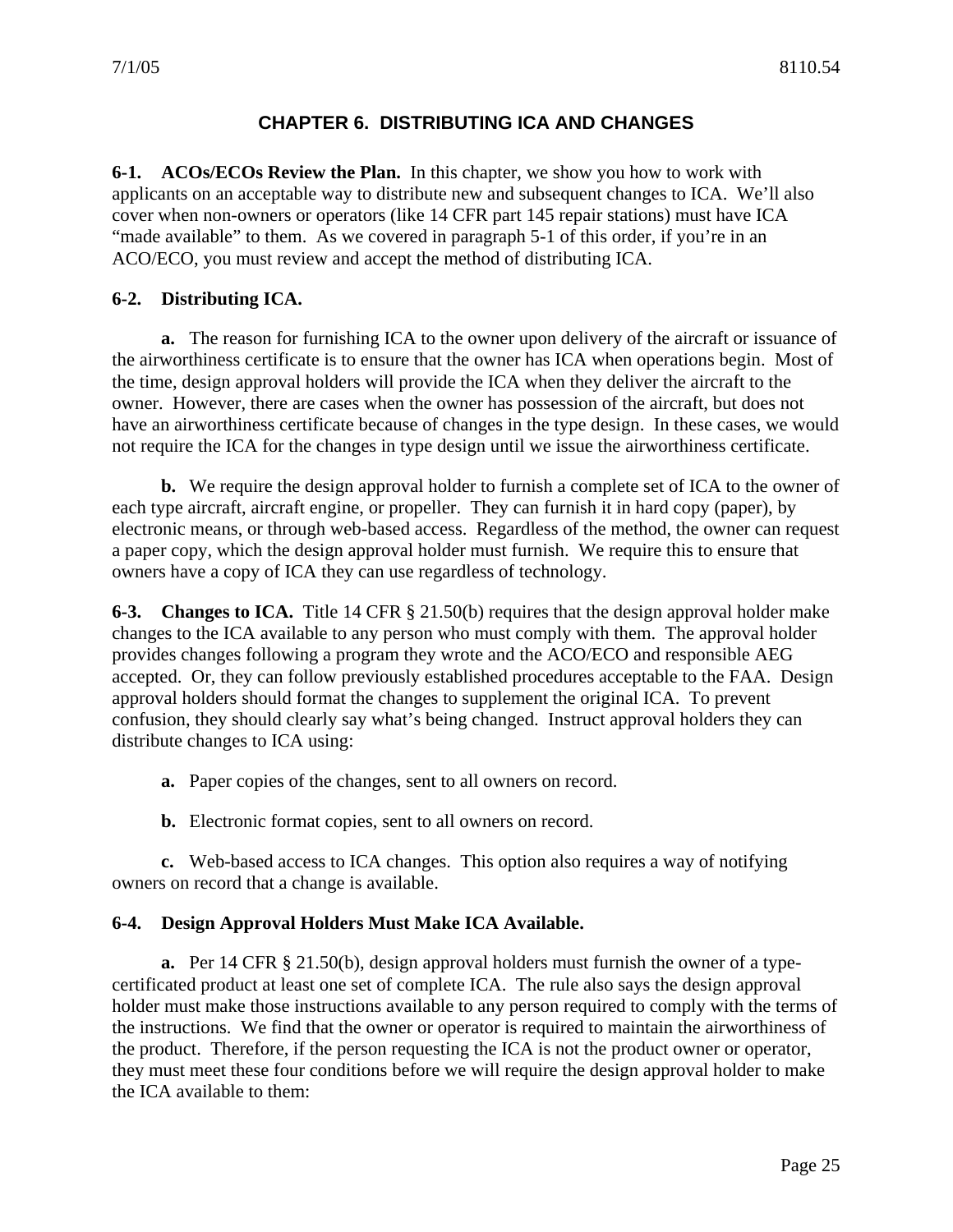**(1)** Application for the latest related TC (original, amended, or supplemental) was made after January 28, 1981.

**(2)** The latest related certification basis includes 14 CFR § 21.50 as amended September 11, 1980 or later (and §§ 23.1529, 25.1529, 27.1529, 29.1529, 31.82, 33.4 and 35.4 as applicable). That is, the certificate holder was required to develop and furnish ICA as part of the certification process.

**(3)** The requester (repair station) of the ICA is *currently* rated for the product/part, has the product/part listed in their limitations, and is required by Chapter 1 of 14 CFR to comply with ICA for the product/part.

**(4)** The requester (individual) of the ICA is performing work for the product owner under their 14 CFR part 65 certificate.

**b.** If the requested ICA data are a CMM or specific repair information, the design approval holder must refer to the CMM or repair information in higher-level ICA (airplane, engine, or propeller ICA) as the source of information for continued airworthiness actions.

**c.** Meeting each condition in paragraphs 6-4a(1) through 6-4a(4) is necessary to ensure enforcement of the 14 CFR § 21.50(b) rule. Conditions (1) and (2) are self-evident about whether the rule applies. Condition (3) is the only case in which a repair station or individual is *required* to perform maintenance per ICA. Condition (4) covers how to vouch for the validity of some CMMs as part of ICA. If top-level ICA contain "remove and replace" instructions for certain components, and don't refer to CMMs or specific repair procedures for necessary airworthiness actions, then the:

- Aircraft can maintain its airworthiness by replacement action, and
- CMM or repair documentation is not part of the ICA.

**d.** If a person can show they meet the "make available" criteria in paragraphs 6-4a(1) through 6-4a(4), then by regulation they are also authorized to receive changes to that ICA. Work on a 14 CFR part 121 or 135 operator's products must be performed per the operator's processes and procedures (operator's specification approved by the FAA). The processes and procedures may not include the design holder's ICA.

**e.** We at the FAA do not regulate competition between repair stations, but rather safety. Our intent for 14 CFR § 21.50(b) was to facilitate owners/operators' ability to manage their own maintenance, and to ensure that those *required* to accomplish continued airworthiness actions would have access to continued airworthiness instructions, in the interests of safety. We did not intend to ensure that any person wishing to enter the repair/overhaul business is provided with repair manuals.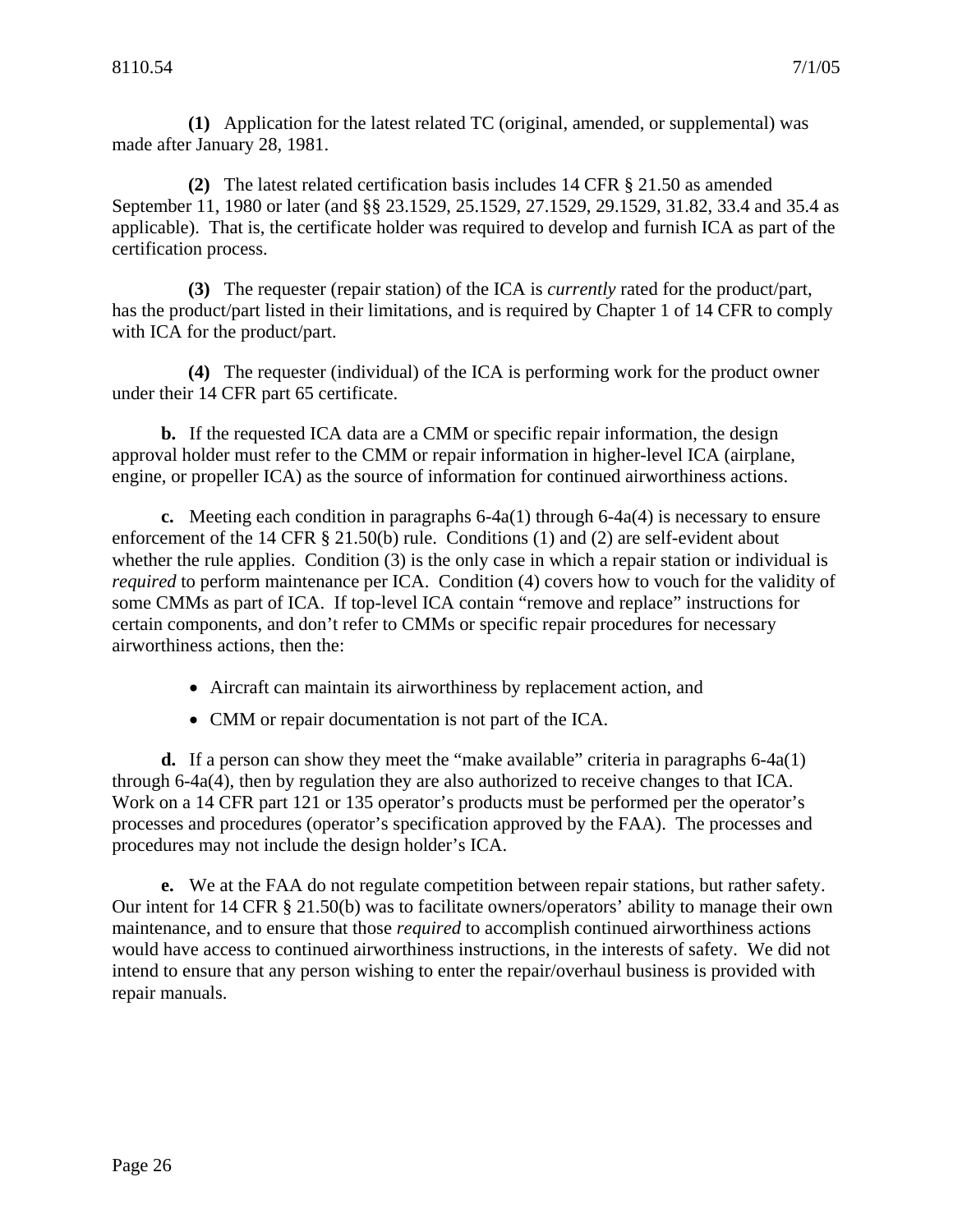<span id="page-32-0"></span>

| <b>REQUIREMENT</b>                                                                                                                                                                                                                                            | <b>Regulation</b><br><b>Appendix</b> | Location<br>In ICA |
|---------------------------------------------------------------------------------------------------------------------------------------------------------------------------------------------------------------------------------------------------------------|--------------------------------------|--------------------|
| ) ICA for each engine.                                                                                                                                                                                                                                        | G23.1(b)                             |                    |
| ) ICA for each propeller.                                                                                                                                                                                                                                     | G23.1(b)                             |                    |
| ) ICA for each appliance required by this chapter.                                                                                                                                                                                                            | G23.1(b)                             |                    |
| ) Required information on the interface of (<br>) appliances,<br>engines, and (<br>) propellers with the aircraft.                                                                                                                                            | G23.1(b)                             |                    |
| ) If ICA are not supplied by the manufacturer of an<br>) engine, or ( ) propeller installed on the<br>) appliance, $($<br>aircraft, the ICA for the aircraft must include (<br>) the information<br>essential to the continued airworthiness of the aircraft. | G23.1(b)                             |                    |
| ) Applicant's program showing how they or the manufacturers<br>of products and appliances installed on the airplane will distribute<br>changes to the ICA.                                                                                                    | G23.1(c)                             |                    |
| ) ICA in a manual or manuals.<br>) Manuals arranged for easy and practical use.                                                                                                                                                                               | G23.2(a)                             |                    |
| ) Manuals prepared in English.                                                                                                                                                                                                                                | G23.3                                |                    |
| ) Manuals must include introductory information explaining<br>airplane's features and data necessary for maintenance or<br>preventive maintenance.                                                                                                            | G23.3(a)(1)                          |                    |
| ) aircraft and its systems and<br>) Description of the (<br>) engines and its systems and installations,<br>installations, (<br>) propellers and its systems and installations, and<br>) appliances and its systems and installations.                        | G23.3(a)(2)                          |                    |
| ) Basic control and operating information describing<br>) how the aircraft components and systems are controlled and<br>) how the aircraft components and systems are operated,<br>including () any special procedure and limitations.                        | G23.3(a)(3)                          |                    |
| ) Servicing information covering () servicing points,<br>) capacities of tanks, (<br>capacities of reservoirs,<br>) types of fluids used, and () pressures applicable to the<br>various systems.                                                              | G23.3(a)(4)                          |                    |
| ) Location of access panels for (<br>) inspection and<br>) servicing.                                                                                                                                                                                         | G23.3(a)(4)                          |                    |
| ) locations of lube points<br>) Servicing information covering (<br>) lube used.<br>and (                                                                                                                                                                     | G23.3(a)(4)                          |                    |

## **APPENDIX 1. SMALL AIRCRAFT ICA CHECKLIST**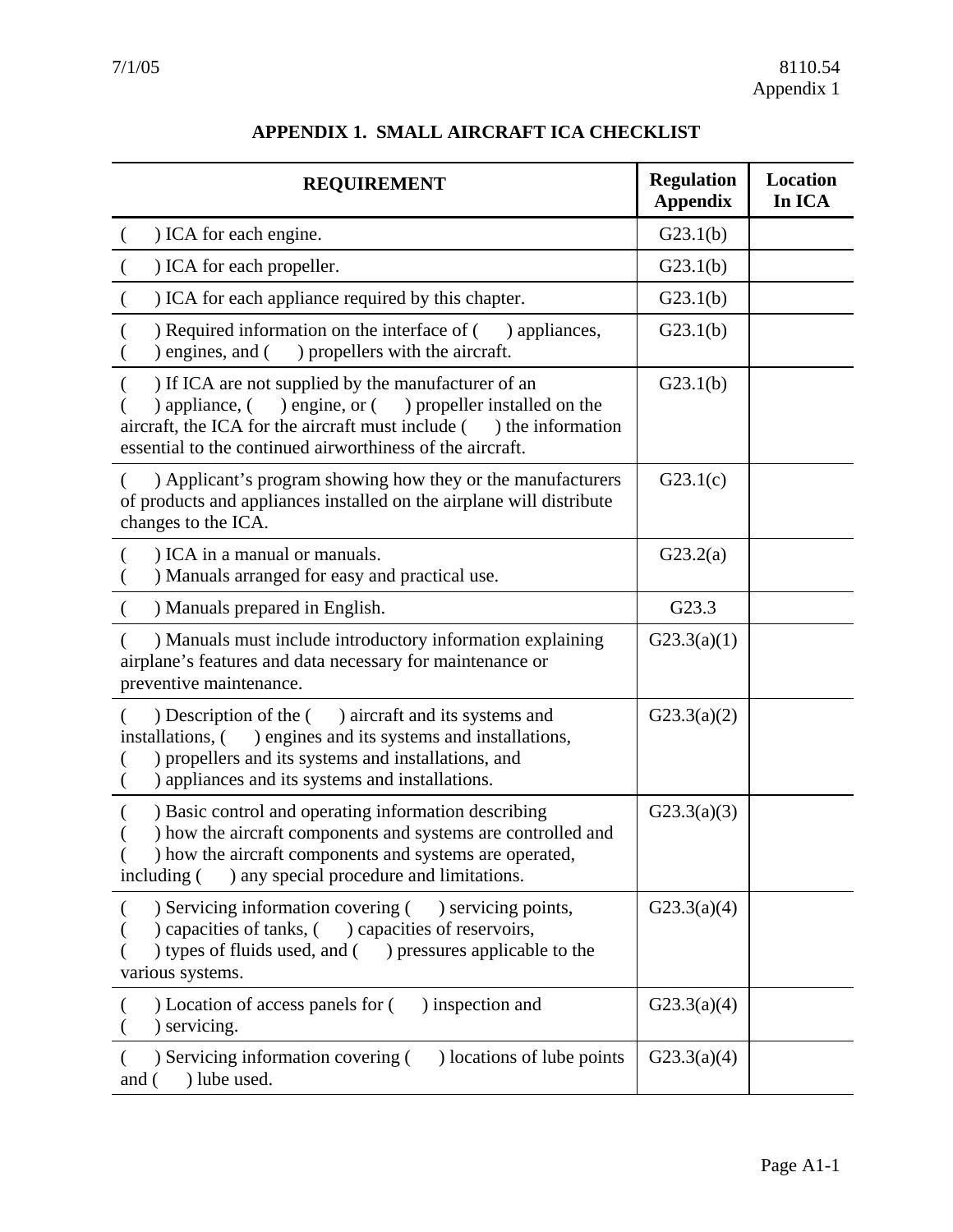#### **REQUIREMENT** Regulation **Appendix Location In ICA**  ( ) Equipment required for servicing.  $\qquad \qquad$  G23.3(a)(4)  $\vert$  Tow instructions and limitations.  $\vert$  G23.3(a)(4)  $\bigcup_{n=1}^{\infty} \text{Mooring information}$  (G23.3(a)(4)  $\int G233(a)(4)$ ( ) Leveling information  $GS3(a)(4)$ ( ) Scheduling information for each part of the ( ) aircraft, including recommended periods for  $($ ) cleaning, ( ) inspecting, ( ) adjusting, ( ) testing, and ( ) lubricating; and ( ) the work recommended at these periods.  $G25.3(b)(1)$ ( ) Scheduling information for ( ) aircraft engines, including recommended periods for ( ) cleaning, ( ) inspecting, ( ) adjusting, ( ) testing, and ( ) lubricating; and ( ) the work recommended at these periods. **NOTE:** This information may be in the FAA accepted engine ICA.  $G23.3(b)(1)$ ( ) Scheduling information for ( ) the aircraft's auxiliary power unit, including recommended periods for ( ) cleaning, ( ) inspecting, ( ) adjusting, ( ) testing, and ( ) lubricating; and ( ) the work recommended at these periods.  $G23.3(b)(1)$ ( ) Scheduling information for ( ) aircraft propellers, including recommended periods for  $($ ) cleaning, ( ) inspecting, ( ) adjusting, ( ) testing, and ( ) lubricating; and ( ) the work recommended at these periods.  $G23.3(b)(1)$ ( ) Scheduling information for ( ) aircraft accessories, including recommended periods for  $($ ) cleaning, ( ) inspecting, ( ) adjusting, ( ) testing, and  $($  ) lubricating; and  $($  ) the work recommended at these periods.  $G23.3(b)(1)$ ( ) Scheduling information for ( ) aircraft instruments, including recommended periods for  $($ ) cleaning, ( ) inspecting, ( ) adjusting, ( ) testing, and  $G23.3(b)(1)$

( ) lubricating; and ( ) the work recommended at these

#### **APPENDIX 1. SMALL AIRCRAFT ICA CHECKLIST (CONTINUED)**

periods.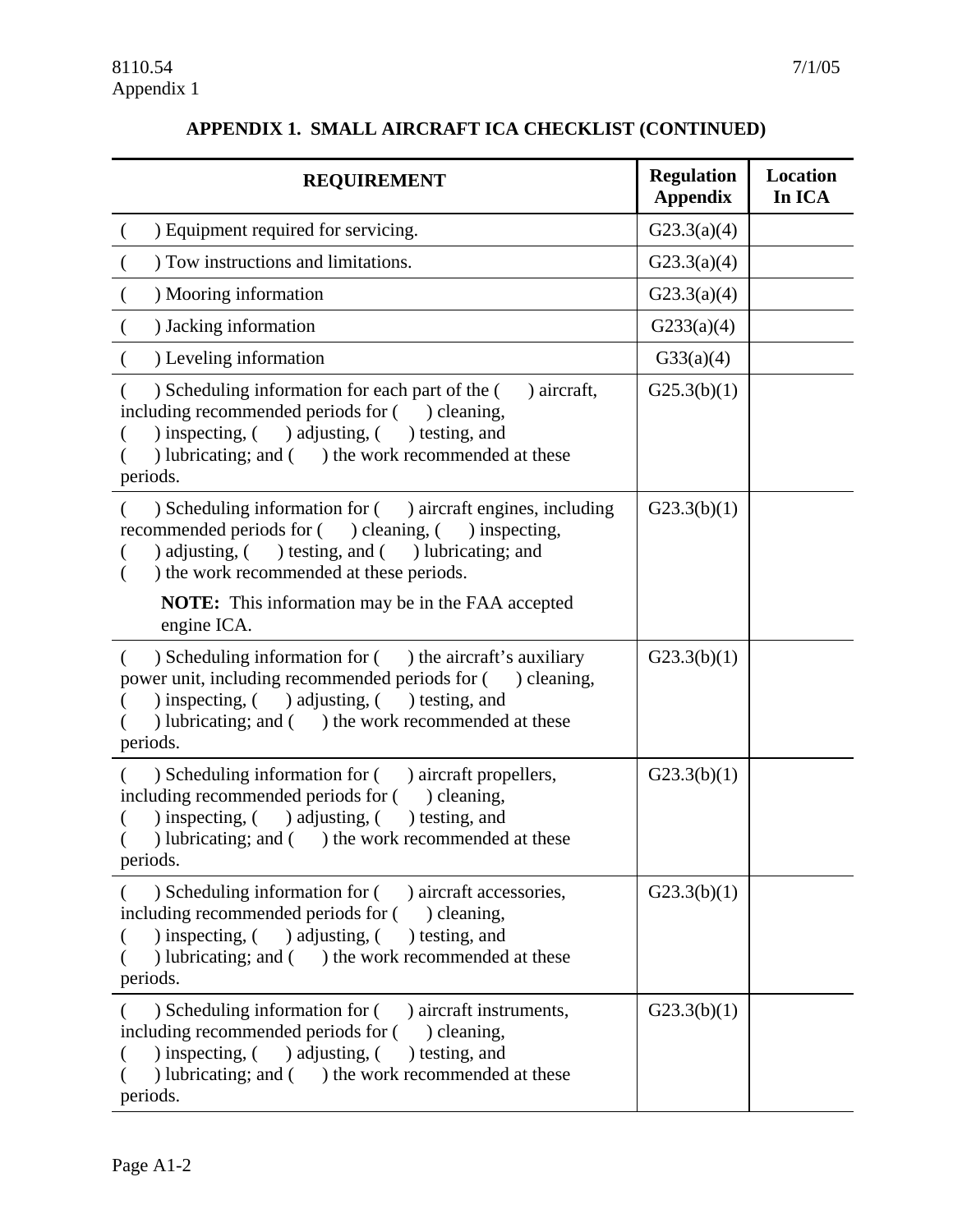#### **APPENDIX 1. SMALL AIRCRAFT ICA CHECKLIST (CONTINUED)**

| <b>REQUIREMENT</b>                                                                                                                                                                                                                                                               | <b>Regulation</b><br><b>Appendix</b> | <b>Location</b><br>In ICA |
|----------------------------------------------------------------------------------------------------------------------------------------------------------------------------------------------------------------------------------------------------------------------------------|--------------------------------------|---------------------------|
| ) Scheduling information for ( ) aircraft equipment,<br>including recommended periods for (<br>) cleaning,<br>) inspecting, ( ) adjusting, ( ) testing, and<br>) lubricating; and () the work recommended at these<br>periods.                                                   | G23.3(b)(1)                          |                           |
| ) Degree of inspection for each part of the $($ ) aircraft and its<br>) engines, $($ $)$ the auxiliary power unit, $($<br>) propellers,<br>) accessories, ( ) instruments, and (<br>) equipment.                                                                                 | G23.3(b)(1)                          |                           |
| ) Applicable wear tolerances.                                                                                                                                                                                                                                                    | G23.3(b)(1)                          |                           |
| Applicant may refer to an () accessory, (<br>) instrument, or<br>) equipment manufacturer as the source of this information if<br>applicant shows () that the item is exceptionally complex and<br>requires specialized maintenance techniques, test equipment, or<br>expertise. | G23.3(b)(1)                          |                           |
| ) Recommended overhaul periods and necessary cross-<br>references to the ALS.                                                                                                                                                                                                    | G23.3(b)(1)                          |                           |
| ) An inspection program that includes () the frequency and<br>) extent of the inspection necessary to provide for continued<br>airworthiness.                                                                                                                                    | G23.3(b)(1)                          |                           |
| ) Troubleshooting information describing () probable<br>malfunctions, () how to recognize those malfunctions, and<br>) remedies for them.                                                                                                                                        | G23.3(b)(2)                          |                           |
| ) Description of the order and method of ( ) removing and<br>) replacing products (engines and propellers) with any<br>precautions.                                                                                                                                              | G23.3(b)(3)                          |                           |
| ) Description of the order and method of (<br>) removing and<br>) replacing parts, with any precautions.                                                                                                                                                                         | G23.3(b)(3)                          |                           |
| Other instructions, including () storage limitations and<br>) testing system during ground running,<br>procedures for (<br>) making symmetry checks, () weighing and determining<br>the center of gravity, (<br>) lifting, and ( ) shoring.                                      | G23.3(b)(4)                          |                           |
| ) Diagrams of structural access plates and information needed<br>to gain access for inspections when access plates are not provided.                                                                                                                                             | G23.3(c)                             |                           |
| ) Details for applying special inspection techniques, including<br>radiographic and ultrasonic testing, where such processes are<br>specified.                                                                                                                                   | G23.3(d)                             |                           |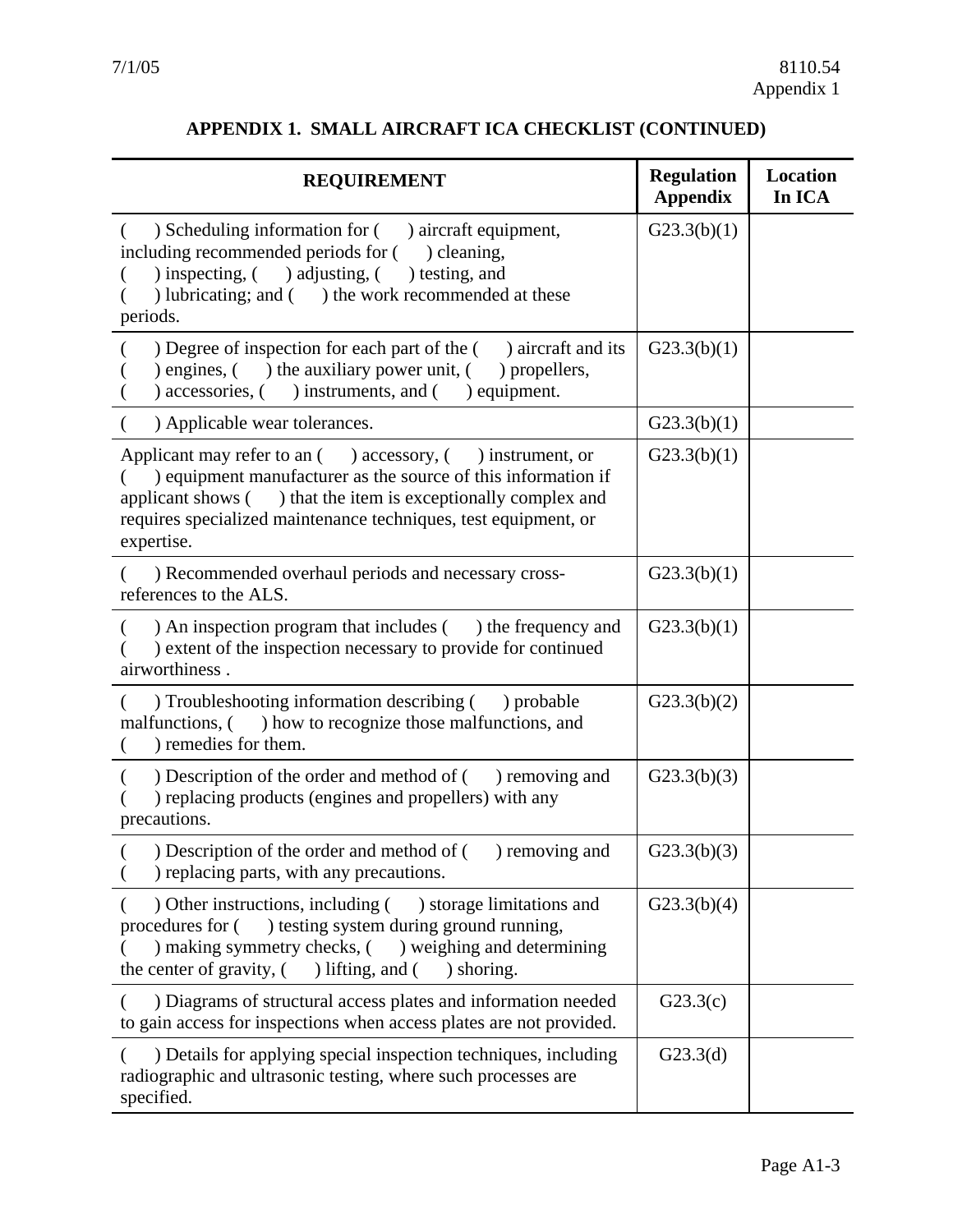## **APPENDIX 1. SMALL AIRCRAFT ICA CHECKLIST (CONTINUED)**

| <b>REQUIREMENT</b>                                                                                                                                                                                                                                                      | <b>Regulation</b><br><b>Appendix</b> | Location<br>In ICA |
|-------------------------------------------------------------------------------------------------------------------------------------------------------------------------------------------------------------------------------------------------------------------------|--------------------------------------|--------------------|
| ) Information needed to apply protective treatment to structure<br>$\left($<br>after inspection.                                                                                                                                                                        | G23.3(e)                             |                    |
| ) All data on structural fasteners, such as (<br>) identification,<br>) discard recommendations, and (<br>) torque values.                                                                                                                                              | G23.3(f)                             |                    |
| ) List of special tools needed.                                                                                                                                                                                                                                         | G23.3(g)                             |                    |
| ) For commuter category aircraft: electrical loads applicable to<br>the various systems.                                                                                                                                                                                | G23.3(h)(1)                          |                    |
| ) For commuter category aircraft: methods of balancing<br>control surfaces.                                                                                                                                                                                             | G23.3(h)(2)                          |                    |
| ) For commuter category aircraft: identification of primary<br>and secondary structures.                                                                                                                                                                                | G23.3(h)(3)                          |                    |
| ) For commuter category aircraft: any special repair methods<br>applicable.                                                                                                                                                                                             | G23.3(h)(4)                          |                    |
| ) ICA must contain a section, titled Airworthiness Limitations,<br>segregated and () clearly distinguishable from the<br>that is (<br>rest of the document.                                                                                                             | G23.4                                |                    |
| <b>NOTE:</b> The appropriate ACO/ECO office will<br>evaluate and approve the Airworthiness Limitations<br>Section (ALS) in the applicant's ICA.                                                                                                                         |                                      |                    |
| ) ALS must describe each () mandatory replacement time,<br>) structural inspection interval, and () related structural<br>inspection procedure, including (<br>) envelope structural integrity,<br>required for type certification.                                     | G23.4                                |                    |
| ) If ICA consist of multiple manuals, the ALS required by this<br>paragraph must be in the principal manual.                                                                                                                                                            | G23.4                                |                    |
| ) ALS must contain a legible statement in a prominent location<br>that reads: "The Airworthiness Limitations Section is FAA<br>approved and specifies maintenance required under<br>14 CFR §§ 43.16 and 91.403 unless an alternative program has<br>been FAA approved." | G23.4                                |                    |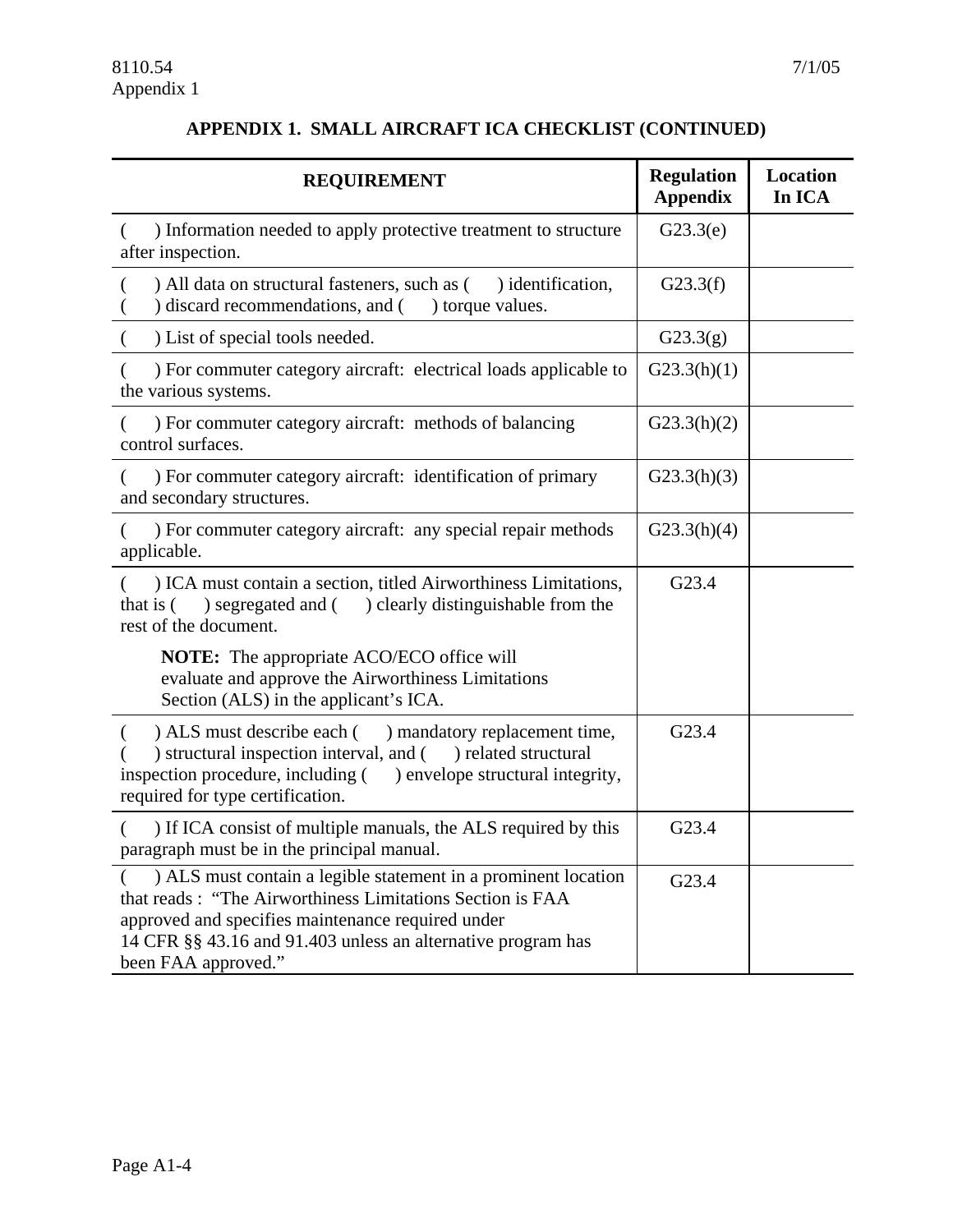| <b>REQUIREMENT</b>                                                                                                                                                                                                                                          | <b>Regulation</b><br><b>Appendix</b> | Location<br>In ICA |
|-------------------------------------------------------------------------------------------------------------------------------------------------------------------------------------------------------------------------------------------------------------|--------------------------------------|--------------------|
| ) ICA for each engine.                                                                                                                                                                                                                                      | H25.1(b)                             |                    |
| ) ICA for each propeller.                                                                                                                                                                                                                                   | H25.1(b)                             |                    |
| ) ICA for each appliance required by this chapter.                                                                                                                                                                                                          | H25.1(b)                             |                    |
| ) Required information on the interface of (<br>) appliances,<br>) engines, and $($ ) propellers with the aircraft.                                                                                                                                         | H25.1(b)                             |                    |
| ) If ICA are not supplied by the manufacturer of an<br>) engine, or ( ) propeller installed on the<br>) appliance, $($<br>aircraft, the ICA for the aircraft must include (<br>the information<br>essential to the continued airworthiness of the aircraft. | H25.1(b)                             |                    |
| ) Applicant's program showing how they or the manufacturers<br>of products and appliances installed on the airplane will distribute<br>changes to the ICA.                                                                                                  | H25.1(c)                             |                    |
| ) ICA in a manual or manuals.<br>) Manuals arranged for easy and practical use.                                                                                                                                                                             | H25.2(a)<br>H25.2(b)                 |                    |
| ) Manuals prepared in English.                                                                                                                                                                                                                              | H <sub>25.3</sub>                    |                    |
| ) Manuals must include introductory information explaining<br>the airplane's features and data necessary for maintenance or<br>preventive maintenance.                                                                                                      | H25.3(a)(1)                          |                    |
| (b) Description of the (c) aircraft and its systems and<br>) engines and its systems and installations,<br>installations, (<br>) propellers and its systems and installations, and<br>) appliances and its systems and installations.                       | H25.3(a)(2)                          |                    |
| ) Basic control and operating information describing<br>) how the aircraft components and systems are controlled and<br>) how the aircraft components and systems are operated,<br>) any special procedure and limitations.<br>including (                  | H25.3(a)(3)                          |                    |
| ) Servicing information covering (<br>) servicing points,<br>capacities of tanks, () capacities of reservoirs, (<br>) types<br>of fluids to be used, and (<br>) pressures applicable to the various<br>systems.                                             | H25.3(a)(4)                          |                    |
| ) Location of access panels for (<br>) inspection and<br>) servicing.                                                                                                                                                                                       | H25.3(a)(4)                          |                    |
| ) Servicing information covering (<br>) locations of lube<br>) lube used.<br>points, (                                                                                                                                                                      | H25.3(a)(4)                          |                    |

## **APPENDIX 2. TRANSPORT CATEGORY AIRCRAFT ICA CHECKLIST**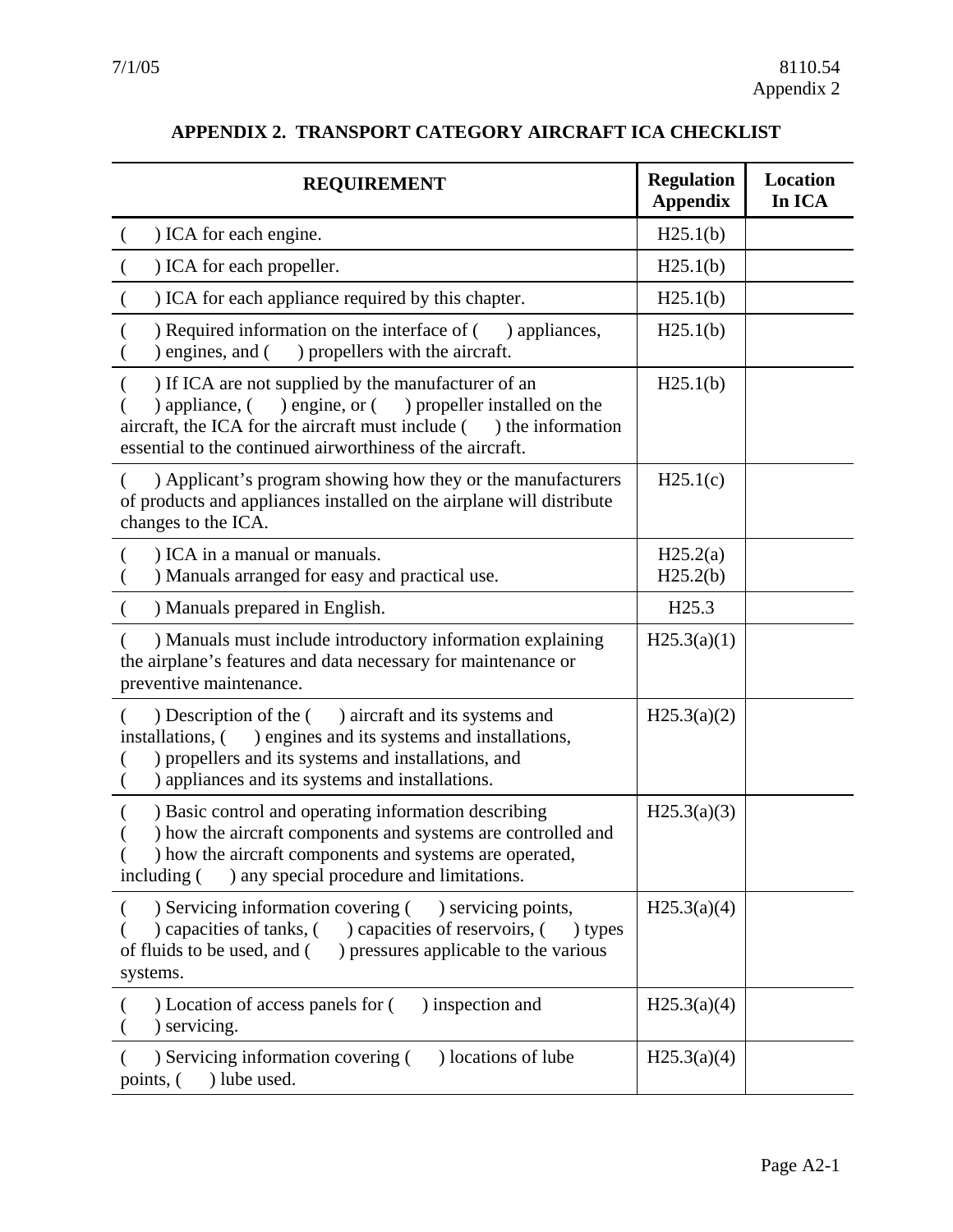|  |             | APPENDIX 2. TRANSPORT CATEGORY AIRCRAFT ICA CHECKLIST |  |
|--|-------------|-------------------------------------------------------|--|
|  | (CONTINUED) |                                                       |  |

| <b>REQUIREMENT</b>                                                                                                                                                                                                                               | <b>Regulation</b><br><b>Appendix</b> | Location<br>In ICA |
|--------------------------------------------------------------------------------------------------------------------------------------------------------------------------------------------------------------------------------------------------|--------------------------------------|--------------------|
| ) Equipment required for servicing.                                                                                                                                                                                                              | H25.3(a)(4)                          |                    |
| ) Tow instructions and limitations.                                                                                                                                                                                                              | H25.3(a)(4)                          |                    |
| ) Mooring information.                                                                                                                                                                                                                           | H25.3(a)(4)                          |                    |
| ) Jacking information.                                                                                                                                                                                                                           | H25.3(a)(4)                          |                    |
| ) Leveling information.                                                                                                                                                                                                                          | H25.3(a)(4)                          |                    |
| ) Scheduling information for each part of () aircraft,<br>including periods for ( ) cleaning, ( ) inspecting,<br>) adjusting, ( ) testing, and ( ) lubricating; and<br>) the work recommended at these periods.                                  | H25.3(b)(1)                          |                    |
| ) Scheduling information for ( ) aircraft engines, including<br>recommended periods for () cleaning, () inspecting,<br>) adjusting, $($ ) testing, and $($ ) lubricating; and<br>) the work recommended at these periods.<br>€                   | H25.3(b)(1)                          |                    |
| <b>NOTE:</b> This information may be in the FAA accepted<br>engine ICA.                                                                                                                                                                          |                                      |                    |
| ) Scheduling information for ( ) the aircraft's auxiliary<br>€<br>power unit, including recommended periods for () cleaning,<br>) inspecting, $($ adjusting, $($ besting, and<br>) lubricating; and () the work recommended at these<br>periods. | H25.3(b)(1)                          |                    |
| ) Scheduling information for ( ) aircraft propellers,<br>including recommended periods for () cleaning,<br>) inspecting, $($ adjusting, $($ besting, and<br>) lubricating; and () the work recommended at these<br>periods.                      | H25.3(b)(1)                          |                    |
| ) Scheduling information for ( ) aircraft accessories,<br>including recommended periods for () cleaning,<br>) inspecting, $($ ) adjusting, $($ ) testing, and<br>) lubricating; and () the work recommended at these<br>periods.                 | H25.3(b)(1)                          |                    |
| ) Scheduling information for ( ) aircraft instruments,<br>including recommended periods for () cleaning,<br>) inspecting, $($ ) adjusting, $($<br>) testing, and<br>) lubricating; and () the work recommended at these<br>periods.              | H25.3(b)(1)                          |                    |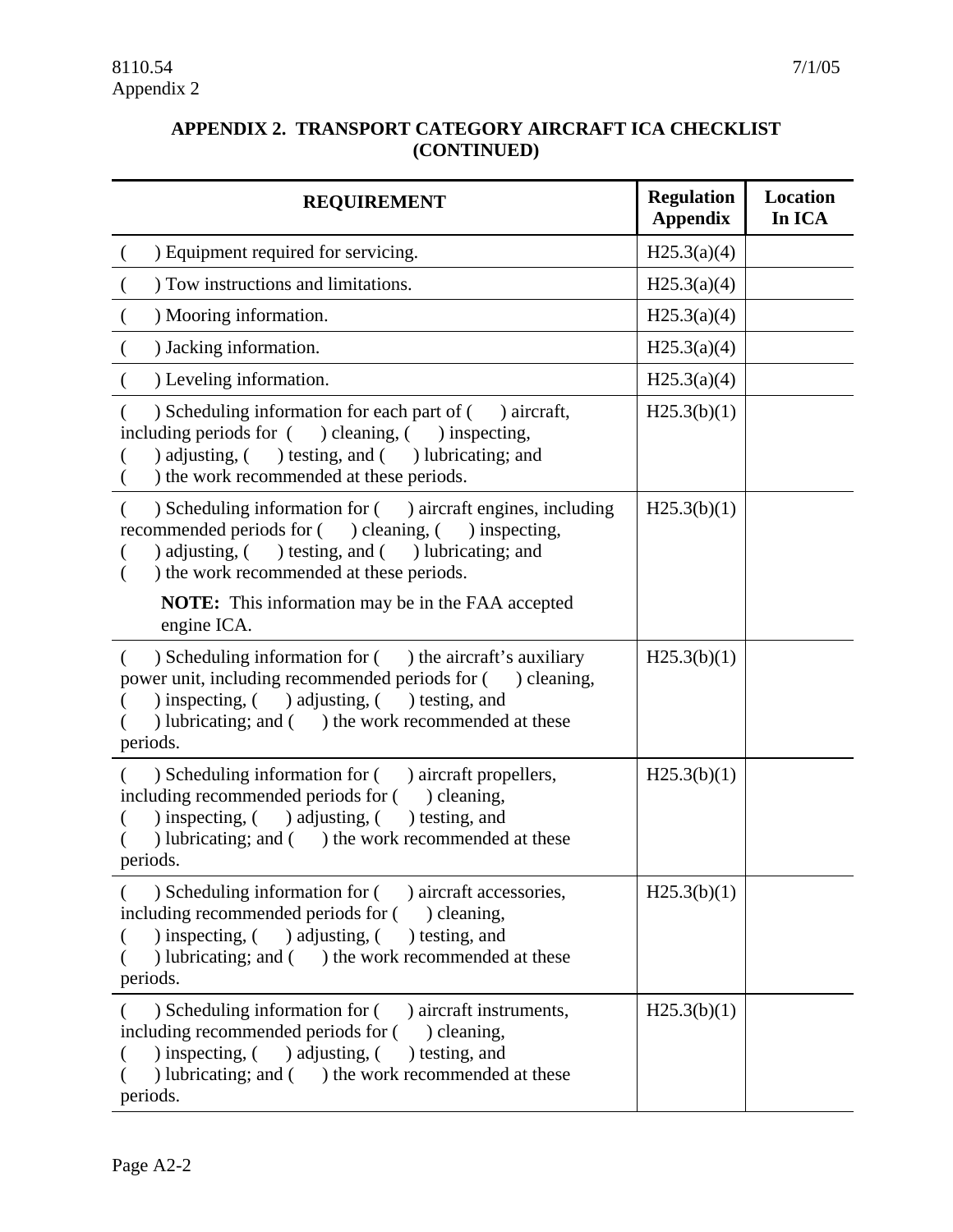#### <span id="page-38-0"></span>**APPENDIX 2. TRANSPORT CATEGORY AIRCRAFT ICA CHECKLIST (CONTINUED)**

| <b>REQUIREMENT</b>                                                                                                                                                                                                                                                                     | <b>Regulation</b><br><b>Appendix</b> | Location<br>In ICA |
|----------------------------------------------------------------------------------------------------------------------------------------------------------------------------------------------------------------------------------------------------------------------------------------|--------------------------------------|--------------------|
| ) Scheduling information for (<br>) aircraft equipment,<br>including recommended periods for (<br>) cleaning,<br>) inspecting, $($ ) adjusting, $($<br>) testing, and<br>) lubricating; and () the work recommended at these<br>periods.                                               | H25.3(b)(1)                          |                    |
| ) Degree of inspection for each part of (<br>) aircraft and its<br>the auxiliary power unit, (<br>) engines, $($<br>) propellers,<br>) accessories, (<br>) instruments, and (<br>) equipment.                                                                                          | H25.3(b)(1)                          |                    |
| ) The applicable wear tolerances.                                                                                                                                                                                                                                                      | H25.3(b)(1)                          |                    |
| Applicant may refer to an $($ ) accessory, $($ ) instrument, or<br>) equipment manufacturer as the source of this information if<br>) that the item is exceptionally complex and<br>applicant shows (<br>requires specialized maintenance techniques, test equipment, or<br>expertise. | H25.3(b)(1)                          |                    |
| ) The recommended overhaul periods and necessary cross-<br>references to the ALS.                                                                                                                                                                                                      | H25.3(b)(1)                          |                    |
| ) An inspection program that includes () the frequency and<br>) extent of the inspection necessary to provide for continued<br>airworthiness.                                                                                                                                          | H25.3(b)(1)                          |                    |
| ) All CMR necessary for airworthiness.                                                                                                                                                                                                                                                 | H25.3(b)(1)                          |                    |
| ) Troubleshooting information describing (<br>) probable<br>malfunctions, (<br>) how to recognize those malfunctions, and<br>) remedies for them.                                                                                                                                      | H25.3(b)(2)                          |                    |
| ) Descriptions of the order and method of (<br>) removing and<br>) replacing products (engines and propellers) with any<br>necessary precautions.                                                                                                                                      | H25.3(b)(3)                          |                    |
| ) Descriptions of the order and method of $($ ) removing and<br>) replacing parts with any necessary precautions.                                                                                                                                                                      | H25.3(b)(3)                          |                    |
| ) Other instructions, including (<br>) storage limitations and<br>procedures for (<br>) testing system during ground running,<br>) making symmetry checks, () weighing and determining<br>the center of gravity, (<br>) lifting, and $($<br>) shoring.                                 | H25.3(b)(4)                          |                    |
| ) Diagrams of structural access plates and information needed<br>to gain access for inspections when access plates are not provided.                                                                                                                                                   | H25.3(c)                             |                    |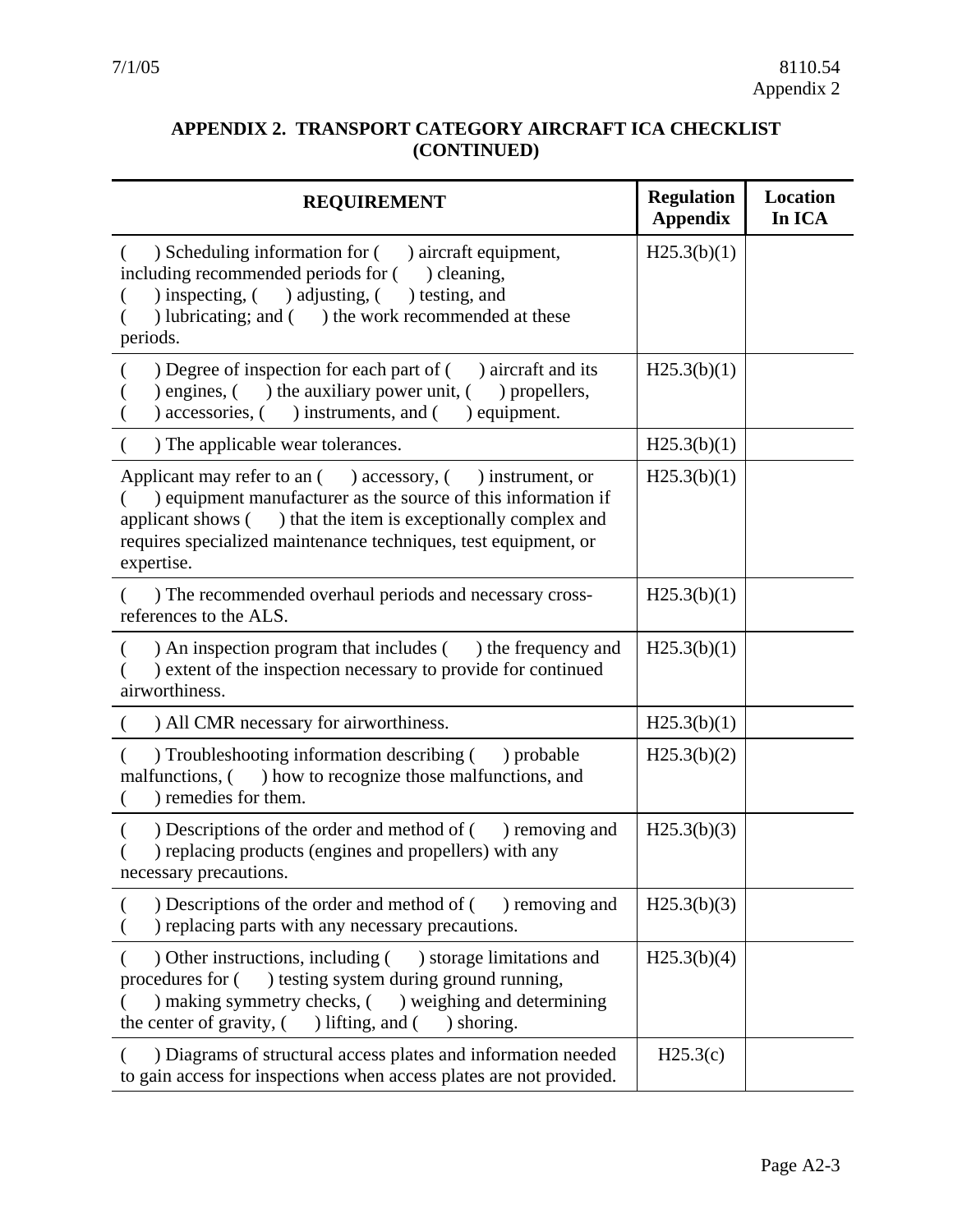#### **APPENDIX 2. TRANSPORT CATEGORY AIRCRAFT ICA CHECKLIST (CONTINUED)**

| <b>REQUIREMENT</b>                                                                                                                                                                                                                                                       | <b>Regulation</b><br><b>Appendix</b> | <b>Location</b><br>In ICA |
|--------------------------------------------------------------------------------------------------------------------------------------------------------------------------------------------------------------------------------------------------------------------------|--------------------------------------|---------------------------|
| ) Details to apply special inspection techniques, including<br>radiographic and ultrasonic testing where such processes are<br>specified.                                                                                                                                | H25.3(d)                             |                           |
| ) Information needed to apply protective treatment to structure<br>after inspection.                                                                                                                                                                                     | H25.3(e)                             |                           |
| ) All data on structural fasteners, such as (<br>) identification,<br>) discard recommendations, and (<br>) torque values.                                                                                                                                               | H25.3(f)                             |                           |
| ) List of special tools needed.                                                                                                                                                                                                                                          | H25.3(g)                             |                           |
| ) ICA must contain a section, titled Airworthiness Limitations<br>) segregated and (<br>) clearly distinguishable from the<br>that is $($<br>rest of the document.                                                                                                       | H25.4(a)                             |                           |
| NOTE: The appropriate ACO/ECO office will<br>evaluate and approve the Airworthiness Limitations<br>Section (ALS) in the applicant's ICA.                                                                                                                                 |                                      |                           |
| ) ALS must describe each mandatory replacement time,<br>structural inspection interval, and related structural inspection<br>procedures approved under 14 CFR § 25.571.                                                                                                  | H25.4(a)(1)                          |                           |
| ) ALS must describe each mandatory replacement time,<br>inspection interval, related inspection procedure, and all critical<br>design configuration control limitations approved under<br>14 CFR § 25.981 for the fuel tank system.                                      | H25.4(a)(2)                          |                           |
| ) If the ICA consist of multiple manuals, the ALS required by<br>this paragraph must be in the principal manual.                                                                                                                                                         | H25.4(b)                             |                           |
| ) ALS must contain a legible statement in a prominent location<br>that reads: "The Airworthiness Limitations Section is FAA<br>approved and specifies maintenance required under 14 CFR<br>§§ 43.16 and 91.403, unless an alternative program has been FAA<br>approved." | H25.4(b)                             |                           |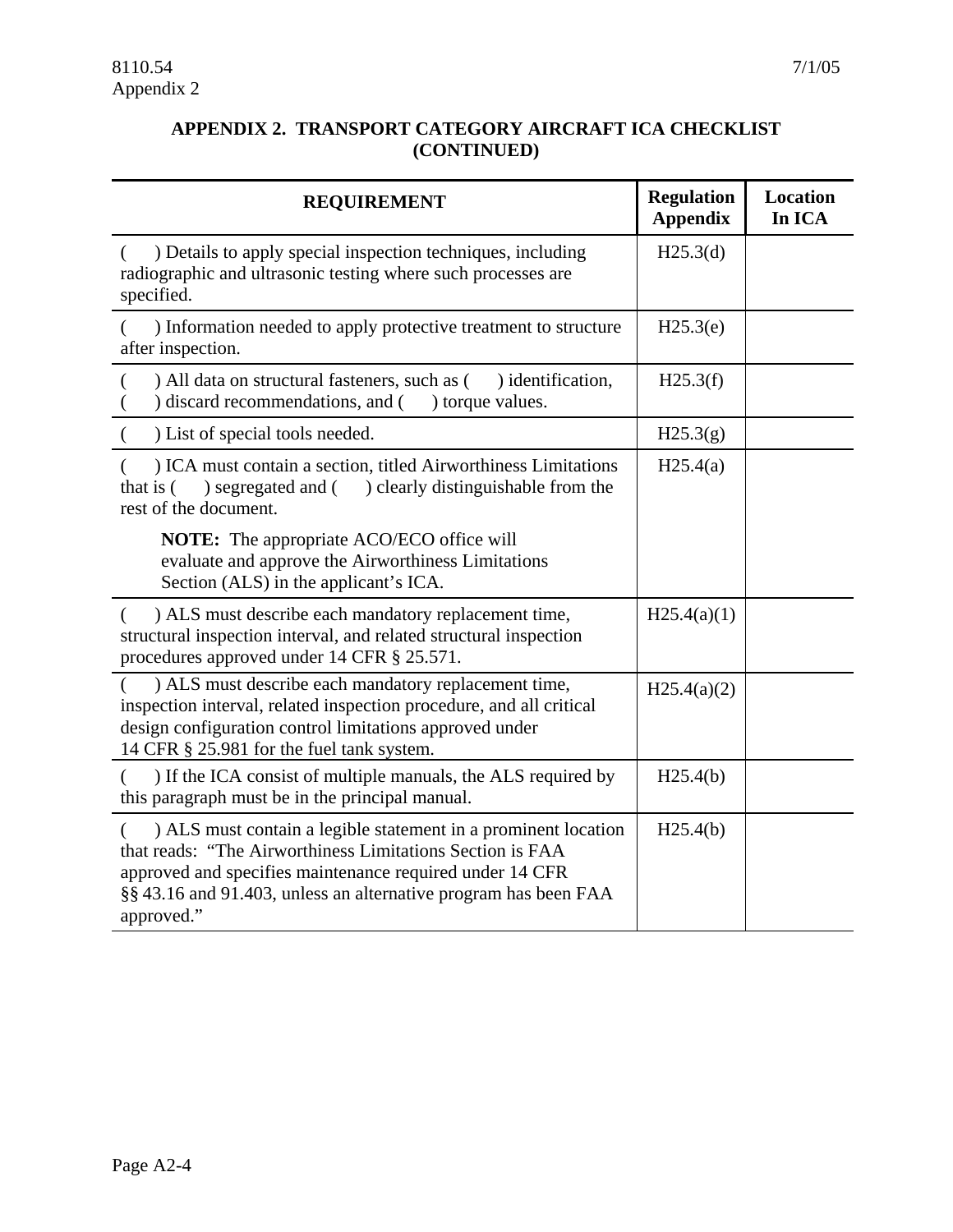| <b>REQUIREMENT</b>                                                                                                                                                                                                                                              | <b>Regulation</b><br><b>Appendix</b> | Location<br>In ICA |
|-----------------------------------------------------------------------------------------------------------------------------------------------------------------------------------------------------------------------------------------------------------------|--------------------------------------|--------------------|
| ) ICA for each engine.                                                                                                                                                                                                                                          | A27.1(b)                             |                    |
| ) ICA for each rotor.                                                                                                                                                                                                                                           | A27.1(b)                             |                    |
| ) ICA for each appliance required by this chapter.                                                                                                                                                                                                              | A27.1(b)                             |                    |
| ) Required information on the interface of (<br>) appliances,<br>) rotors with the rotorcraft.<br>) engines, and (                                                                                                                                              | A27.1(b)                             |                    |
| ) If ICA are not supplied by the manufacturer of an<br>) engine, or ( ) rotor installed on the<br>$)$ appliance, $($<br>rotorcraft, the ICA for the rotorcraft must include the<br>) information essential to the continued airworthiness of the<br>rotorcraft. | A27.1(b)                             |                    |
| ) Applicant's program showing how they or the manufacturers<br>of products and appliances installed on the rotorcraft will distribute<br>changes to the ICA.                                                                                                    | A27.1(c)                             |                    |
| ) ICA in a manual or manuals.<br>) Manuals arranged for easy and practical use.                                                                                                                                                                                 | A27.2(a)<br>A27.2(b)                 |                    |
| ) Manuals prepared in English.                                                                                                                                                                                                                                  | A27.3                                |                    |
| ) Manuals must include introductory information explaining<br>the rotorcraft's features and data necessary for maintenance or<br>preventive maintenance.                                                                                                        | A27.3(a)(1)                          |                    |
| ) rotorcraft and its systems and<br>) Description of (<br>installations, () engines and its systems and installations,<br>) rotors and its systems and installations, and (<br>) appliances<br>and its systems and installations.                               | A27.3(a)(2)                          |                    |
| ) Basic control and operating information describing<br>) how the rotorcraft components and systems are controlled<br>) how the rotorcraft components and systems are operated,<br>and (<br>) any special procedure and limitations.<br>including (             | A27.3(a)(3)                          |                    |
| ) Servicing information covering ( ) servicing points,<br>capacities of tanks, () capacities of reservoirs, (<br>) types<br>of fluids used, and (<br>) pressures applicable to the various<br>systems.                                                          | A27.3(a)(4)                          |                    |
| ) Location of access panels for (<br>) inspection and<br>) servicing.                                                                                                                                                                                           | A27.3(a)(4)                          |                    |
| ) Servicing information covering (<br>) locations of lube points<br>) the lube used.<br>and (                                                                                                                                                                   | A27.3(a)(4)                          |                    |

## **APPENDIX 3. SMALL ROTORCRAFT ICA CHECKLIST**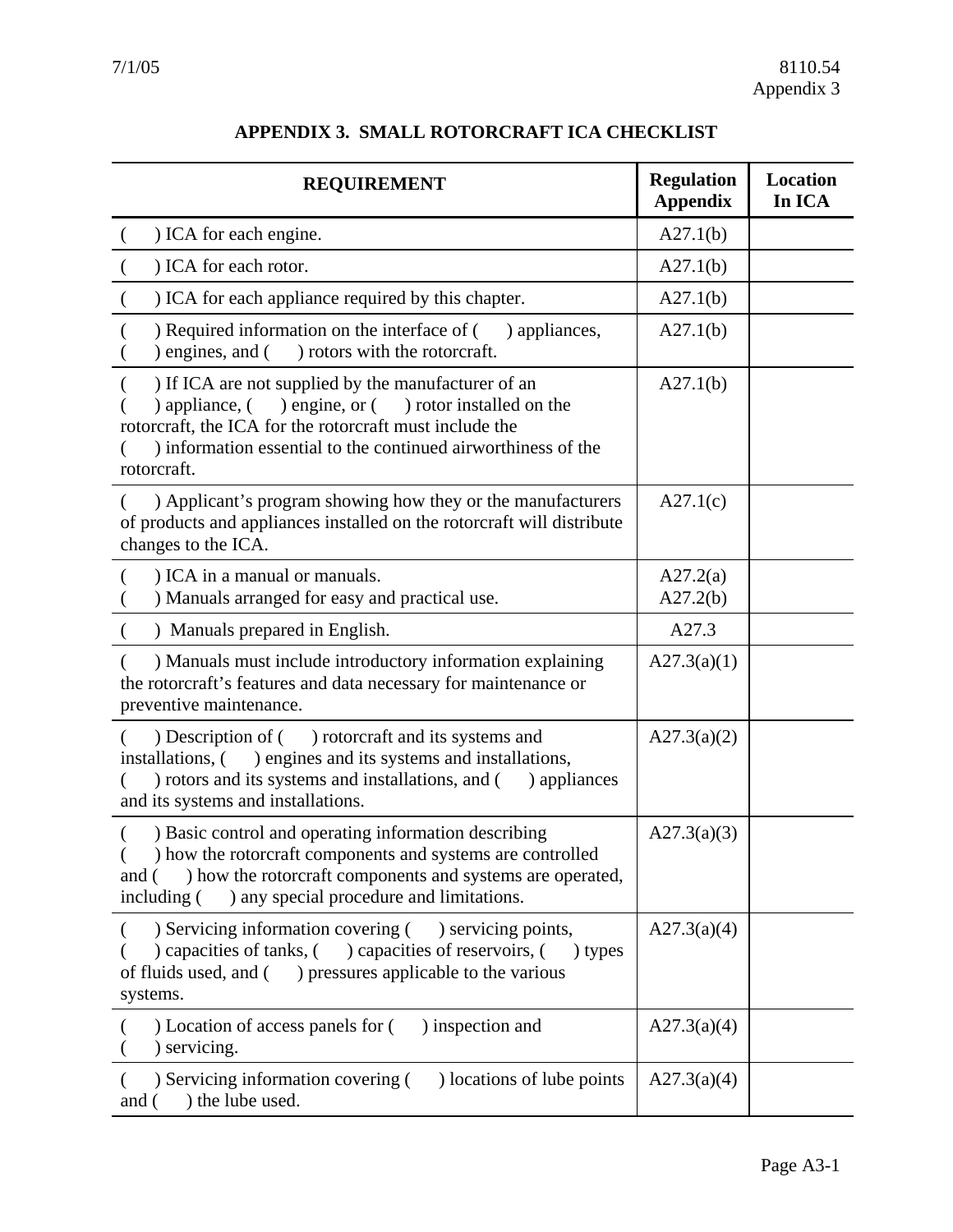#### **APPENDIX 3. SMALL ROTORCRAFT ICA CHECKLIST (CONTINUED)**

| <b>REQUIREMENT</b>                                                                                                                                                                                                                                                          | <b>Regulation</b><br><b>Appendix</b> | <b>Location</b><br>In ICA |
|-----------------------------------------------------------------------------------------------------------------------------------------------------------------------------------------------------------------------------------------------------------------------------|--------------------------------------|---------------------------|
| ) Equipment required for servicing.<br>$\overline{\mathcal{L}}$                                                                                                                                                                                                             | A27.3(a)(4)                          |                           |
| ) Tow instructions and limitations.                                                                                                                                                                                                                                         | A27.3(a)(4)                          |                           |
| ) Mooring information.                                                                                                                                                                                                                                                      | A27.3(a)(4)                          |                           |
| ) Jacking information.                                                                                                                                                                                                                                                      | A27.3(a)(4)                          |                           |
| ) Leveling information.                                                                                                                                                                                                                                                     | A27.3(a)(4)                          |                           |
| ) Scheduling information for each part of the (<br>) rotorcraft,<br>including recommended periods for () cleaning,<br>) inspecting, ( ) adjusting, ( ) testing, and<br>) lubricating; and () the work recommended at these<br>periods.                                      | A27.3(b)(1)                          |                           |
| ) Scheduling information for ( ) rotorcraft engines,<br>including recommended periods for () cleaning,<br>) inspecting, $($ adjusting, $($ besting, and<br>) lubricating; and () the work recommended at these<br>periods.                                                  | A27.3(b)(1)                          |                           |
| <b>NOTE:</b> This information may be in the FAA/Authority<br>accepted engine ICA.                                                                                                                                                                                           |                                      |                           |
| $\sum_{n=1}^{\infty}$ Scheduling information for $($ $)$ the rotorcraft's auxiliary<br>€<br>power unit, including recommended periods for () cleaning,<br>) inspecting, $($ adjusting, $($ besting, and<br>) lubricating; and ( ) the work recommended at these<br>periods. | A27.3(b)(1)                          |                           |
| ) Scheduling information for ( ) rotorcraft rotors, including<br>recommended periods for ( ) cleaning, ( ) inspecting,<br>) adjusting, ( ) testing, and ( ) lubricating; and<br>) the work recommended at these periods.                                                    | A27.3(b)(1)                          |                           |
| ) Scheduling information for ( ) rotorcraft accessories,<br>including recommended periods for () cleaning,<br>) inspecting, $($ $)$ adjusting, $($<br>) testing, and<br>) lubricating; and () the work recommended at these<br>periods.                                     | A27.3(b)(1)                          |                           |
| ) Scheduling information for (<br>) rotorcraft instruments,<br>including recommended periods for () cleaning,<br>) inspecting, $($ $)$ adjusting, $($<br>) testing, and<br>) lubricating; and () the work recommended at these<br>periods.                                  | A27.3(b)(1)                          |                           |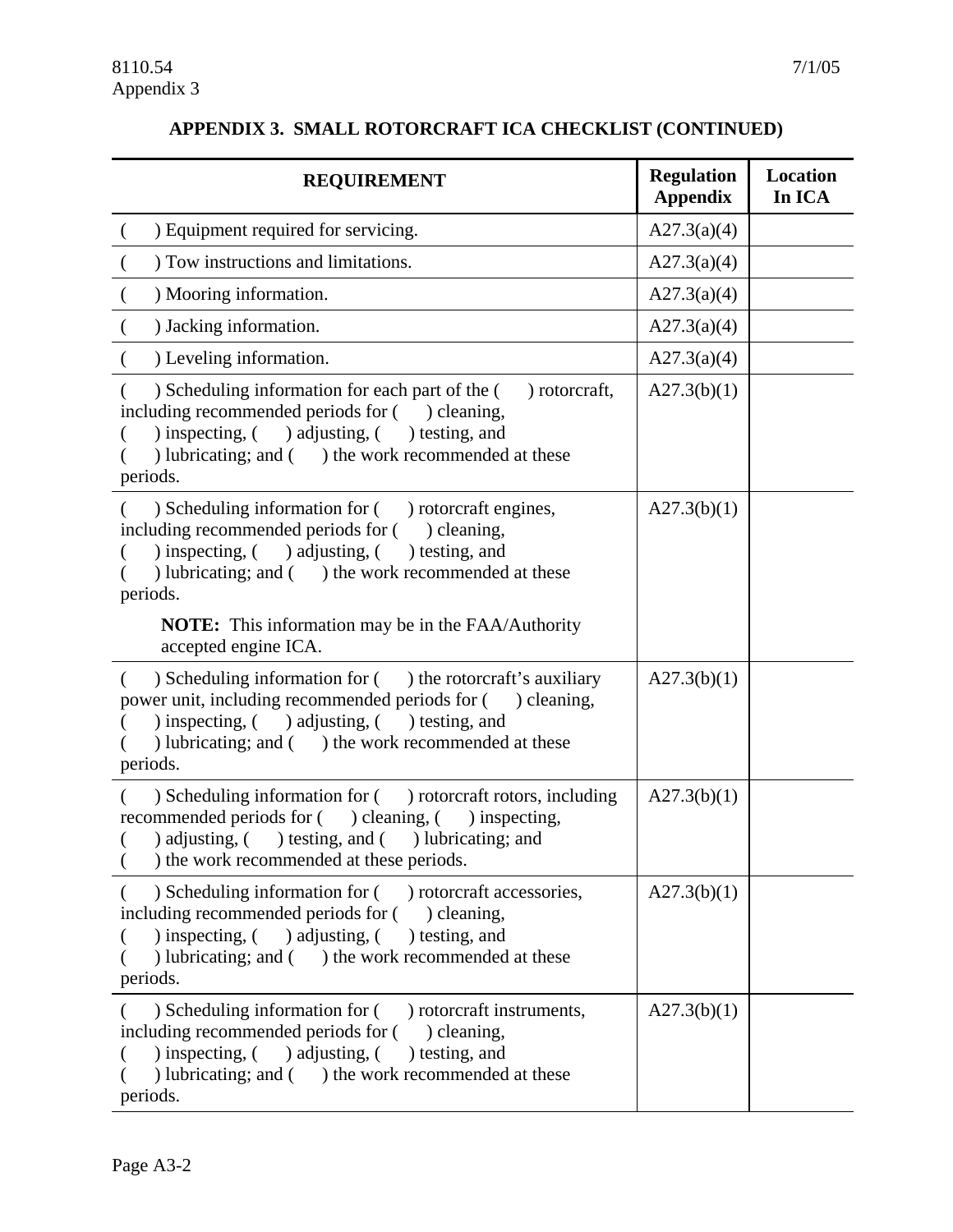## **APPENDIX 3. SMALL ROTORCRAFT ICA CHECKLIST (CONTINUED)**

<span id="page-42-0"></span>

| <b>REQUIREMENT</b>                                                                                                                                                                                                                                                               | <b>Regulation</b><br><b>Appendix</b> | <b>Location</b><br>In ICA |
|----------------------------------------------------------------------------------------------------------------------------------------------------------------------------------------------------------------------------------------------------------------------------------|--------------------------------------|---------------------------|
| ) Scheduling information for ( ) rotorcraft equipment,<br>including recommended periods for (<br>) cleaning,<br>) inspecting, ( ) adjusting, ( ) testing, and<br>) lubricating; and ( ) the work recommended at these<br>periods.                                                | A27.3(b)(1)                          |                           |
| ) Degree of inspection for each part of (<br>) rotorcraft and its<br>) engines, $($ $)$ the auxiliary power unit, $($<br>) rotors,<br>) equipment.<br>) accessories, (<br>) instruments, and (                                                                                   | A27.3(b)(1)                          |                           |
| ) The applicable wear tolerances.                                                                                                                                                                                                                                                | A27.3(b)(1)                          |                           |
| Applicant may refer to an () accessory, (<br>) instrument, or<br>) equipment manufacturer as the source of this information if<br>applicant shows () that the item is exceptionally complex and<br>requires specialized maintenance techniques, test equipment, or<br>expertise. | A27.3(b)(1)                          |                           |
| ) Recommended overhaul periods and necessary cross-<br>references to the ALS.                                                                                                                                                                                                    | A27.3(b)(1)                          |                           |
| ) Inspection program that includes () the frequency and<br>) extent of the inspection necessary to provide for continued<br>airworthiness.                                                                                                                                       | A27.3(b)(1)                          |                           |
| ) Troubleshooting information describing () probable<br>malfunctions, () how to recognize those malfunctions, and<br>) remedies for them.                                                                                                                                        | A27.3(b)(2)                          |                           |
| ) Descriptions of the order and method of (<br>) removing and<br>) replacing engines with any necessary precautions.                                                                                                                                                             | A27.3(b)(3)                          |                           |
| ) Descriptions of the order and method of $($ ) removing and<br>) replacing rotors with any necessary precautions.                                                                                                                                                               | A27.3(b)(3)                          |                           |
| ) Descriptions of the order and method of $($ ) removing and<br>) replacing parts with any necessary precautions.                                                                                                                                                                | A27.3(b)(3)                          |                           |
| Other instructions, including () storage limitations and<br>) testing system during ground running,<br>procedures for (<br>) making symmetry checks, (<br>) weighing and determining<br>the center of gravity, (<br>) lifting, and $($<br>) shoring.                             | A27.3(b)(4)                          |                           |
| ) Diagrams of structural access plates and information needed<br>to gain access for inspections when access plates are not provided.                                                                                                                                             | A27.3(c)                             |                           |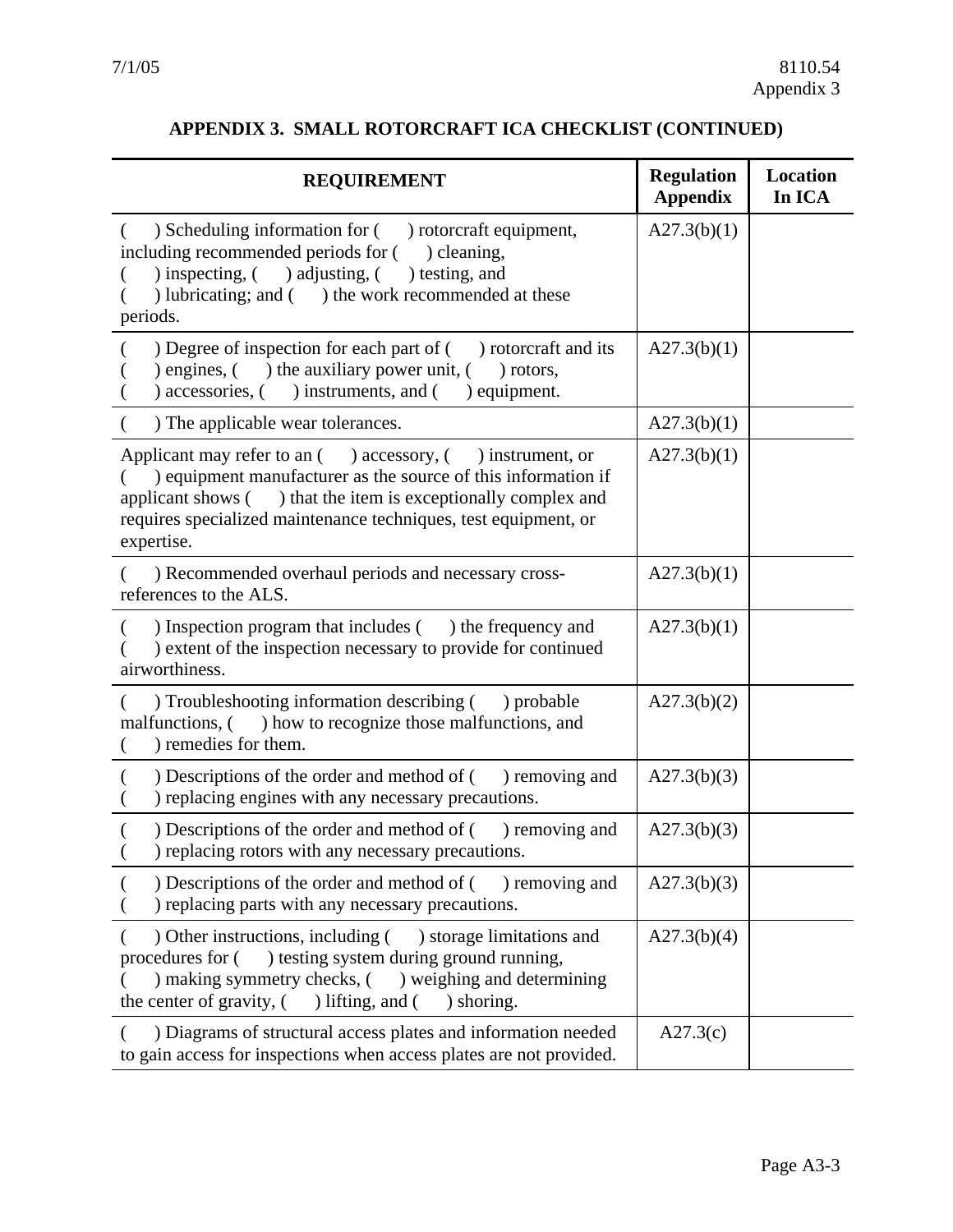#### **APPENDIX 3. SMALL ROTORCRAFT ICA CHECKLIST (CONTINUED)**

| <b>REQUIREMENT</b>                                                                                                                                                                                                                                                      | <b>Regulation</b><br><b>Appendix</b> | <b>Location</b><br>In ICA |
|-------------------------------------------------------------------------------------------------------------------------------------------------------------------------------------------------------------------------------------------------------------------------|--------------------------------------|---------------------------|
| ) Details to apply special inspection techniques, including<br>radiographic and ultrasonic testing where such processes are<br>specified.                                                                                                                               | A27.3(d)                             |                           |
| ) Information needed to apply protective treatment to structure<br>after inspection.                                                                                                                                                                                    | A27.3(e)                             |                           |
| ) All data on structural fasteners, such as (<br>) identification,<br>discard recommendations, and () torque values.                                                                                                                                                    | A27.3(f)                             |                           |
| ) List of special tools needed.                                                                                                                                                                                                                                         | A27.3(g)                             |                           |
| ) ICA must contain a section, titled Airworthiness Limitations,<br>) clearly distinguishable from the<br>) segregated and (<br>that is (<br>rest of the document.                                                                                                       | A27.4                                |                           |
| <b>NOTE:</b> The appropriate ACO/ECO office will<br>evaluate and approve Airworthiness Limitations<br>Section (ALS) in the applicant's ICA.                                                                                                                             |                                      |                           |
| ) ALS must describe each mandatory replacement time,<br>structural inspection interval, and related structural inspection<br>procedures approved under 14 CFR § 27.571.                                                                                                 | A27.4                                |                           |
| ) If the ICA consist of multiple manuals, the ALS required by<br>this paragraph must be in the principal manual.                                                                                                                                                        | A27.4                                |                           |
| ) ALS must contain a legible statement in a prominent location<br>that reads: "The Airworthiness Limitations Section is FAA<br>approved and specifies maintenance required under 14 CFR<br>§§ 43.16 and 91.403, unless an alternative program has been FAA<br>approved. | A27.4                                |                           |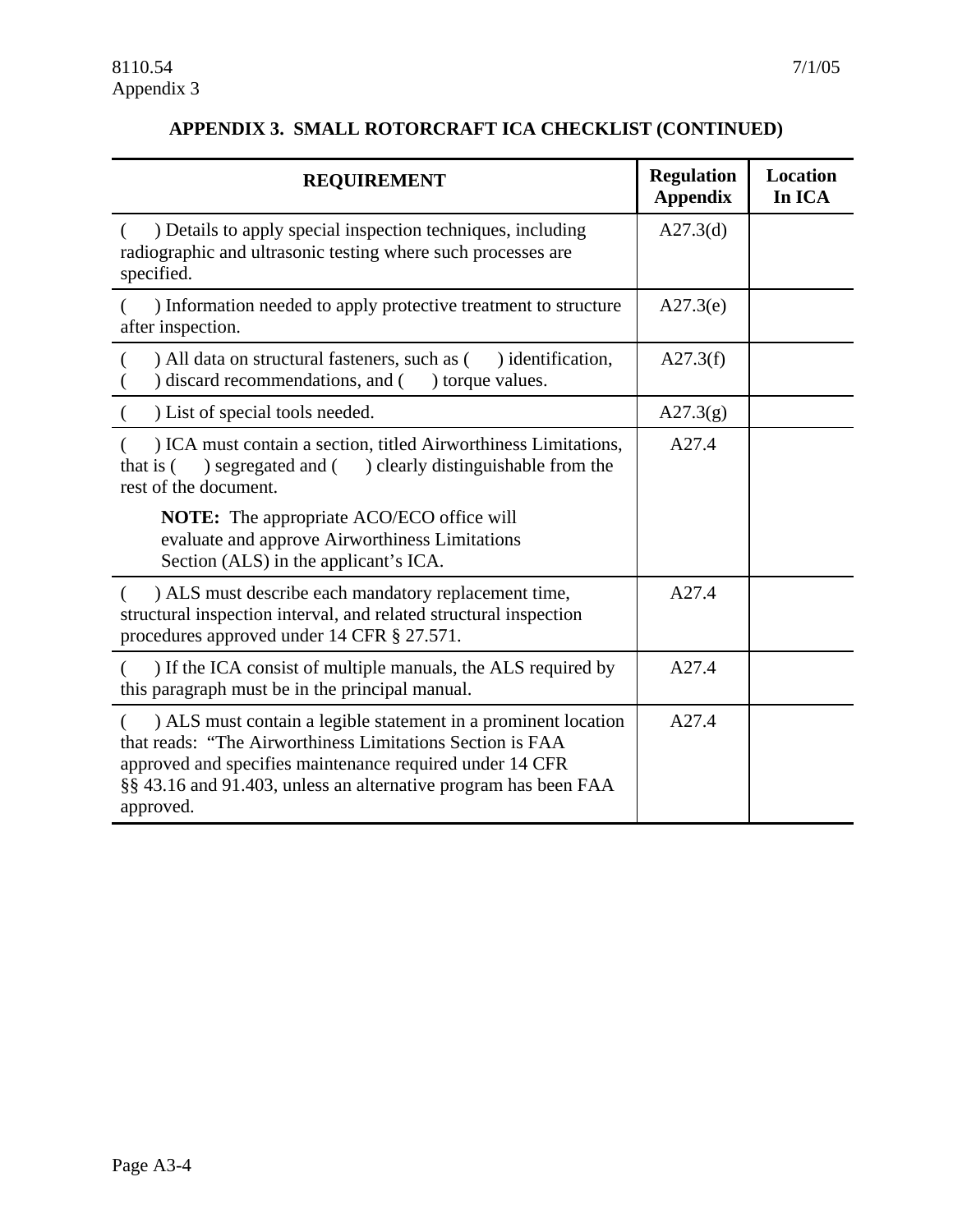| <b>REQUIREMENT</b>                                                                                                                                                                                                                                                     | <b>Regulation</b><br><b>Appendix</b> | <b>Location</b><br>In ICA |
|------------------------------------------------------------------------------------------------------------------------------------------------------------------------------------------------------------------------------------------------------------------------|--------------------------------------|---------------------------|
| ) ICA for each engine.                                                                                                                                                                                                                                                 | A29.1(b)                             |                           |
| ) ICA for each rotor.                                                                                                                                                                                                                                                  | A29.1(b)                             |                           |
| ) ICA for each appliance required by this chapter.                                                                                                                                                                                                                     | A29.1(b)                             |                           |
| ) Any required information on the interface of the<br>) appliances, (<br>) engines, and (<br>) rotors with the rotorcraft.                                                                                                                                             | A29.1(b)                             |                           |
| ) If ICA are not supplied by the manufacturer of an<br>) engine, or $($<br>) rotor installed on the<br>) appliance, $($<br>rotorcraft, the ICA for the rotorcraft must include (<br>$)$ the<br>information essential to the continued airworthiness of the rotorcraft. | A29.1(b)                             |                           |
| ) Applicant's program showing how they or the manufacturers of<br>products and appliances installed on the rotorcraft will distribute<br>changes to the ICA.                                                                                                           | A29.1(c)                             |                           |
| ) ICA in a manual or manuals.<br>) Manuals arranged for easy and practical use.                                                                                                                                                                                        | A29.2(a)<br>A29.2(b)                 |                           |
| ) ICA manual prepared in English.                                                                                                                                                                                                                                      | A29.3                                |                           |
| ) Manuals must include introductory information explaining the<br>rotorcraft's features and data necessary for maintenance or preventive<br>maintenance.                                                                                                               | A29.3(a)(1)                          |                           |
| ) rotorcraft and its systems and installations,<br>) Description of (<br>) engines and its systems and installations, (<br>) rotors and its<br>) appliances and its systems and<br>systems and installations, and (<br>installations.                                  | A29.3(a)(2)                          |                           |
| ) Basic control and operating information describing (<br>) how<br>the rotorcraft components and systems are controlled and (<br>$)$ how<br>the rotorcraft components and systems are operated, including (<br>$\rightarrow$<br>any special procedure and limitations. | A29.3(a)(3)                          |                           |
| ) Servicing information covering (<br>) servicing points,<br>) capacities of tanks, (<br>) capacities of reservoirs, (<br>) types of<br>) pressures applicable to the various<br>fluids to be used, and (<br>systems.                                                  | A29.3(a)(4)                          |                           |
| ) Location of access panels for (<br>) inspection and<br>) servicing.                                                                                                                                                                                                  | A29.3(a)(4)                          |                           |
| ) locations of lube points<br>) Servicing information covering (<br>) the lube used.<br>and (                                                                                                                                                                          | A29.3(a)(4)                          |                           |

## **APPENDIX 4. TRANSPORT CATEGORY ROTORCRAFT ICA CHECKLIST**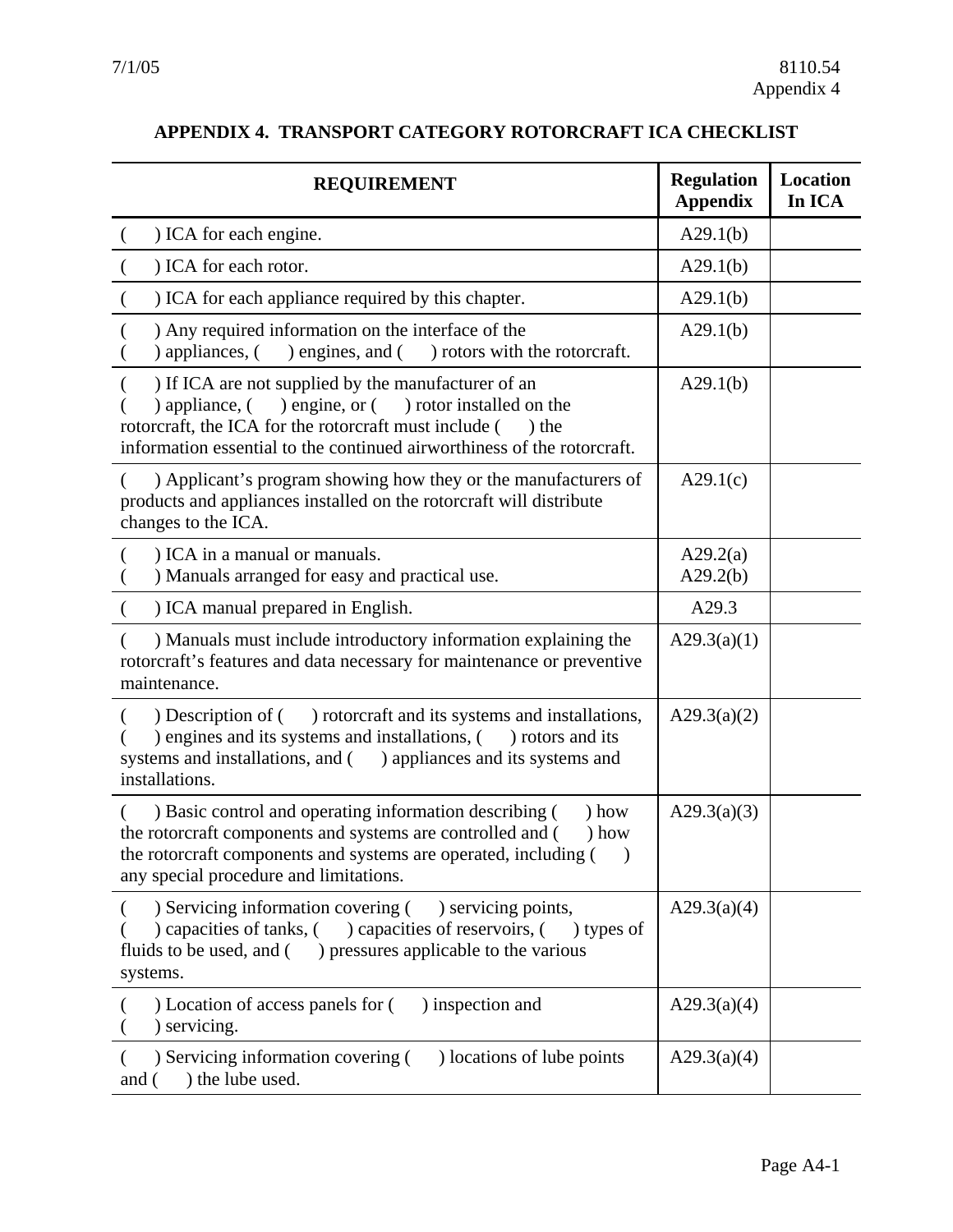#### **APPENDIX 4. TRANSPORT CATEGORY ROTORCRAFT ICA CHECKLIST (CONTINUED)**

| <b>REQUIREMENT</b>                                                                                                                                                                                                                                                                                                                        | <b>Regulation</b><br><b>Appendix</b> | Location<br>In ICA |
|-------------------------------------------------------------------------------------------------------------------------------------------------------------------------------------------------------------------------------------------------------------------------------------------------------------------------------------------|--------------------------------------|--------------------|
| ) Equipment required for servicing.                                                                                                                                                                                                                                                                                                       | A29.3(a)(4)                          |                    |
| ) Tow instructions and limitations.                                                                                                                                                                                                                                                                                                       | A29.3(a)(4)                          |                    |
| ) Mooring information.                                                                                                                                                                                                                                                                                                                    | A29.3(a)(4)                          |                    |
| ) Jacking information.                                                                                                                                                                                                                                                                                                                    | A29.3(a)(4)                          |                    |
| ) Leveling information.                                                                                                                                                                                                                                                                                                                   | A29.3(a)(4)                          |                    |
| ) Scheduling information for each part of the () rotorcraft,<br>including recommended periods for () cleaning, () inspecting,<br>) adjusting, ( ) testing, and ( ) lubricating; and the<br>) work recommended at these periods.                                                                                                           | A29.3(b)(1)                          |                    |
| ) Scheduling information for ( ) rotorcraft engines,<br>including recommended periods for () cleaning, () inspecting,<br>$\alpha$ adjusting, $\alpha$ ) testing, and $\alpha$<br>) lubricating; and the<br>) work recommended at these periods.<br>€<br><b>NOTE:</b> This information may be in the FAA/Authority<br>accepted engine ICA. | A29.3(b)(1)                          |                    |
| ) Scheduling information for ( ) the rotorcraft auxiliary power<br>$\left($<br>unit, including recommended periods for ( ) cleaning,<br>) inspecting, ( ) adjusting, ( ) testing, and ( ) lubricating;<br>) work recommended at these periods.<br>and the (                                                                               | A29.3(b)(1)                          |                    |
| ) Scheduling information for ( ) rotorcraft rotors, including<br>recommended periods for () cleaning, () inspecting,<br>$\alpha$ adjusting, $\alpha$ ) testing, and $\alpha$<br>) lubricating; and the<br>) work recommended at these periods.                                                                                            | A29.3(b)(1)                          |                    |
| ) Scheduling information for ( ) rotorcraft accessories,<br>including recommended periods for (<br>$)$ cleaning, $($<br>) inspecting,<br>) adjusting, $($<br>) testing, and () lubricating; and the<br>) work recommended at these periods.                                                                                               | A29.3(b)(1)                          |                    |
| ) Scheduling information for (<br>) rotorcraft instruments,<br>including recommended periods for (<br>) cleaning, $($<br>) inspecting,<br>) testing, and (<br>) adjusting, $($<br>) lubricating; and the<br>) work recommended at these periods.                                                                                          | A29.3(b)(1)                          |                    |
| ) Scheduling information for the (<br>) rotorcraft equipment,<br>including recommended periods for (<br>$)$ cleaning, $($ $)$ inspecting,<br>) adjusting, $($<br>) testing, and (<br>) lubricating; and the<br>) work recommended at these periods.                                                                                       | A29.3(b)(1)                          |                    |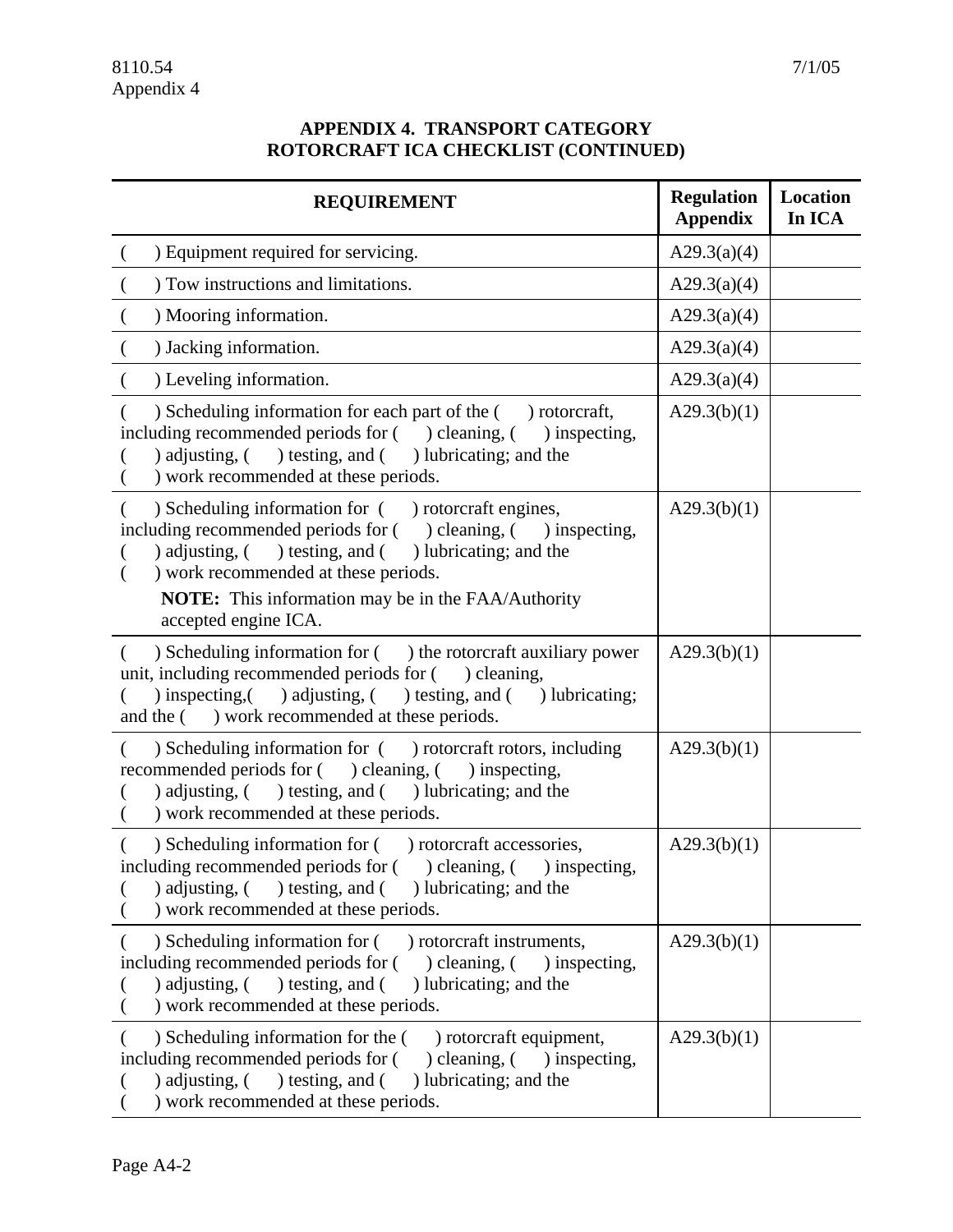#### **APPENDIX 4. TRANSPORT CATEGORY ROTORCRAFT ICA CHECKLIST (CONTINUED)**

<span id="page-46-0"></span>

| <b>REQUIREMENT</b>                                                                                                                                                                                                                                                               | <b>Regulation</b><br><b>Appendix</b> | Location<br>In ICA |
|----------------------------------------------------------------------------------------------------------------------------------------------------------------------------------------------------------------------------------------------------------------------------------|--------------------------------------|--------------------|
| Degree of inspection for each part of the () rotorcraft and its<br>engines, () the auxiliary power unit, (<br>) rotors,<br>) accessories, (<br>) instruments, and (<br>equipment.                                                                                                | A29.3(b)(1)                          |                    |
| ) Applicable wear tolerances.                                                                                                                                                                                                                                                    | A29.3(b)(1)                          |                    |
| Applicant may refer to an () accessory, (<br>) instrument, or<br>) equipment manufacturer as the source of this information if<br>applicant shows () that the item is exceptionally complex and<br>requires specialized maintenance techniques, test equipment, or<br>expertise. | A29.3(b)(1)                          |                    |
| ) Recommended overhaul periods and necessary cross-references<br>to the ALS.                                                                                                                                                                                                     | A29.3(b)(1)                          |                    |
| ) Inspection program that includes $($ ) the frequency and<br>) extent of the inspection necessary to provide for continued<br>airworthiness.                                                                                                                                    | A29.3(b)(1)                          |                    |
| ) Troubleshooting information describing (<br>) probable<br>) how to recognize those malfunctions, and<br>malfunctions, (<br>) remedies for them.                                                                                                                                | A29.3(b)(2)                          |                    |
| ) Description of the order and method of (<br>)removing and<br>) replacing engines with any necessary precautions.                                                                                                                                                               | A29.3(b)(3)                          |                    |
| ) Description of the order and method of (<br>) removing and<br>) replacing rotors with any necessary precautions.                                                                                                                                                               | A29.3(b)(3)                          |                    |
| ) Description of the order and method of (<br>) removing and<br>) replacing parts with any necessary precautions.                                                                                                                                                                | A29.3(b)(3)                          |                    |
| ) storage limitations and<br>) Other instructions, including (<br>procedures for () testing the system during ground running,<br>) making symmetry checks, ( ) weighing and determining the<br>center of gravity, (<br>) lifting, and $($<br>) shoring.                          | A29.3(b)(4)                          |                    |
| ) Diagrams of structural access plates and information needed to<br>gain access for inspections when access plates are not provided.                                                                                                                                             | A29.3(c)                             |                    |
| ) Details for applying special inspection techniques, including<br>radiographic and ultrasonic testing where such processes are specified.                                                                                                                                       | A29.3(d)                             |                    |
| ) Information needed to apply protective treatment to structure<br>after inspection.                                                                                                                                                                                             | A29.3(e)                             |                    |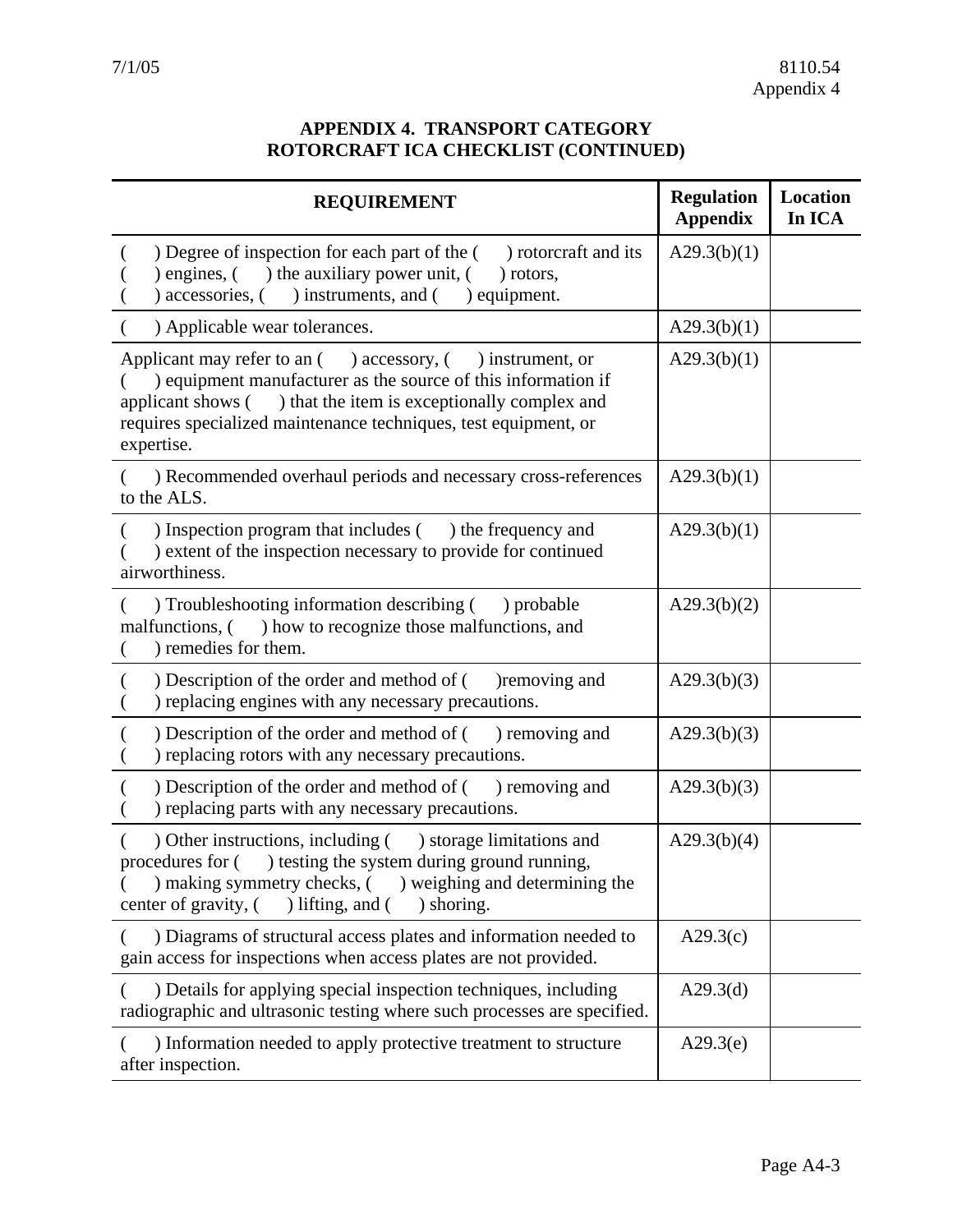#### **APPENDIX 4. TRANSPORT CATEGORY ROTORCRAFT ICA CHECKLIST (CONTINUED)**

| <b>REQUIREMENT</b>                                                                                                                                                                                                                                                    | <b>Regulation</b><br><b>Appendix</b> | <b>Location</b><br>In ICA |
|-----------------------------------------------------------------------------------------------------------------------------------------------------------------------------------------------------------------------------------------------------------------------|--------------------------------------|---------------------------|
| ) All data on structural fasteners, such as (<br>identification,<br>) discard recommendations, and (<br>) torque values.                                                                                                                                              | A29.3(f)                             |                           |
| ) List of special tools needed.                                                                                                                                                                                                                                       | A29.3(g)                             |                           |
| ) ICA must contain a section, titled Airworthiness Limitations,<br>segregated and () clearly distinguishable from the rest<br>that is (<br>of the document.                                                                                                           | A29.4                                |                           |
| <b>NOTE:</b> The appropriate ACO/ECO will evaluate and<br>approve the Airworthiness Limitations Section (ALS) in<br>the applicant's ICA.                                                                                                                              |                                      |                           |
| ) ALS must describe each mandatory replacement time, structural<br>inspection interval, and related structural inspection procedures<br>approved under 14 CFR § 29.571.                                                                                               | A29.4                                |                           |
| ) If ICA consists of multiple manuals, ALS required by this<br>paragraph must be in the principal manual.                                                                                                                                                             | A29.4                                |                           |
| ) ALS must contain a legible statement in a prominent location<br>that reads: "The Airworthiness Limitations Section is FAA approved<br>and specifies maintenance required under 14 CFR §§ 43.16 and<br>91.403, unless an alternative program has been FAA approved." | A29.4                                |                           |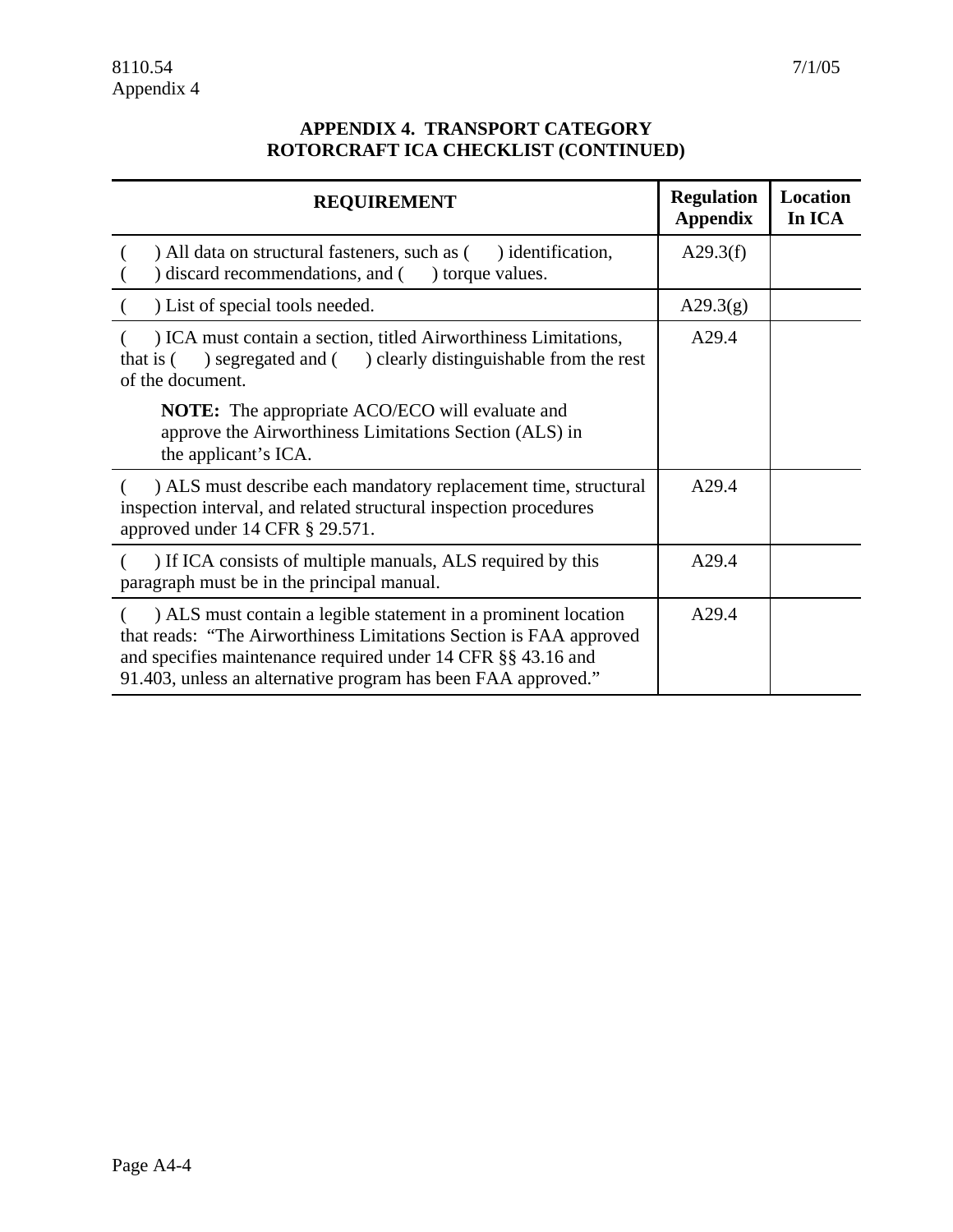| <b>REQUIREMENT</b>                                                                                                                                                                                                                           | <b>Regulation</b><br><b>Appendix</b> | <b>Location In</b><br><b>ICA</b> |
|----------------------------------------------------------------------------------------------------------------------------------------------------------------------------------------------------------------------------------------------|--------------------------------------|----------------------------------|
| ) ICA includes ICA for all balloon parts required by this<br>chapter.                                                                                                                                                                        | A31.1(b)                             |                                  |
| ) ICA includes any required information on the interface of<br>the balloon's required parts.                                                                                                                                                 | A31.1(b)                             |                                  |
| ) ICA includes information essential to the balloon's<br>continued airworthiness.                                                                                                                                                            | A31.1(b)                             |                                  |
| ) Applicant's program showing how they or the<br>manufacturers of parts installed on the balloon will distribute<br>changes to the ICA.                                                                                                      | A31.1(c)                             |                                  |
| ) ICA in a manual or manuals.                                                                                                                                                                                                                | A31.2(a)                             |                                  |
| ) Manuals arranged for easy and practical use.<br>$\left($                                                                                                                                                                                   | A31.2(b)                             |                                  |
| ) The manuals prepared in English.                                                                                                                                                                                                           | A31.3                                |                                  |
| ) Manuals must include introductory information that<br>explains the balloon's features and data necessary for<br>maintenance or preventive maintenance.                                                                                     | A31.3(a)                             |                                  |
| ) Description of balloon and its systems and installations.                                                                                                                                                                                  | A31.3(b)                             |                                  |
| ) Basic control and operating information for the balloon and<br>its components and systems.                                                                                                                                                 | A31.3(c)                             |                                  |
| ) Servicing information covering (<br>) servicing of balloon<br>€<br>) burner nozzles, (<br>components, (<br>) fuel tanks, and<br>) valves during operations.                                                                                | A31.3(d)                             |                                  |
| ) Maintenance information for each part of balloon with<br>recommended periods for () cleaning, (<br>) adjustment,<br>) lubrication, (<br>) applicable wear tolerances,<br>) test, $($<br>and (<br>) the work recommended.                   | A31.3(e)                             |                                  |
| ) Maintenance information for each part of the envelope with<br>) cleaning, $($<br>recommended periods for (<br>) adjusting,<br>) testing, and $($ ) lubricating; $($ ) applicable wear<br>tolerances; and (<br>) the work recommended.      | A31.3(e)                             |                                  |
| ) Maintenance information for each part of the controls with<br>€<br>recommended periods for (<br>) cleaning, $($<br>) adjusting,<br>) testing, and $($ ) lubricating; $($ ) applicable wear<br>tolerances; and (<br>) the work recommended. | A31.3(e)                             |                                  |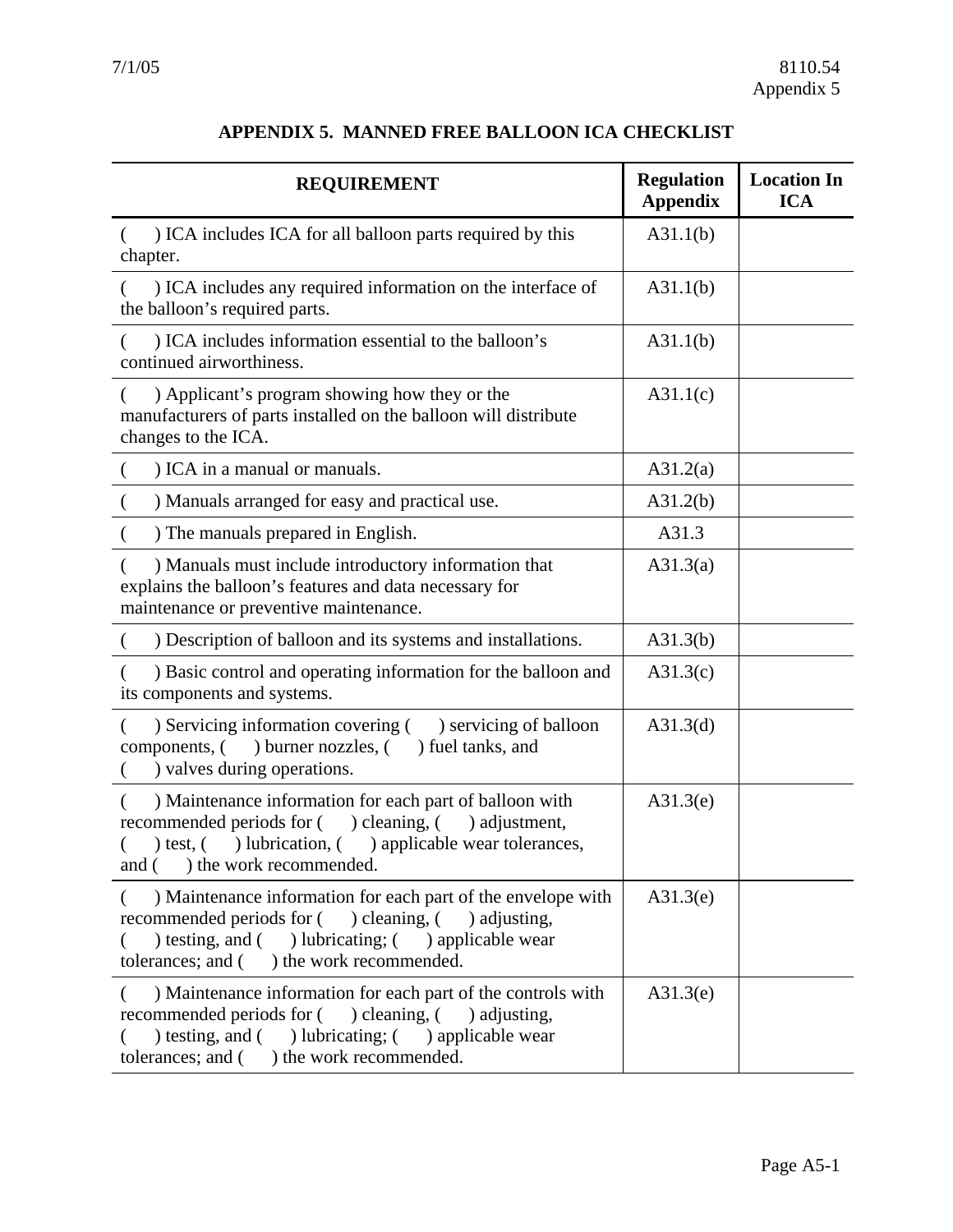#### **APPENDIX 5. MANNED FREE BALLOON ICA CHECKLIST (CONTINUED)**

| <b>REQUIREMENT</b>                                                                                                                                                                                                                                                                     | <b>Regulation</b><br><b>Appendix</b> | <b>Location In</b><br><b>ICA</b> |
|----------------------------------------------------------------------------------------------------------------------------------------------------------------------------------------------------------------------------------------------------------------------------------------|--------------------------------------|----------------------------------|
| ) Maintenance information for each part of the rigging,<br>including recommended periods for () cleaning,<br>) adjusting, ( ) testing, and ( ) lubricating;<br>) applicable wear tolerances; and () the work<br>recommended.                                                           | A31.3(e)                             |                                  |
| ) Maintenance information for each part of the basket<br>(<br>structure, including recommended periods for () cleaning,<br>) adjusting, ( ) testing, and ( ) lubricating;<br>) applicable wear tolerances; and () the work<br>recommended.                                             | A31.3(e)                             |                                  |
| ) Maintenance information for each part of the fuel systems,<br>including recommended periods for ( ) cleaning,<br>) adjusting, ( ) testing, and ( ) lubricating;<br>€<br>) applicable wear tolerances; and () the work<br>recommended.                                                | A31.3(e)                             |                                  |
| ) Maintenance information for each of the instruments,<br>including recommended periods for () cleaning,<br>) adjusting, ( ) testing, and ( ) lubricating;<br>) applicable wear tolerances; and () the work<br>recommended.                                                            | A31.3(e)                             |                                  |
| ) Maintenance information for each part of the heater<br>assembly, including recommended periods for () cleaning,<br>) adjusting, ( ) testing, and ( ) lubricating;<br>) applicable wear tolerances; and ( ) the work<br>recommended.                                                  | A31.3(e)                             |                                  |
| Applicant may refer to an $($ ) accessory, $($ ) instrument, or<br>) equipment manufacturer as the source of this information if<br>applicant shows (<br>) that the item is exceptionally complex and<br>requires specialized maintenance techniques, test equipment, or<br>expertise. | A31.3(e)                             |                                  |
| ) Recommended overhaul periods and necessary cross-<br>references to the ALS must also be included.                                                                                                                                                                                    | A31.3(e)                             |                                  |
| ) Inspection program that includes (<br>) the frequency and<br>) extent of the inspection necessary to provide for the<br>balloon's continued airworthiness.                                                                                                                           | A31.3(e)                             |                                  |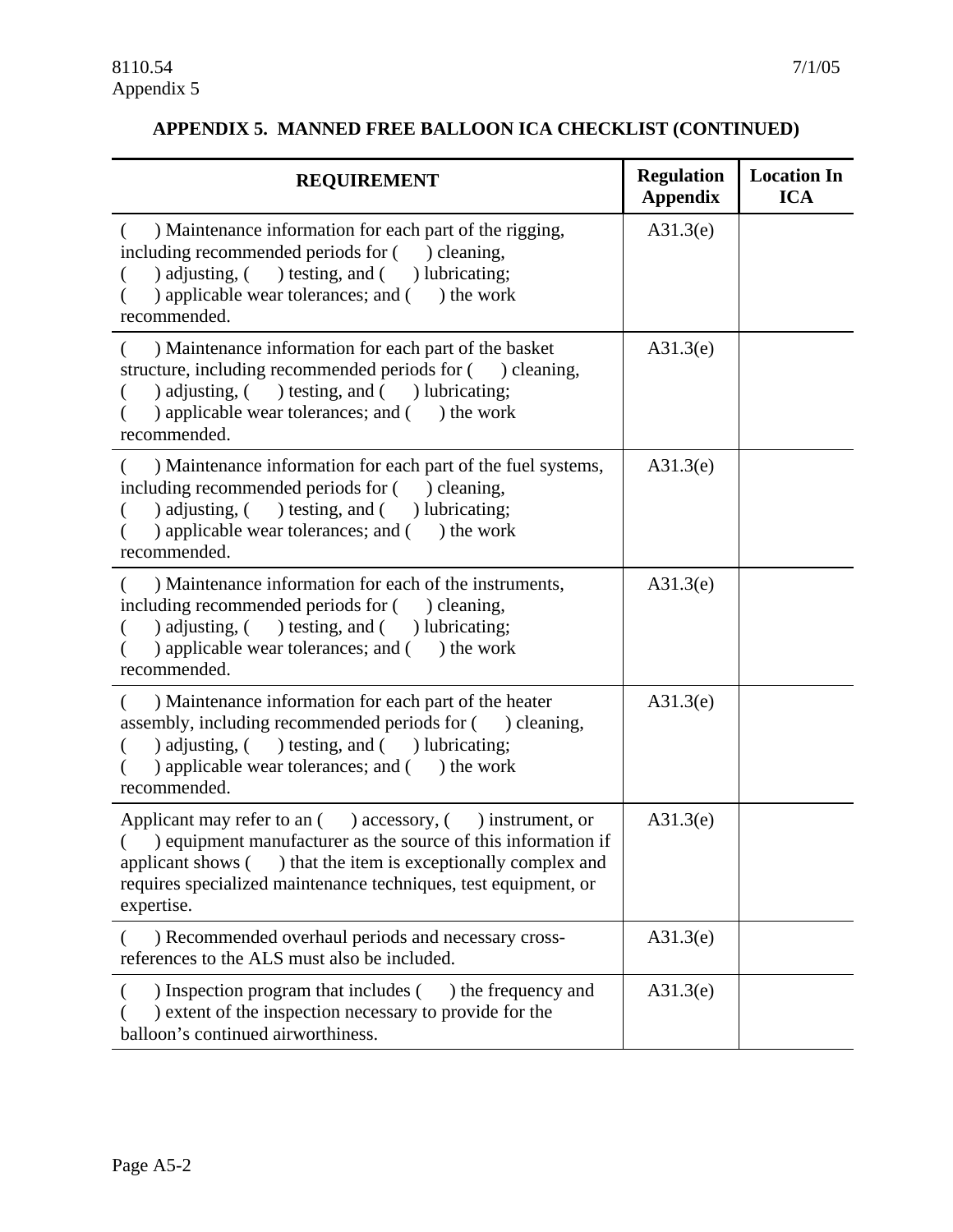#### <span id="page-50-0"></span>**APPENDIX 5. MANNED FREE BALLOON ICA CHECKLIST (CONTINUED)**

| <b>REQUIREMENT</b>                                                                                                                                                                                                                            | <b>Regulation</b><br><b>Appendix</b> | <b>Location In</b><br><b>ICA</b> |
|-----------------------------------------------------------------------------------------------------------------------------------------------------------------------------------------------------------------------------------------------|--------------------------------------|----------------------------------|
| ) Troubleshooting information describing () probable<br>malfunctions, () how to recognize those malfunctions, and<br>) remedies for them.                                                                                                     | A31.3(f)                             |                                  |
| ) Details for what, and how, to inspect after a hard landing.                                                                                                                                                                                 | A31.3(g)                             |                                  |
| ) Instructions for storage preparation, including any storage<br>limits.                                                                                                                                                                      | A31.3(h)                             |                                  |
| ) Instructions for repair on the balloon envelope and its<br>basket or trapeze.                                                                                                                                                               | A31.3(i)                             |                                  |
| ) ICA must contain a section, titled Airworthiness<br>Limitations, that is (<br>) segregated and ( ) clearly<br>distinguishable from the rest of the document.                                                                                | A31.4                                |                                  |
| NOTE: The appropriate ACO/ECO will evaluate and<br>approve the Airworthiness Limitations Section (ALS) in the<br>applicant's ICA.                                                                                                             |                                      |                                  |
| ) ALS must describe each () mandatory replacement<br>€<br>) structural inspection interval, and (<br>time, (<br>) related<br>structural inspection procedure, including () envelope<br>structural integrity, required for type certification. | A31.4                                |                                  |
| ) If ICA consist of multiple manuals, the ALS required by<br>this paragraph must be in the principal manual.                                                                                                                                  | A31.4                                |                                  |
| ) ALS must contain a legible statement in a prominent<br>location that reads: "The Airworthiness Limitations Section is<br>FAA approved and specifies maintenance required under<br>14 CFR §§ 43.16 and 91.403."                              | A31.4                                |                                  |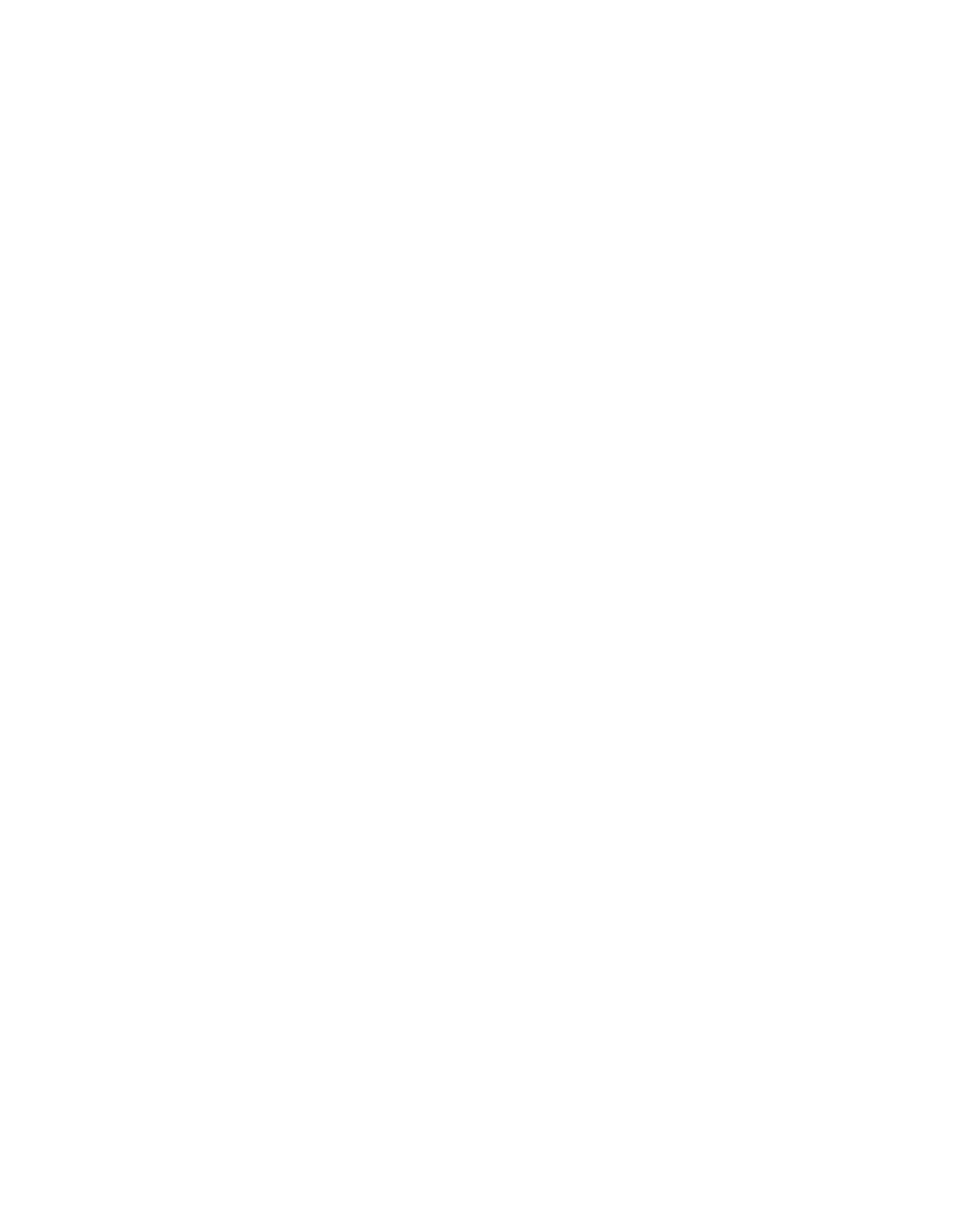| APPENDIX 6. ENGINE ICA CHECKLIST |  |  |
|----------------------------------|--|--|
|----------------------------------|--|--|

| <b>REQUIREMENT</b>                                                                                                                                                                                                                                                                                                                         | <b>Regulation</b><br><b>Appendix</b> | <b>Location</b><br>In ICA |
|--------------------------------------------------------------------------------------------------------------------------------------------------------------------------------------------------------------------------------------------------------------------------------------------------------------------------------------------|--------------------------------------|---------------------------|
| ) ICA for each engine must include the ICA for all engine<br>€<br>parts.                                                                                                                                                                                                                                                                   | A33.1(b)                             |                           |
| ) Applicant's program showing how they or the manufacturers<br>of engine parts will distribute changes to the ICA.                                                                                                                                                                                                                         | A33.1(c)                             |                           |
| ) ICA in a manual or manuals.                                                                                                                                                                                                                                                                                                              | A33.2(a)                             |                           |
| ) Manuals arranged for easy and practical use.<br>$\overline{C}$                                                                                                                                                                                                                                                                           | A33.2(b)                             |                           |
| ) Manuals prepared in English.                                                                                                                                                                                                                                                                                                             | A33.3                                |                           |
| ) ICA must contain the following manuals or sections, as<br>appropriate, and information:<br>) Engine Maintenance Manual or Section.<br>) Engine Overhaul Manual or Section.                                                                                                                                                               | A33.3                                |                           |
| <b>Engine Maintenance Manual or Section.</b>                                                                                                                                                                                                                                                                                               | A33.3(a)                             |                           |
| ) Introduction information that explains the engine's features<br>and data for maintenance or preventive maintenance.                                                                                                                                                                                                                      | A33.3(a)(1)                          |                           |
| ) Detailed description of the engine and its (<br>) components,<br>) and installations.<br>$)$ systems, $($                                                                                                                                                                                                                                | A33.3(a)(2)                          |                           |
| ) Installation instructions, including proper procedures for<br>) uncrating, $($<br>) deinhibiting, ( ) acceptance checking, and<br>) lifting and attaching accessories, () with any necessary<br>checks.                                                                                                                                  | A33.3(a)(3)                          |                           |
| ) Basic control and operating information describing how the<br>engine components, systems, and installations (<br>) operate, and<br>information describing the methods of $($ ) starting, $($ ) running,<br>) testing, and ( ) stopping the engine and its parts, including<br>any () special procedures and<br>) limitations that apply. | A33.3(a)(4)                          |                           |
| ) Servicing information covering () servicing points,<br>reservoirs, () types of fluids to<br>) capacities of tanks, (<br>) pressures applicable to the various systems,<br>be used, (<br>(beta locations of lubrication points, (c) lubricants to be used,<br>) equipment required for servicing.<br>and (                                | A33.3(a)(5)                          |                           |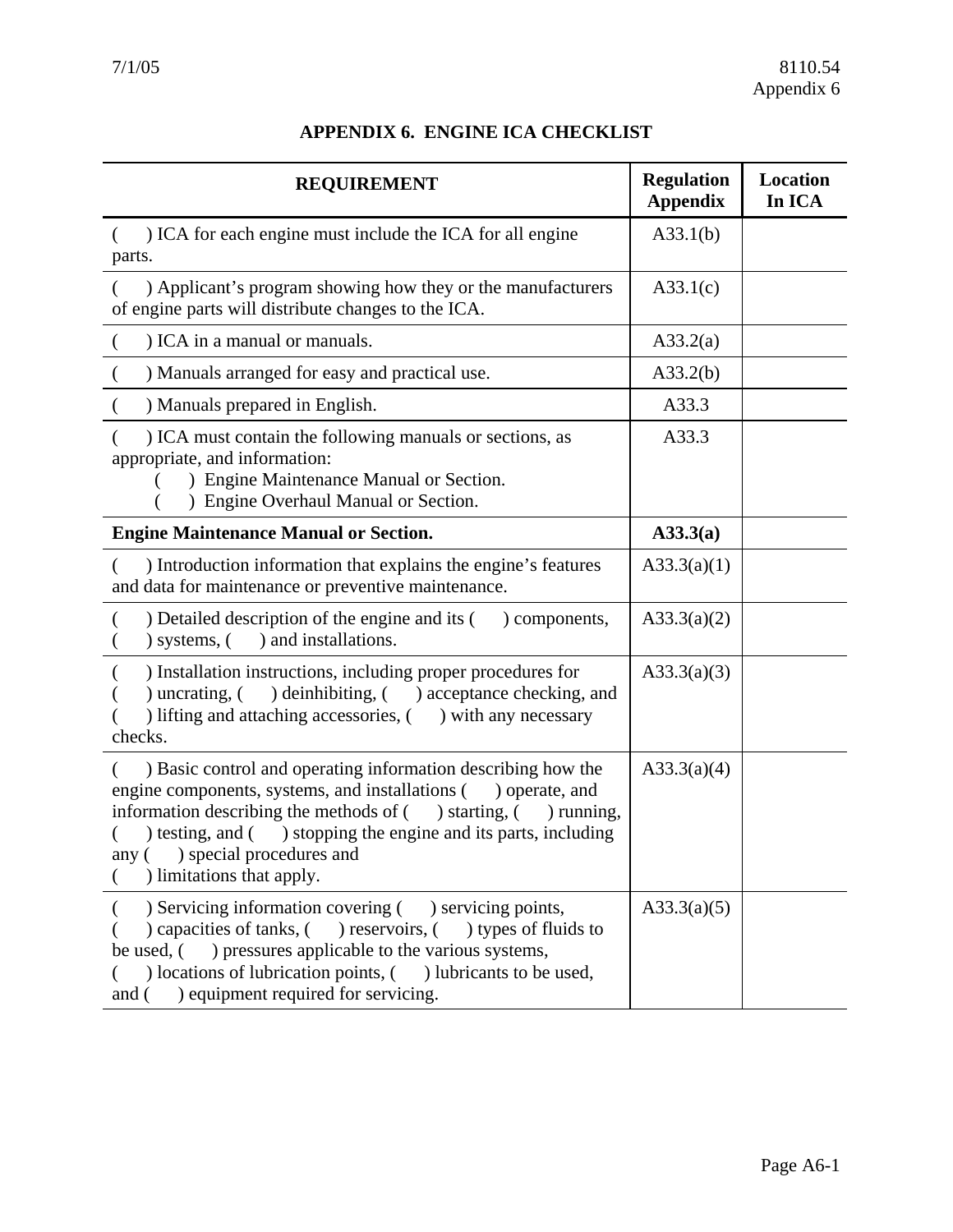#### **APPENDIX 6. ENGINE ICA CHECKLIST (CONTINUED)**

| <b>REQUIREMENT</b>                                                                                                                                                                                                                                                                  | <b>Regulation</b><br><b>Appendix</b> | <b>Location</b><br>In ICA |
|-------------------------------------------------------------------------------------------------------------------------------------------------------------------------------------------------------------------------------------------------------------------------------------|--------------------------------------|---------------------------|
| ) Scheduling information for each part of the engine, including<br>$\left($<br>recommended periods for () cleaning, () inspecting,<br>) adjusting, ( ) testing, and ( ) lubricating; the<br>) degree of inspection; the applicable ( ) wear tolerances;<br>and () work recommended. | A33.3(a)(6)                          |                           |
| ) Recommended ( ) overhaul periods and ( ) necessary<br>cross-references to the ALS of the manual must also be included.                                                                                                                                                            | A33.3(a)(6)                          |                           |
| ) Applicant must include an () inspection program that<br>€<br>includes the $($ ) frequency and $($ ) extent of the inspection<br>necessary to provide for continued airworthiness.                                                                                                 | A33.3(a)(6)                          |                           |
| ) Troubleshooting information describing () probable<br>€<br>malfunctions, () how to recognize those malfunctions, and<br>) remedies for them.                                                                                                                                      | A33.3(a)(7)                          |                           |
| Descriptions of the order and method of () removing the<br>$\left($<br>engine and its parts and replacing $($ ) parts, with any necessary<br>) precautions. Instructions for proper ( ) ground handling,<br>) crating, and ( ) shipping must also be included.<br>€                 | A33.3(a)(8)                          |                           |
| ) List of the $($ btools and $($ bequipment necessary for<br>(<br>maintenance and directions for use.                                                                                                                                                                               | A33.3(a)(9)                          |                           |
| <b>Engine Overhaul Manual or Section.</b>                                                                                                                                                                                                                                           | A33.3(b)                             |                           |
| ) Disassembly information, including the order and method of<br>disassembly for overhaul.                                                                                                                                                                                           | A33.3(b)(1)                          |                           |
| Cleaning and inspection () instructions that cover the<br>) materials and ( ) apparatus to be used and ( ) methods<br>) precautions during overhaul.<br>and (                                                                                                                       | A33.3(b)(2)                          |                           |
| ) Methods of overhaul inspection must also be included.                                                                                                                                                                                                                             | A33.3(b)(2)                          |                           |
| ) Details of all fits and clearances relevant to overhaul.                                                                                                                                                                                                                          | A33.3(b)(3)                          |                           |
| ) Details of repair methods for worn or otherwise substandard<br>parts and components along with the information necessary to<br>determine when replacement is necessary.                                                                                                           | A33.3(b)(4)                          |                           |
| ) Order and method of assembly at overhaul.                                                                                                                                                                                                                                         | A33.3(b)(5)                          |                           |
| ) Instruction for testing after overhaul.                                                                                                                                                                                                                                           | A33.3(b)(6)                          |                           |
| ) Instructions for (<br>) storage preparation, including any<br>) storage limits.                                                                                                                                                                                                   | A33.3(b)(7)                          |                           |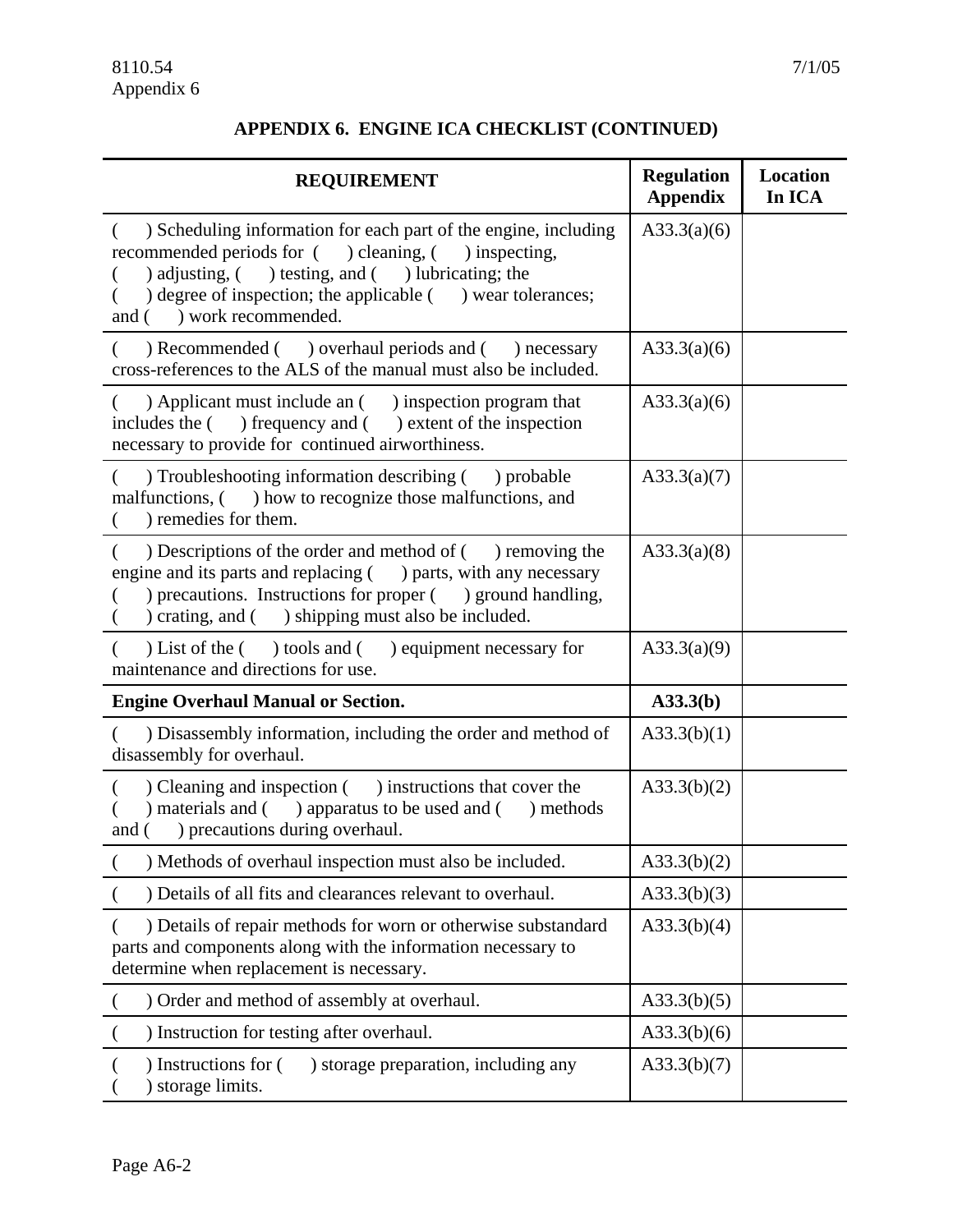<span id="page-54-0"></span>

| <b>REQUIREMENT</b>                                                                                                                                                                                                                                                       | <b>Regulation</b><br><b>Appendix</b> | <b>Location</b><br>In ICA |
|--------------------------------------------------------------------------------------------------------------------------------------------------------------------------------------------------------------------------------------------------------------------------|--------------------------------------|---------------------------|
| ) A list of tools needed for overhaul.                                                                                                                                                                                                                                   | A33.3(b)(8)                          |                           |
| ) ICA must contain a section, titled Airworthiness Limitations,<br>segregated and () clearly distinguishable from the<br>that is (<br>rest of the document.                                                                                                              | A33.4                                |                           |
| <b>NOTE:</b> The appropriate ACO/ECO will evaluate and<br>approve the Airworthiness Limitations Section (ALS) in the<br>applicant's ICA.                                                                                                                                 |                                      |                           |
| ) ALS must describe each (<br>) mandatory replacement time,<br>) inspection interval, and (<br>) related procedure required for<br>type certification.                                                                                                                   | A33.4                                |                           |
| ) If ICA consist of multiple manuals, the section required by<br>this paragraph must be in the principal manual.                                                                                                                                                         | A33.4                                |                           |
| ) ALS must contain a legible statement in a prominent location<br>that reads: "The Airworthiness Limitations Section is FAA<br>approved and specifies maintenance required under<br>14 CFR §§ 43.16 and 91.403, unless an alternative program has<br>been FAA approved." | A33.4                                |                           |

#### **APPENDIX 6. ENGINE ICA CHECKLIST (CONTINUED)**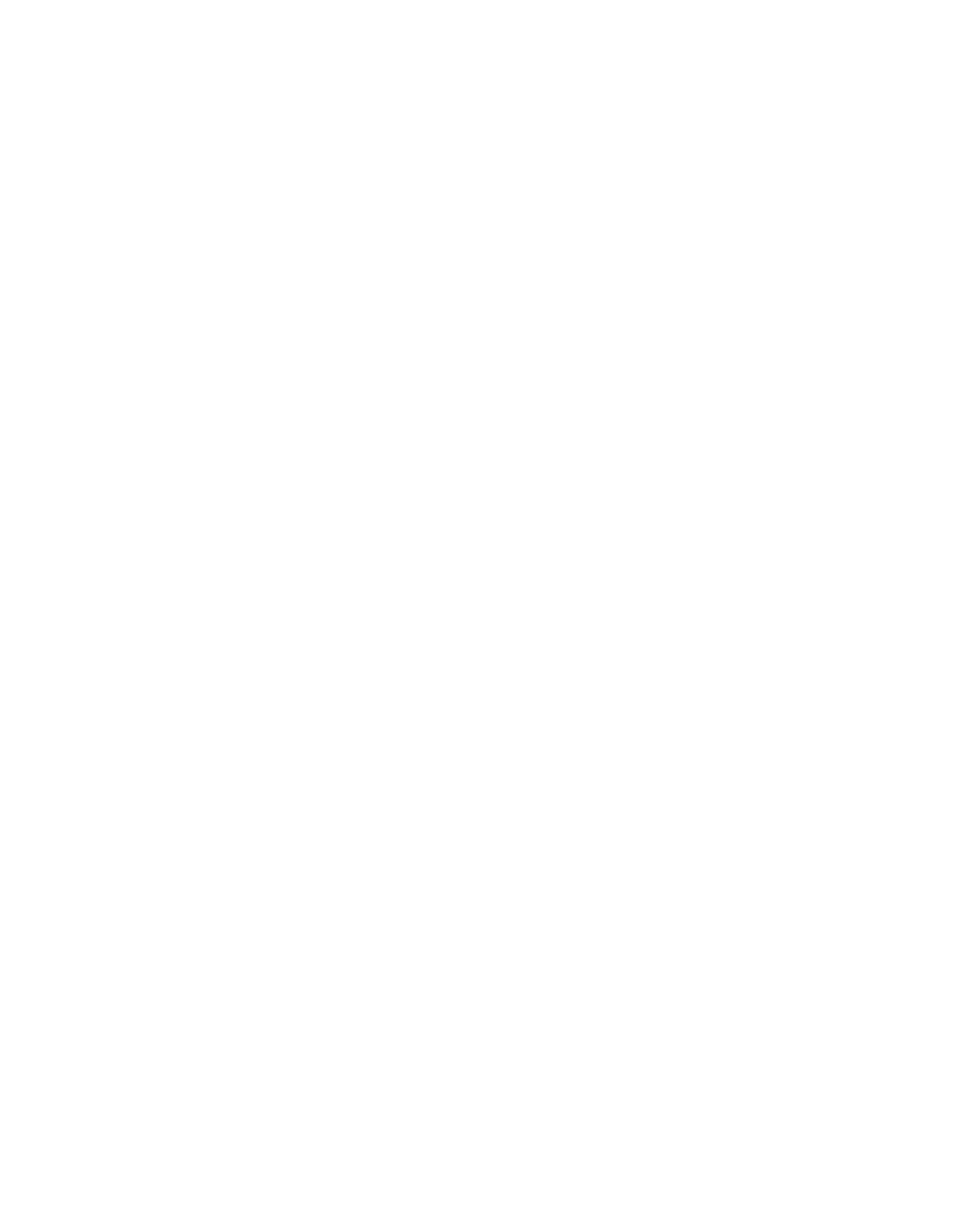| <b>REQUIREMENT</b>                                                                                                                                                                                                     | <b>Regulation</b><br><b>Appendix</b> | <b>Location</b><br>In ICA |
|------------------------------------------------------------------------------------------------------------------------------------------------------------------------------------------------------------------------|--------------------------------------|---------------------------|
| ) ICA for each propeller must include ICA for all propeller parts.                                                                                                                                                     | A35.1(b)                             |                           |
| ) Applicant's program showing how they or the manufacturers of<br>propeller parts will distribute changes to the ICA.                                                                                                  | A35.1(c)                             |                           |
| ) ICA in a manual or manuals.<br>€                                                                                                                                                                                     | A35.2(a)                             |                           |
| ) Manuals arranged for easy and practical use.                                                                                                                                                                         | A35.2(b)                             |                           |
| ) Manuals prepared in English.                                                                                                                                                                                         | A35.3                                |                           |
| ) ICA must contain the following sections and information:<br>€<br>) Propeller Maintenance Section.<br>) Propeller Overhaul Section.                                                                                   | A35.3(a)                             |                           |
| <b>Propeller Maintenance Section.</b>                                                                                                                                                                                  | A35.3(a)                             |                           |
| ) Introduction information that explains the propeller's features<br>and data for maintenance or preventive maintenance.                                                                                               | A35.3(a)(1)                          |                           |
| ) Detailed description of propeller and its (<br>) systems,<br>) and installations.                                                                                                                                    | A35.3(a)(2)                          |                           |
| ) Basic descriptions of how propeller components and systems<br>) controlled and how they (<br>) operate, including any<br>are (<br>) special procedures that apply.                                                   | A35.3(a)(3)                          |                           |
| ) Instructions for (<br>) uncrating, $($<br>) acceptance checking,<br>) lifting, and $($<br>) installing propeller.                                                                                                    | A35.3(a)(4)                          |                           |
| ) Instructions for propeller operational checks.                                                                                                                                                                       | A35.3(a)(5)                          |                           |
| ) Scheduling information for each part of propeller, including<br>recommended periods for (<br>) cleaning, $($<br>) adjusting, and<br>) testing; the applicable (<br>) wear tolerances; and the<br>) work recommended. | A35.3(a)(6)                          |                           |
| ) Recommended ( ) overhaul periods and (<br>) necessary<br>cross-references to the ALS of the manual must also be included.                                                                                            | A35.3(a)(6)                          |                           |
| ) In addition, the applicant must include an (<br>) inspection<br>€<br>program that includes the () frequency and (<br>) extent of<br>inspection necessary for propeller's continued airworthiness.                    | A35.3(a)(6)                          |                           |
| ) Troubleshooting information describing (<br>) probable<br>malfunctions, (<br>) how to recognize those malfunctions, and<br>) remedies for them.                                                                      | A35.3(a)(7)                          |                           |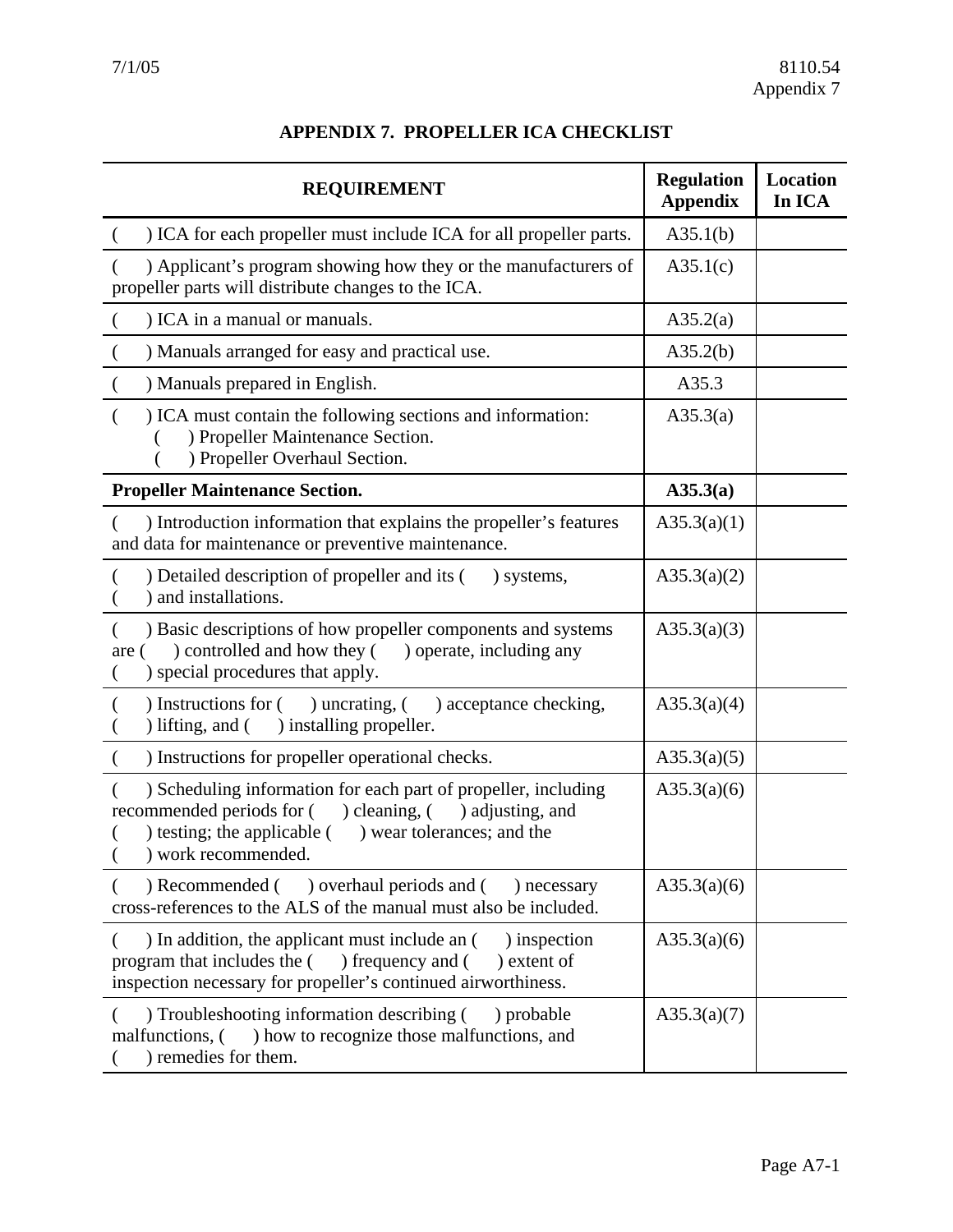#### **APPENDIX 7. PROPELLER ICA CHECKLIST (CONTINUED)**

| <b>REQUIREMENT</b>                                                                                                                                                                                                                                                                                        | <b>Regulation</b><br><b>Appendix</b> | <b>Location</b><br>In ICA |
|-----------------------------------------------------------------------------------------------------------------------------------------------------------------------------------------------------------------------------------------------------------------------------------------------------------|--------------------------------------|---------------------------|
| ) Description of order and method of (<br>) removing and<br>(<br>) propeller parts, with any (<br>replacing (<br>) necessary precautions.                                                                                                                                                                 | A35.3(a)(8)                          |                           |
| ) List of special tools for maintenance, other than for overhauls.                                                                                                                                                                                                                                        | A35.3(a)(9)                          |                           |
| <b>Propeller Overhaul Section.</b>                                                                                                                                                                                                                                                                        | A35.3(b)                             |                           |
| ) order and method of<br>) Disassembly information, including (<br>disassembly for overhaul.                                                                                                                                                                                                              | A35.3(b)(1)                          |                           |
| Cleaning and inspection () instructions covering the<br>) apparatus used, and (<br>materials and (<br>) methods and<br>) precautions to take during overhaul.                                                                                                                                             | A35.3(b)(2)                          |                           |
| ) Include methods of overhaul inspection.<br>$\left($                                                                                                                                                                                                                                                     | A35.3(b)(2)                          |                           |
| ) clearances relevant to overhaul.<br>) Details of all fits and (                                                                                                                                                                                                                                         | A35.3(b)(3)                          |                           |
| ) Details of repair methods for worn or otherwise substandard<br>parts and components along with the (<br>) information to determine<br>when replacement is necessary.                                                                                                                                    | A35.3(b)(4)                          |                           |
| ) Order and method of assembly at overhaul.<br>€                                                                                                                                                                                                                                                          | A35.3(b)(5)                          |                           |
| ) Instruction for testing after overhaul.<br>€                                                                                                                                                                                                                                                            | A35.3(b)(6)                          |                           |
| ) Instructions for storage preparation, including any<br>) storage limits.                                                                                                                                                                                                                                | A35.3(b)(7)                          |                           |
| ) A list of tools needed for overhaul.                                                                                                                                                                                                                                                                    | A35.3(b)(8)                          |                           |
| ) ICA must contain a section, titled Airworthiness Limitations,<br>that is (<br>) segregated and ( ) clearly distinguishable from the<br>rest of the document.                                                                                                                                            | A35.4                                |                           |
| <b>NOTE:</b> The appropriate ACO/ECO will evaluate and approve<br>the Airworthiness Limitations Section (ALS) in the applicant's<br>ICA.                                                                                                                                                                  |                                      |                           |
| ) The ALS must describe each (<br>) mandatory replacement<br>) related procedure required<br>) inspection interval, and (<br>time, (<br>for type certification.                                                                                                                                           | A35.4                                |                           |
| ) ALS must contain a legible statement in a prominent location<br>that reads: "The Airworthiness Limitations Section is FAA approved<br>and specifies maintenance required under $\S$ § 43.16 and 91.403 of the<br>Federal Aviation Regulations, unless an alternative program has been<br>FAA approved." | A35.4                                |                           |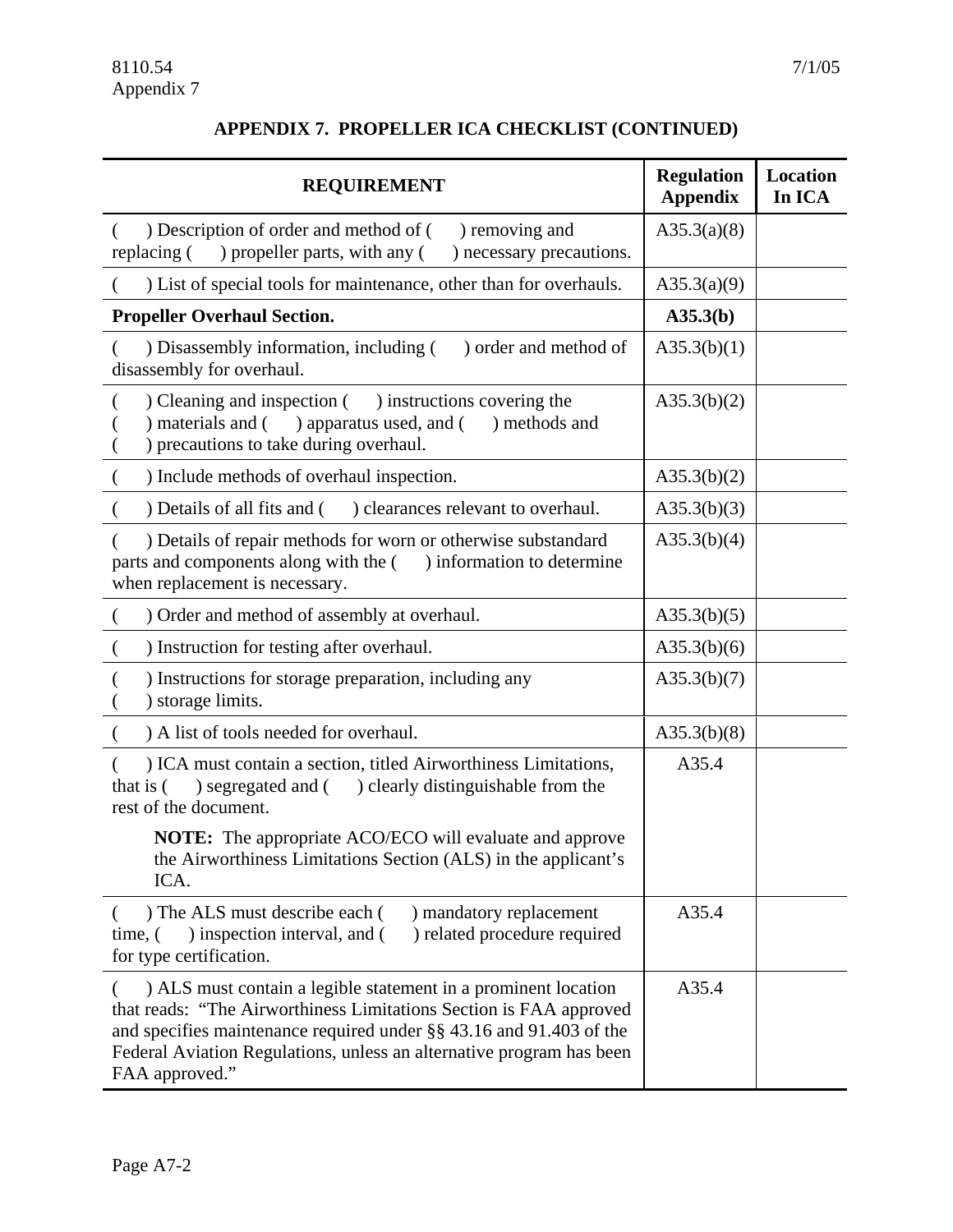#### **APPENDIX 8. RELATED PUBLICATIONS**

<span id="page-58-0"></span>**1. Code of Federal Regulations (CFR).** Order copies of 14 CFR sections from the Superintendent of Documents, U.S. Government Printing Office, Washington, D.C. 20402-9325. Telephone 202-512-1800; fax 202-512-2250. Alternatively, you can get copies online at [http://www.gpoaccess.gov/cfr/.](http://www.gpoaccess.gov/cfr/)

**2. FAA Orders, Advisory Circulars (AC), and Technical Standard Orders (TSO).** Copies of the following orders, ACs, and TSO are available from the FAA website at [http://www.airweb.faa.gov/rgl.](http://www.airweb.faa.gov/rgl)

**a.** FAA Order 8110.4, *Type Certification*

**b.** FAA Order 8110.42, *Parts Manufacturer Approval Procedures*

**c.** FAA Order 8300.10, *Airworthiness Inspectors Handbook* (**NOTE:** You can get copies of this order online at<http://www.faa.gov/avr/afs/faa/8300/>.)

**d.** FAA Order 8430.21, *Flight Standards Division, Aircraft Certification Division, and Aircraft Evaluation Group Responsibilities*

**e.** AC 20-114, *Manufacturers' Service Documents*

**f.** AC 21-40, *Application Guide for Obtaining a Supplemental Type Certificate*

**g.** AC 25-19, *Certification Maintenance Requirements*

**h.** AC 25.1529-1, *Instructions for Continued Airworthiness of Structural Repairs on Transport Airplanes*

**i.** AC 33.4-1, *Instructions for Continued Airworthiness*

**j.** AC 33.4-2, *Instructions for Continued Airworthiness: In-Service Inspection of Safety Critical Turbine Engine Parts at Piece-Part Opportunity*

**k.** AC 35.4-1, *Propeller Instructions for Continued Airworthiness*

**l.** AC 43-13-1B, *Acceptable Methods, Techniques, and Practices – Aircraft Inspection and Repair*

**m.** AC 121-22, *Maintenance Review Board Procedures*

**n.** TSO-C77b, *Gas Turbine Auxiliary Power Units*

**3. Other FAA Document.** *The FAA and Industry Guide to Product Certification* (CPI Guide), dated September 2004, is available from the FAA website at [http://www.faa.gov/certification/aircraft/av-info/dst/CPI\\_guide\\_II.pdf.](http://www.faa.gov/certification/aircraft/av-info/dst/CPI_guide_II.pdf)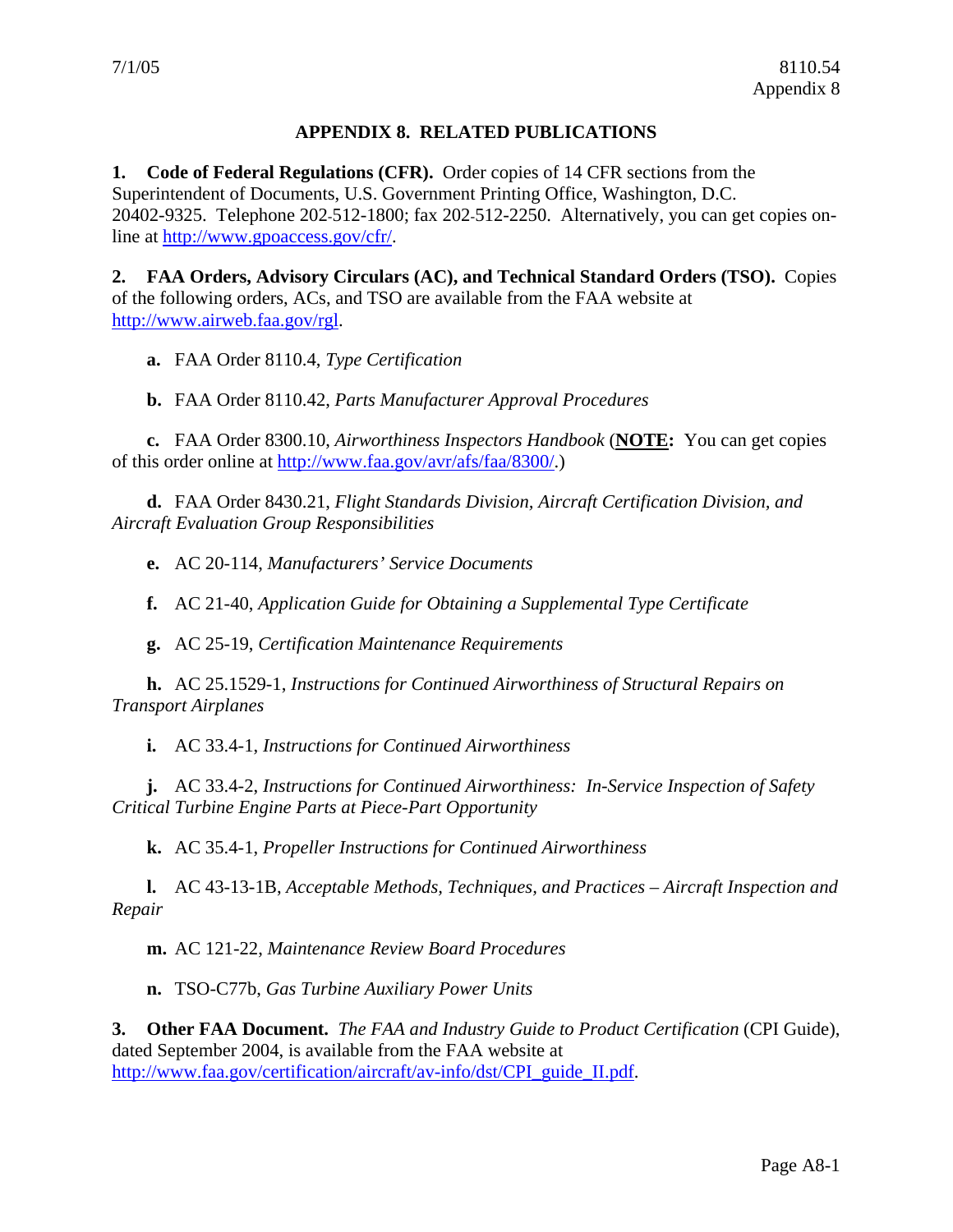#### **APPENDIX 8. RELATED PUBLICATIONS (continued)**

**4. Air Transport Association (ATA) Document.** Order copies of ATA iSpec 2200, *Information Standards for Aviation Maintenance*, latest edition, from the ATA Distribution Center, P.O. Box 511, Annapolis Junction, MD 20701. Telephone 301-490-7951; fax 301-206-9789. Alternatively, you can buy copies on-line at [http://www.airlines.org/.](http://www.airlines.org/)

**5. General Aviation Manufacturers Association (GAMA) Document.** Order copies of GAMA Specification No. 2, *Maintenance Manual*, dated September 1, 1982, from the General Aviation Manufacturers Association, 1400 K Street NW, Suite 801, Washington, D.C. 20005. Telephone 202-393-1500; fax 202-842-4063. Alternatively, you can buy copies on-line at [http://www.gama.aero/.](http://www.gama.aero/)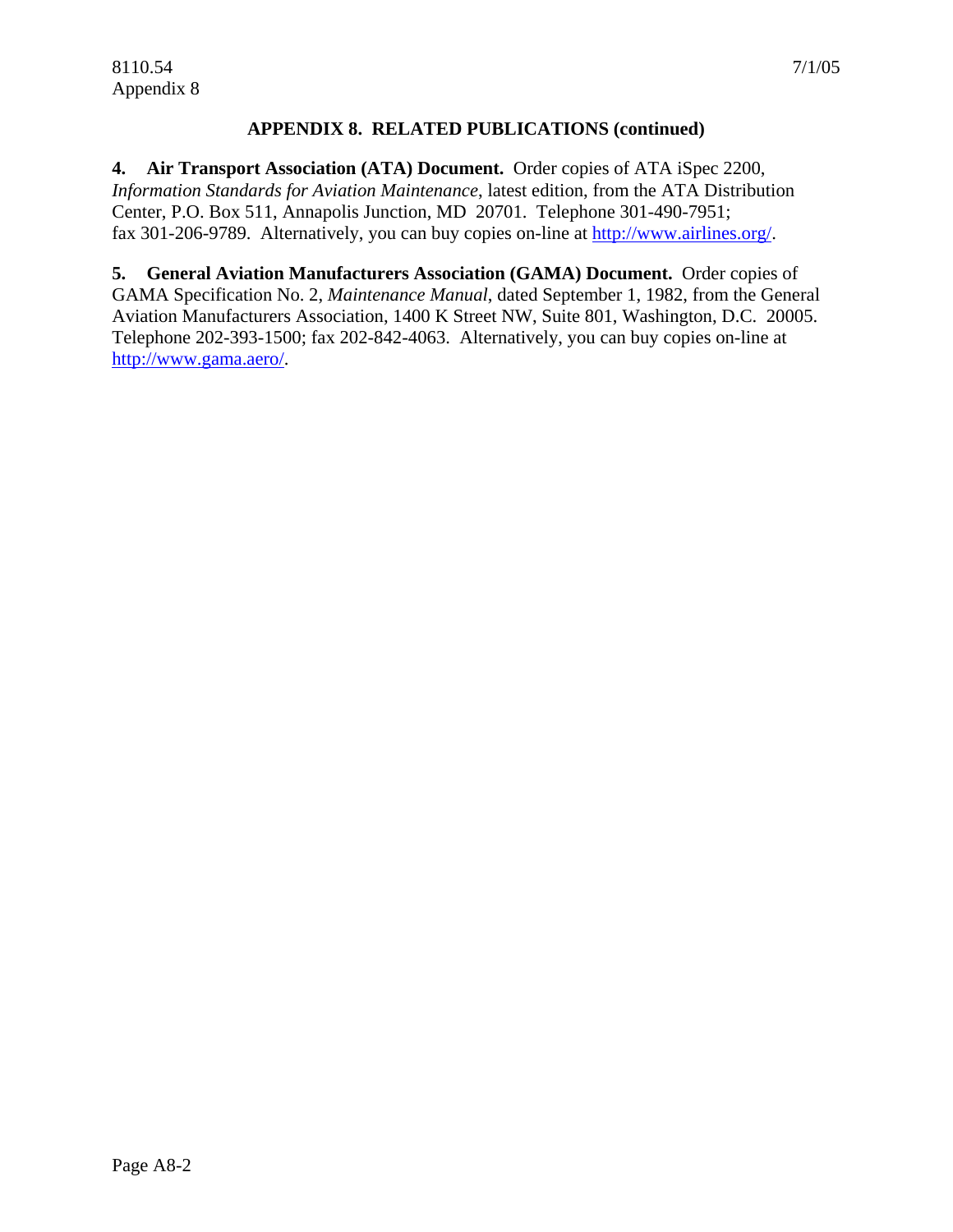#### **APPENDIX 9. DEFINITIONS**

<span id="page-60-0"></span>**Acceptable ICA.** ICA that we at the FAA evaluated and found to meet the requirements of the applicable airworthiness regulations.

**ACO/ECO Engineer.** Aviation safety engineer responsible for finding compliance and issuing design approvals.

**Aircraft Evaluation Group (AEG).** Flight standards group that is co-located with each directorate. These groups are responsible for determining the operational acceptability and continuing airworthiness requirements of newly certified or modified aircraft, engines, and propellers. These products are intended to be operated under 14 CFR requirements.

**Airworthy.** When a product conforms to its type design or properly altered condition and is in a condition for safe operation.

**Applicant.** Individual, firm, partnership, corporation, company, association, joint stock association, or governmental entity. Includes a trustee, receiver, assignee, or similar representative of any of them.

**Continued Airworthiness.** When certified aircraft, engines, propellers, and appliances maintain a condition in which they can be operated safely for their intended purpose. They maintain this condition safely throughout their service life. The product shows its continued airworthiness when it meets its type design and is in a condition for safe operation.

**Design Approval Holder.** Holder of any design approval, including TCs, amended TCs, STCs, amended STCs, PMAs, TSO authorization, letter of TSO design approval, and field approvals (FAA Form 337).

**Field Approval.** Major repair or major alteration authorized by an aviation safety inspector for an individual aircraft, aircraft engine, propeller, or appliance. We approve these major repairs or alterations by either examining data only, or by physically inspecting, demonstrating, or testing the product.

**Instructions for Continued Airworthiness.** Documentation that gives instructions and requirements for the maintenance that is essential to the continued airworthiness of an aircraft, engine, or propeller.

**Manufacturers' Service Documents.** Publications by a TC holder (or appliance or component manufacturer) about safety, product improvement, economics, and operational and maintenance practices. Typical publications include: service bulletins; all-operator's letters; service newsletters; and service digests or magazines. They do not include publications required for FAA type certification or approval, such as flight manuals and certain maintenance manuals.

**Operator.** Person who uses, or is authorized to use, aircraft for air navigation, including piloting the aircraft.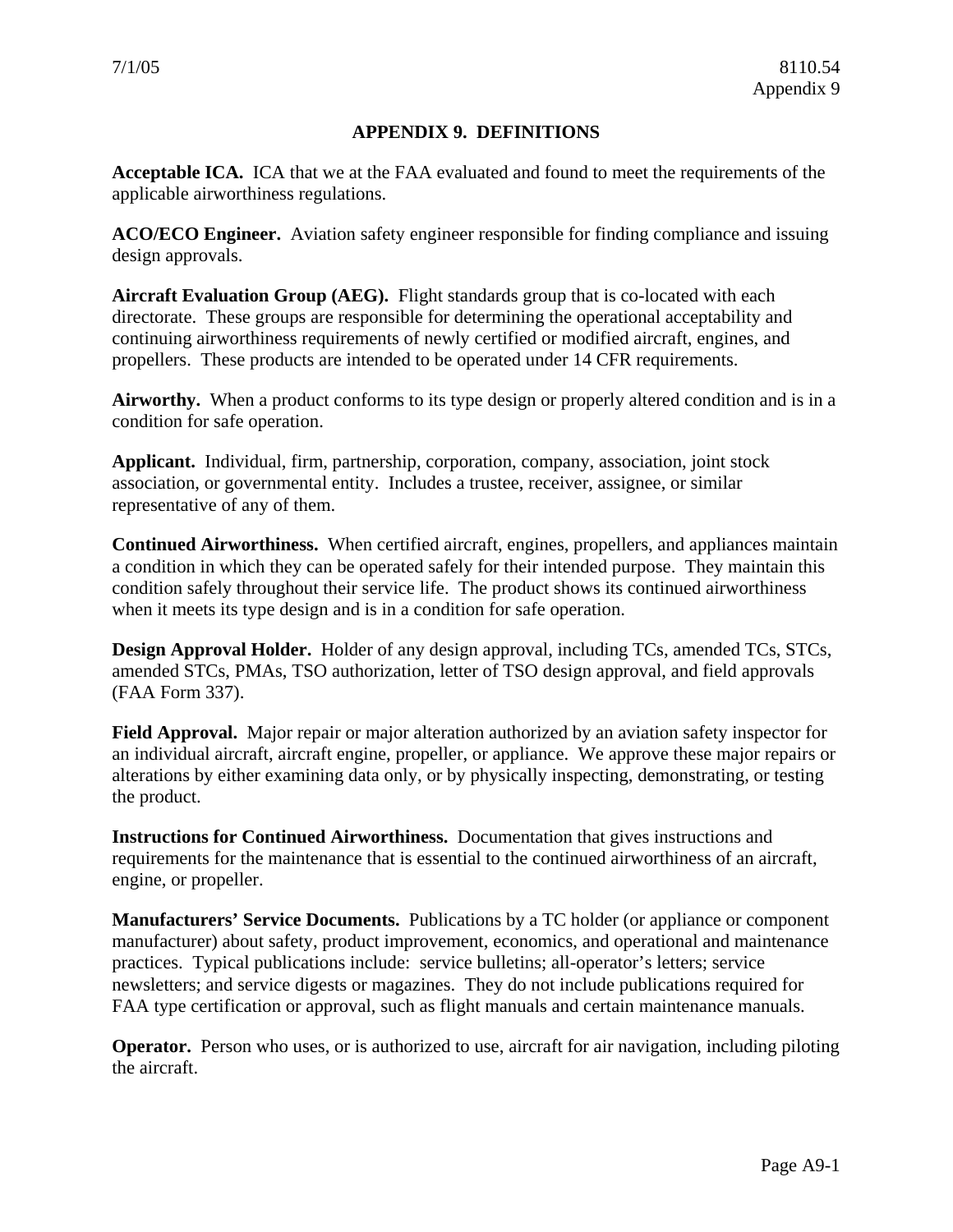#### **APPENDIX 9. DEFINITIONS (continued)**

**Owner.** For this order, an owner is a person who owns an aircraft, balloon, aircraft engine, or propeller.

**Product.** For this order, product means an aircraft, balloon, aircraft engine, or propeller.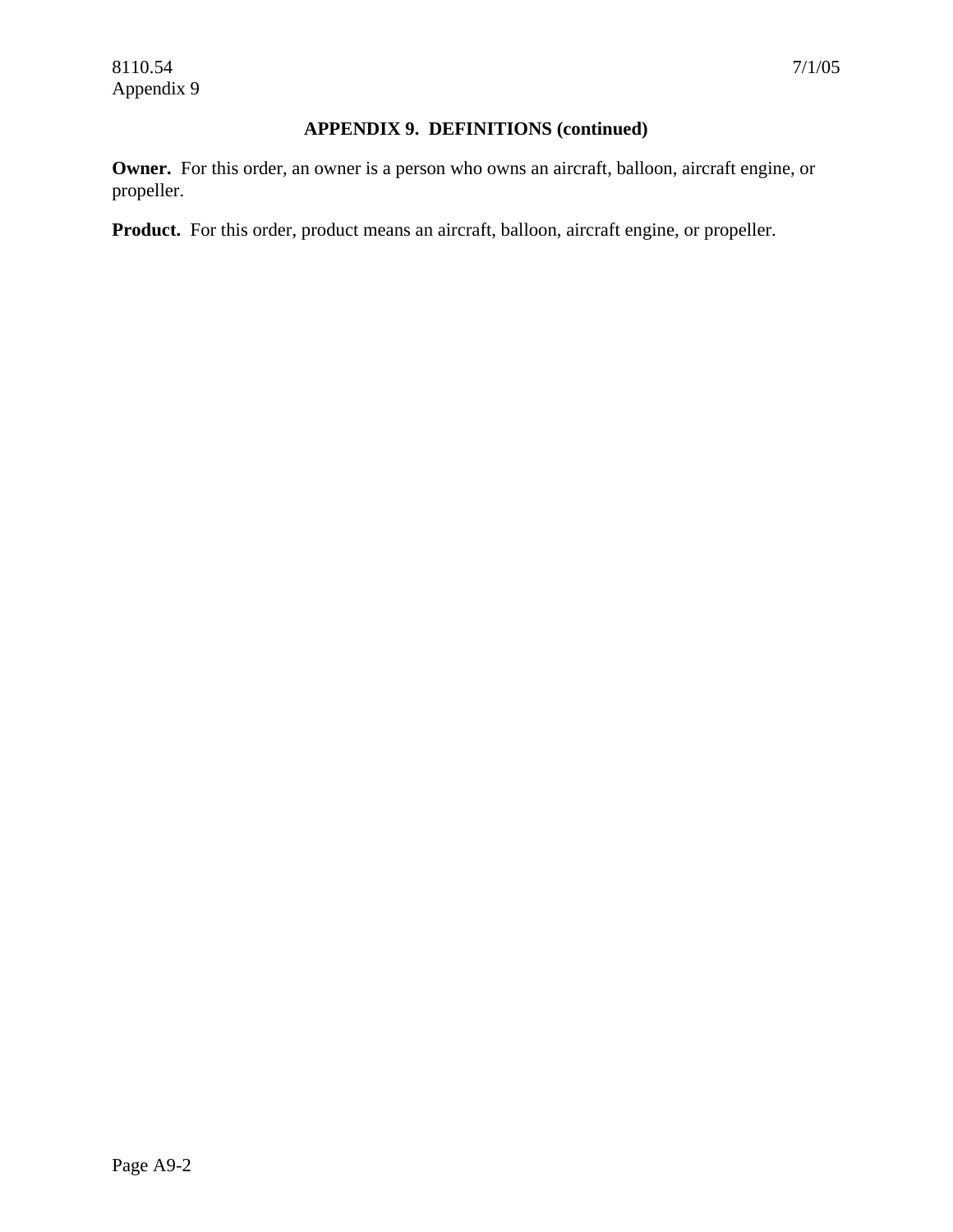#### **APPENDIX 10. ACRONYMS**

- <span id="page-62-0"></span>AC Advisory Circular
- ACO Aircraft Certification Office
- AEG Aircraft Evaluation Group
- AFS Flight Standards Service
- AIR Aircraft Certification Service
- ALS Airworthiness Limitation Section
- CFR Code of Federal Regulations
- CMM Component Maintenance Manual
- CMR Certification Maintenance Requirements
- ECO Engine Certification Office
- FAA Federal Aviation Administration
- FSDO Flight Standards District Office
- GPS Global Positioning Satellite
- ICA Instructions for Continued Airworthiness
- MRB Maintenance Review Board
- NDT Non-Destructive Test
- PMA Parts Manufacturer Approval
- STC Supplemental Type Certificate
- TC Type Certificate
- TCDS Type Certificate Data Sheet
- TSO Technical Standard Order